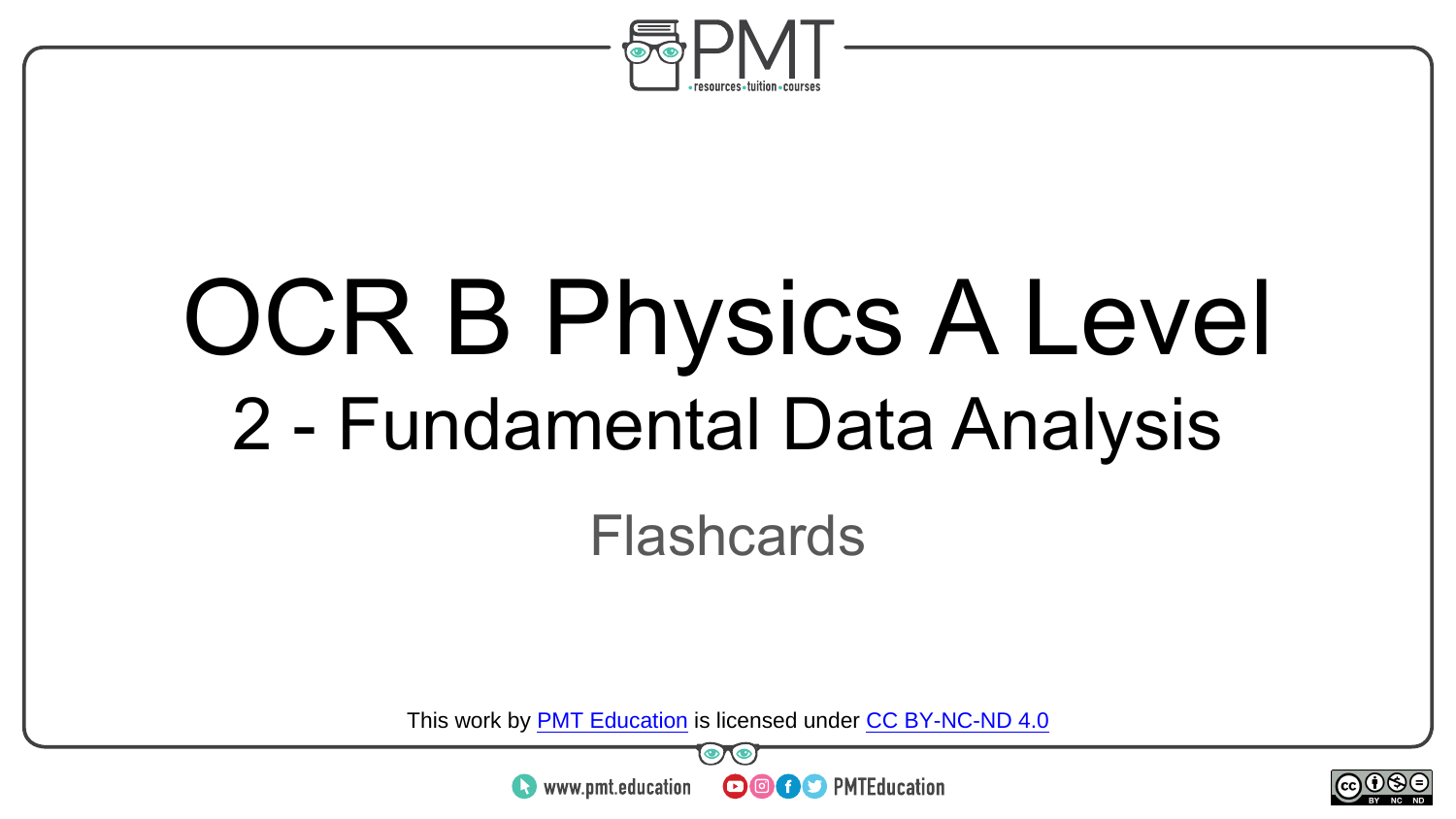

## What is an uncertainty?



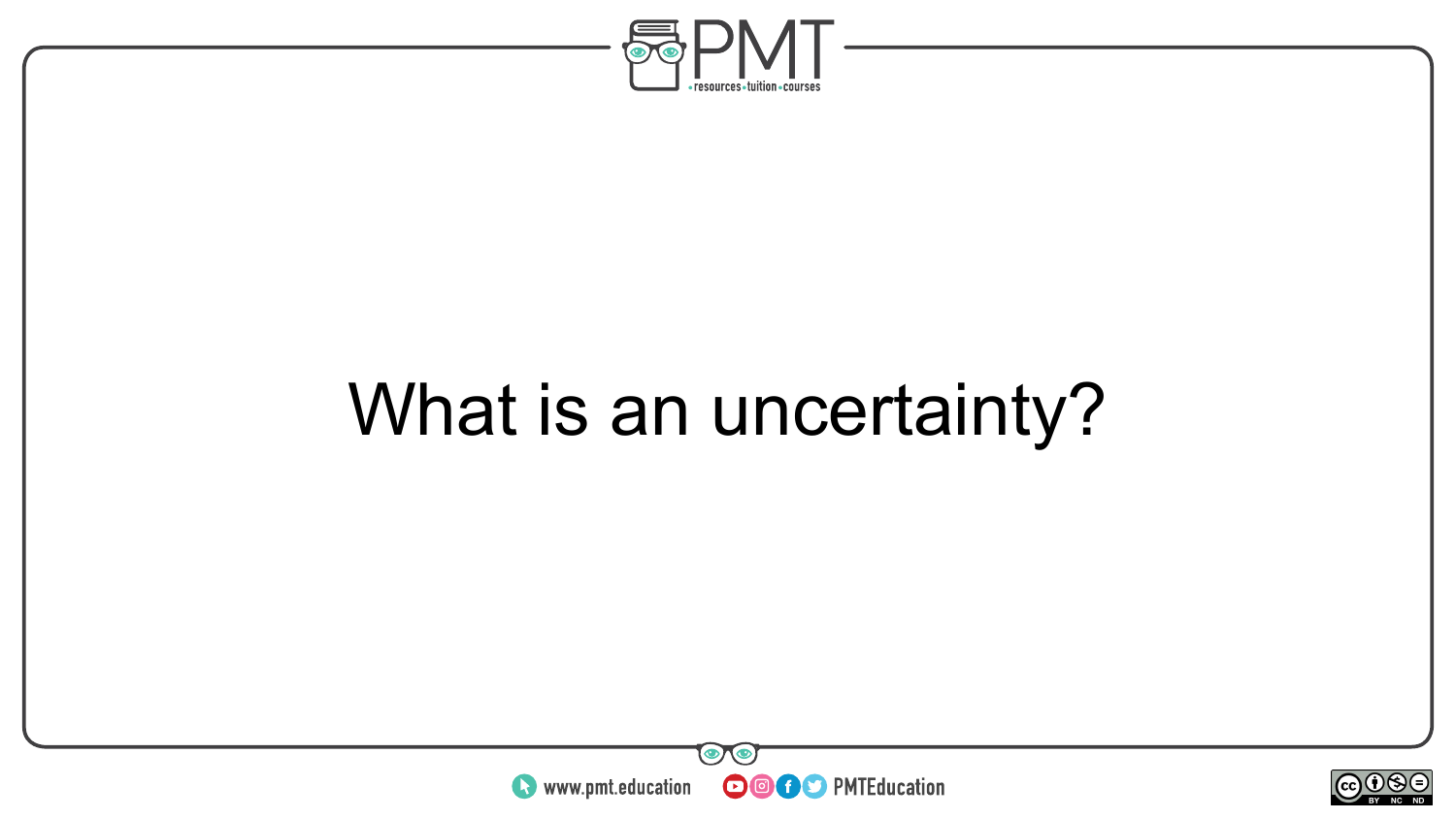

### What is an uncertainty?

# An uncertainty in a measurement is anything that may cause the value to differ from the true value.



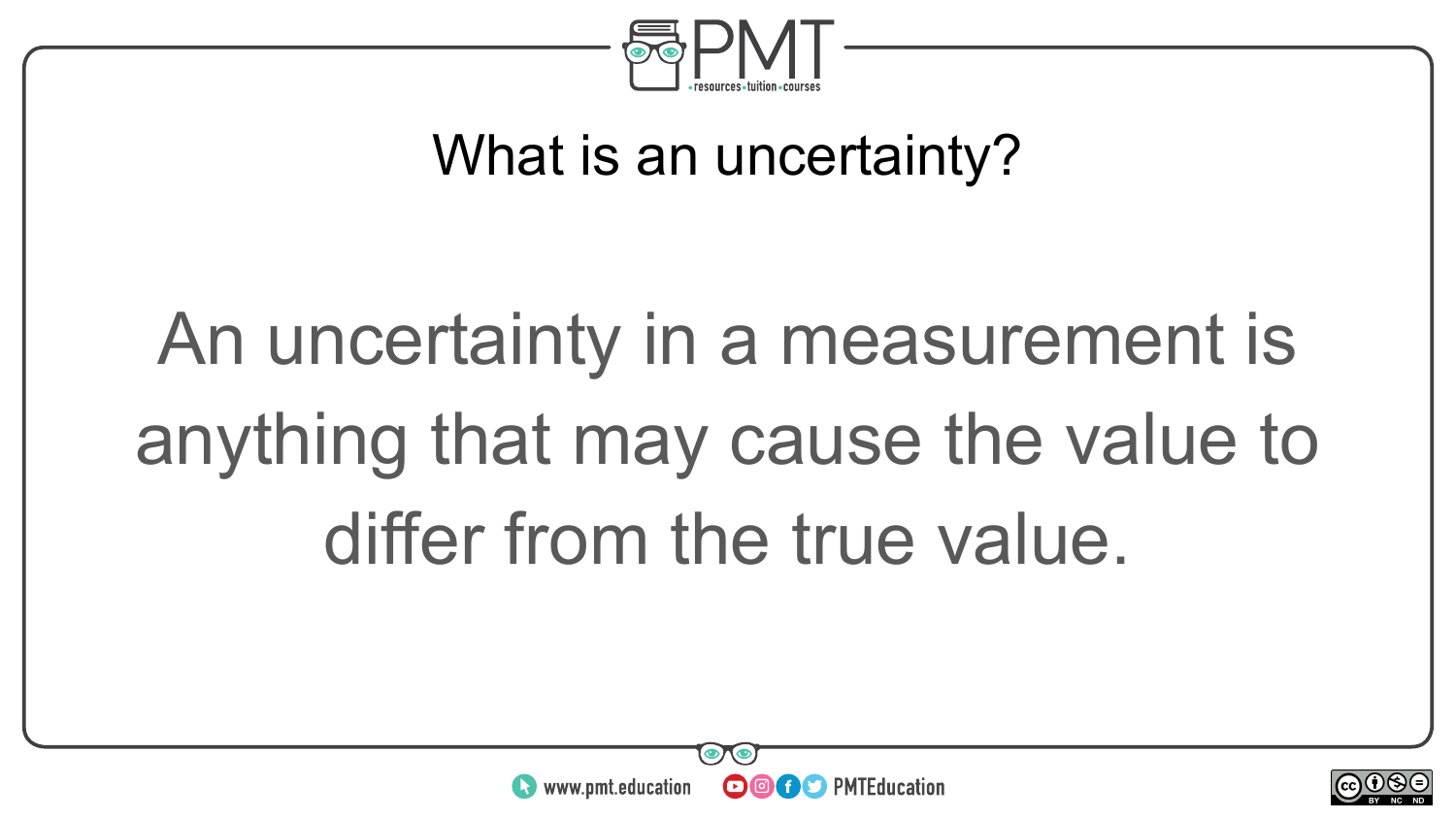

## What is the resolution of a measuring instrument?



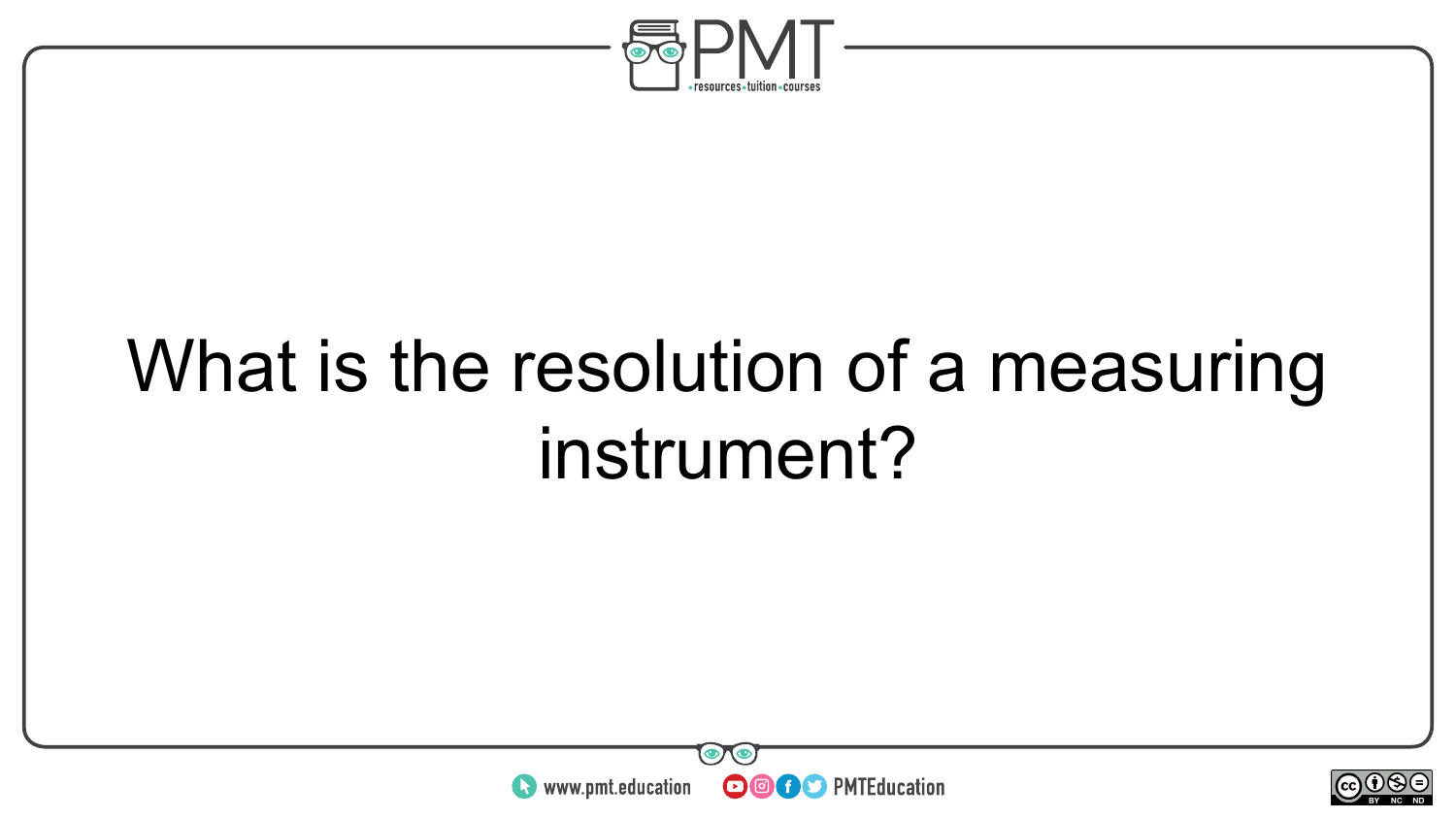

### What is the resolution of a measuring instrument?

# The resolution of an instrument is the smallest increment that produces a noticeable change in the value.

 $\boldsymbol{\Theta}$ 

**OO** PMTEducation



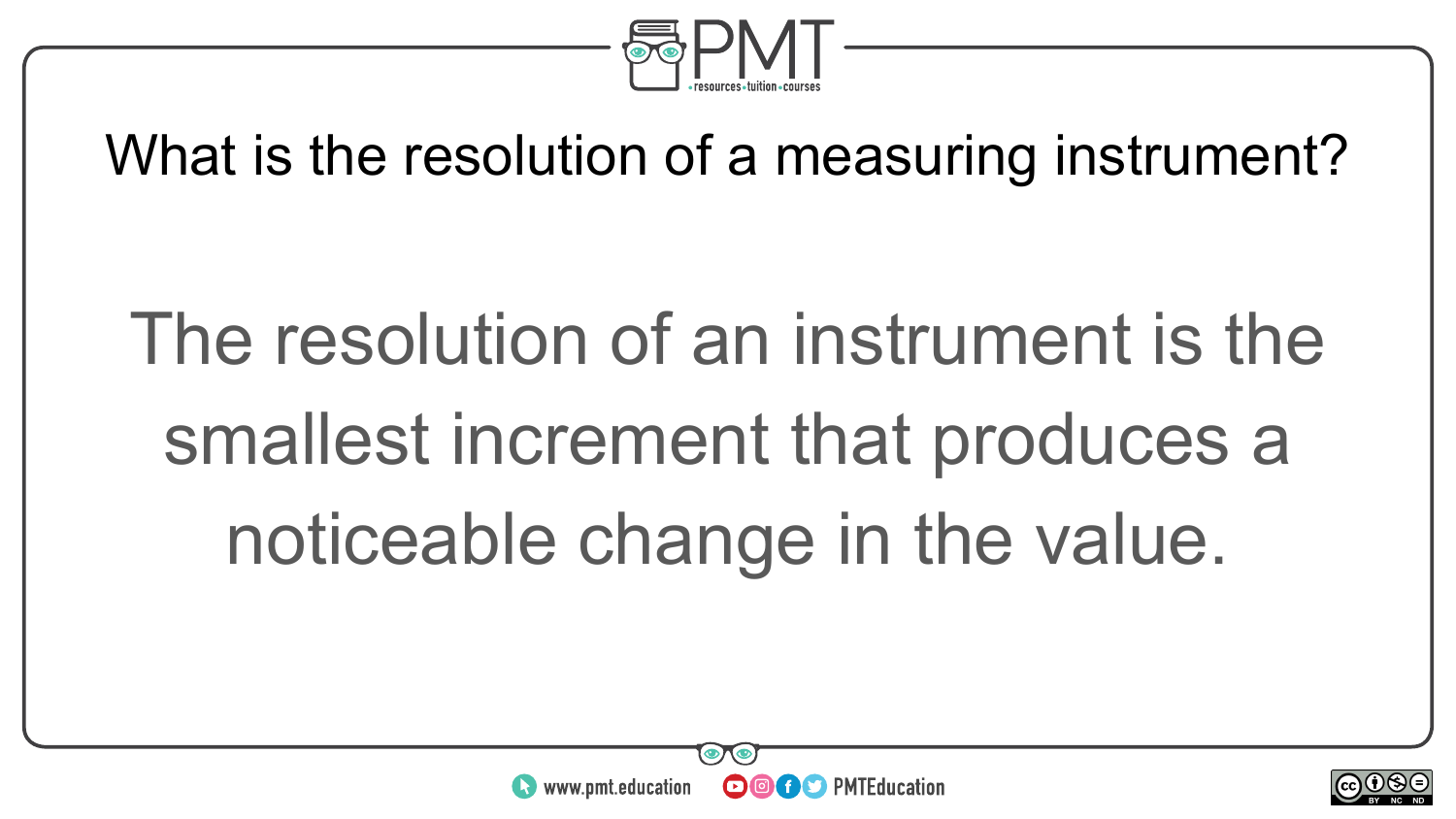

## How do you combine uncertainties when adding values?



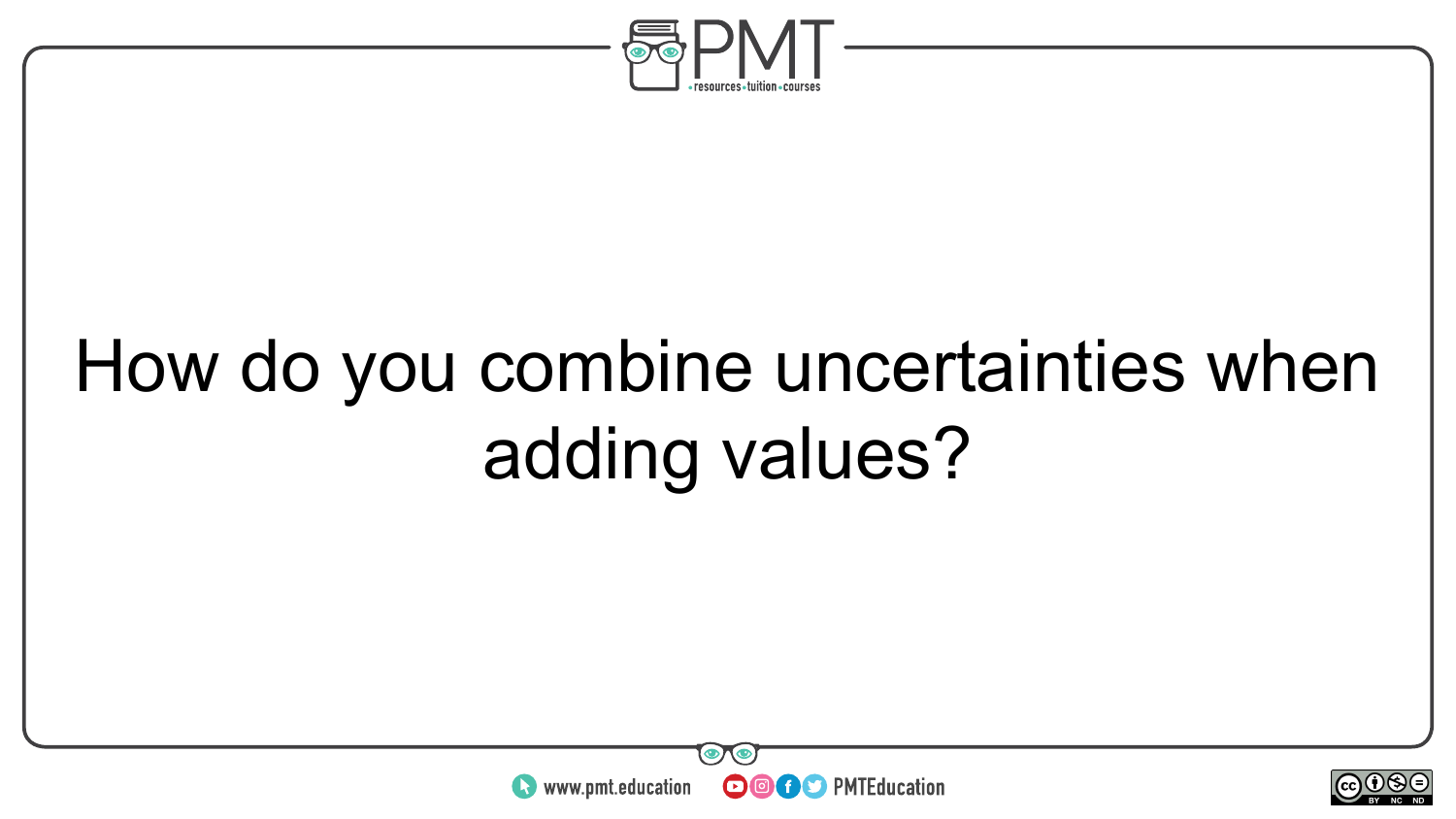

#### How do you combine uncertainties when adding values?

### Add the absolute uncertainties.



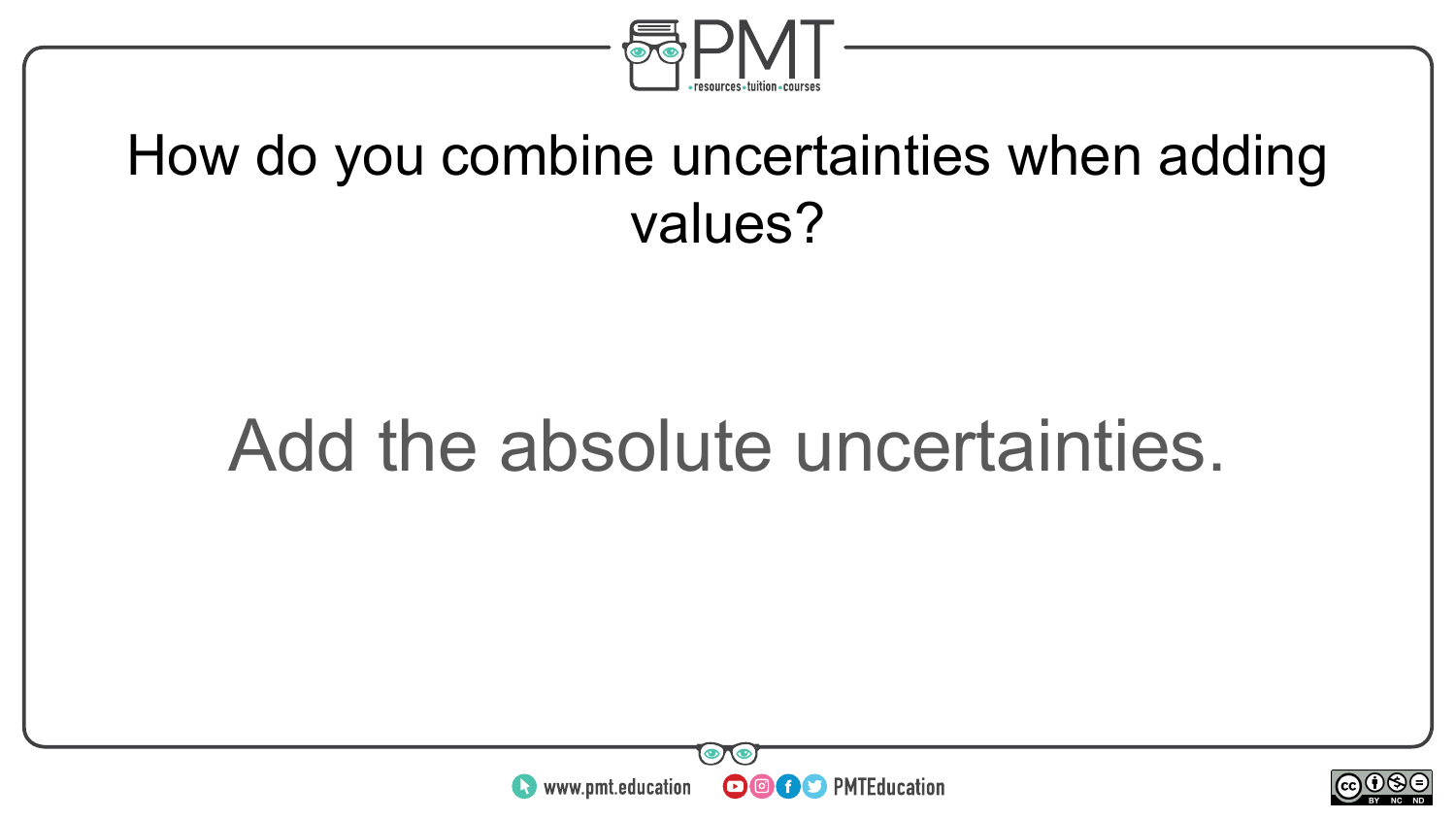

## How do you combine uncertainties when subtracting values?



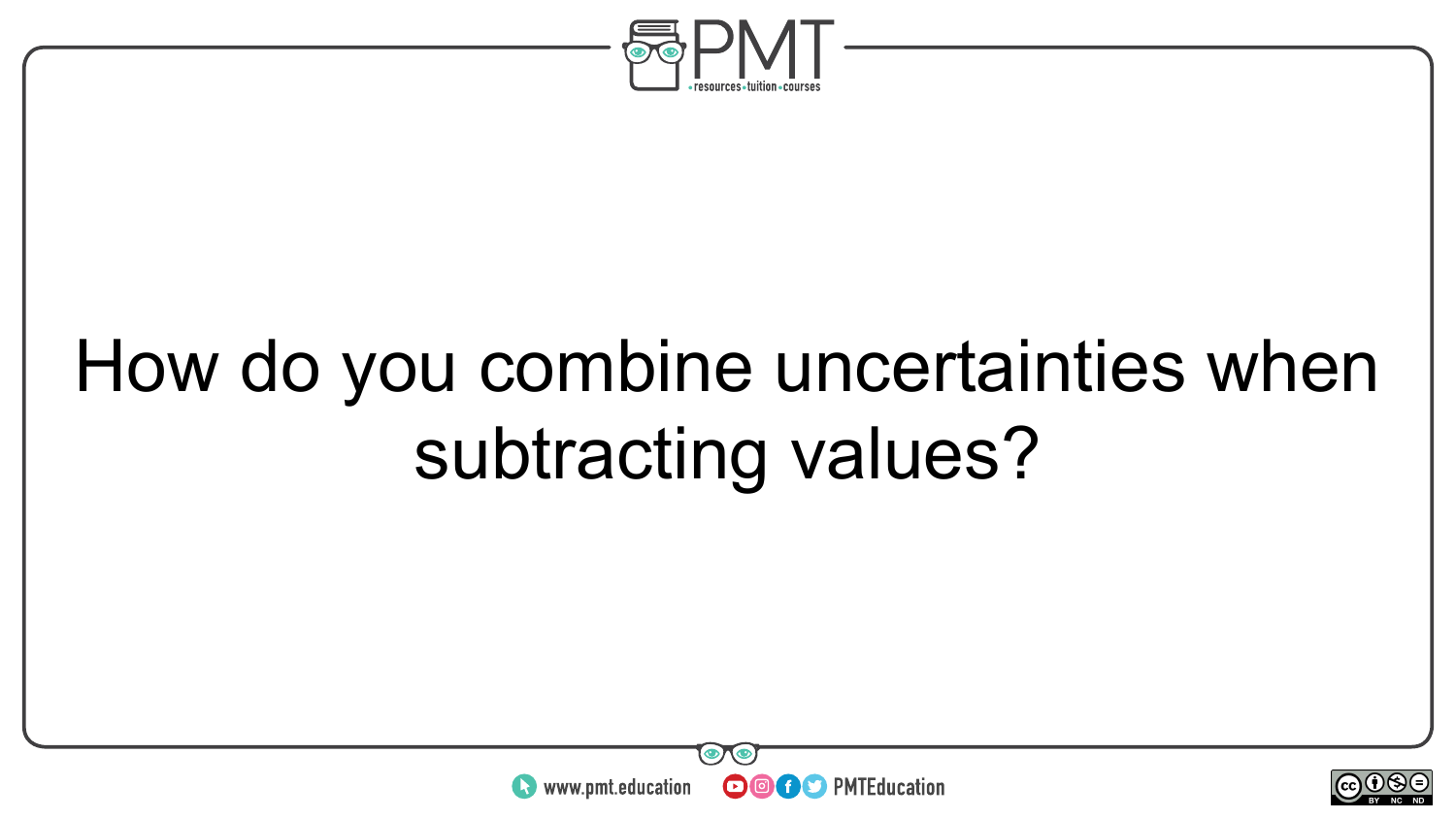

#### How do you combine uncertainties when subtracting values?

### Add the absolute uncertainties.



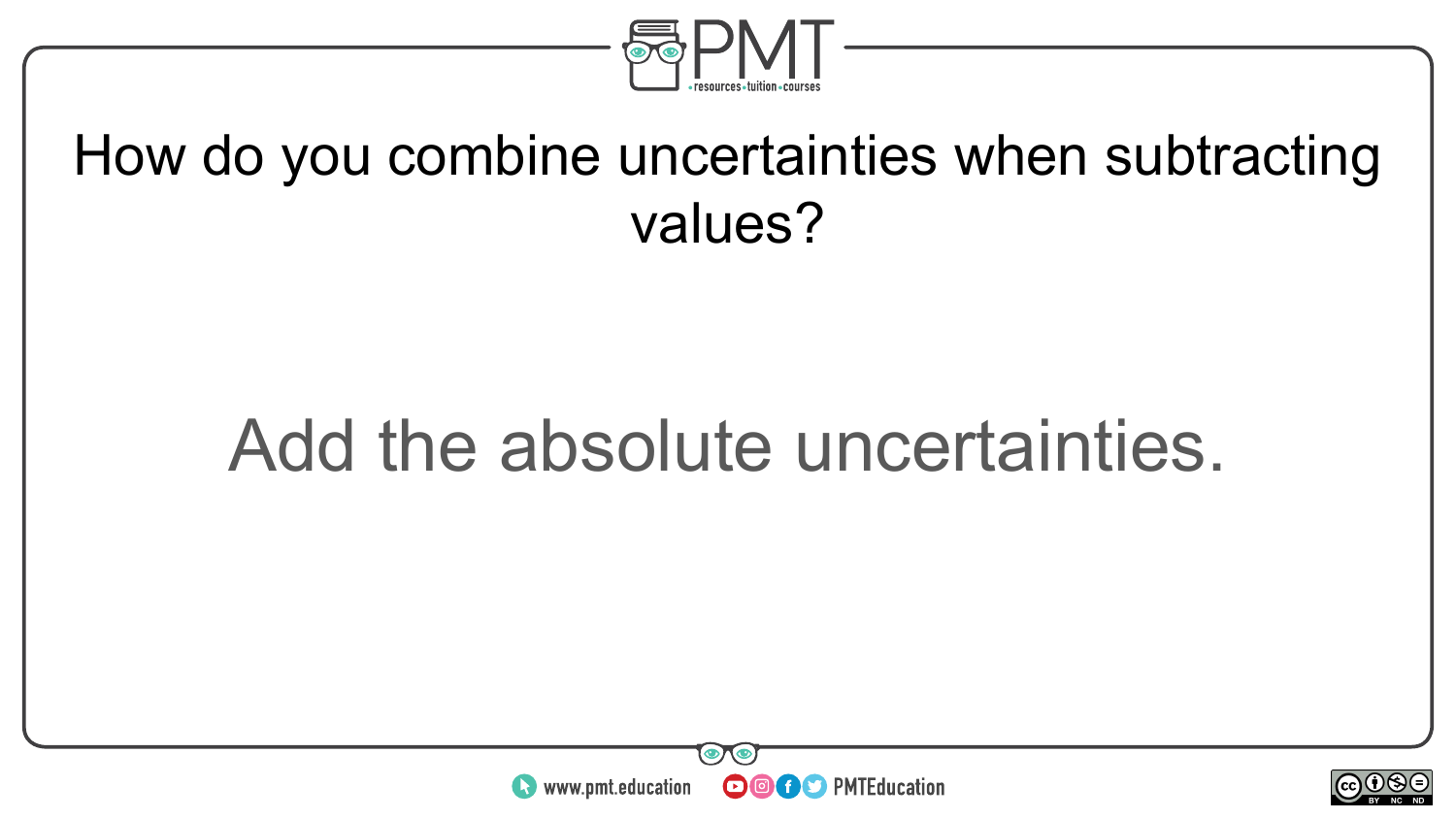

## How do you combine uncertainties when multiplying values?



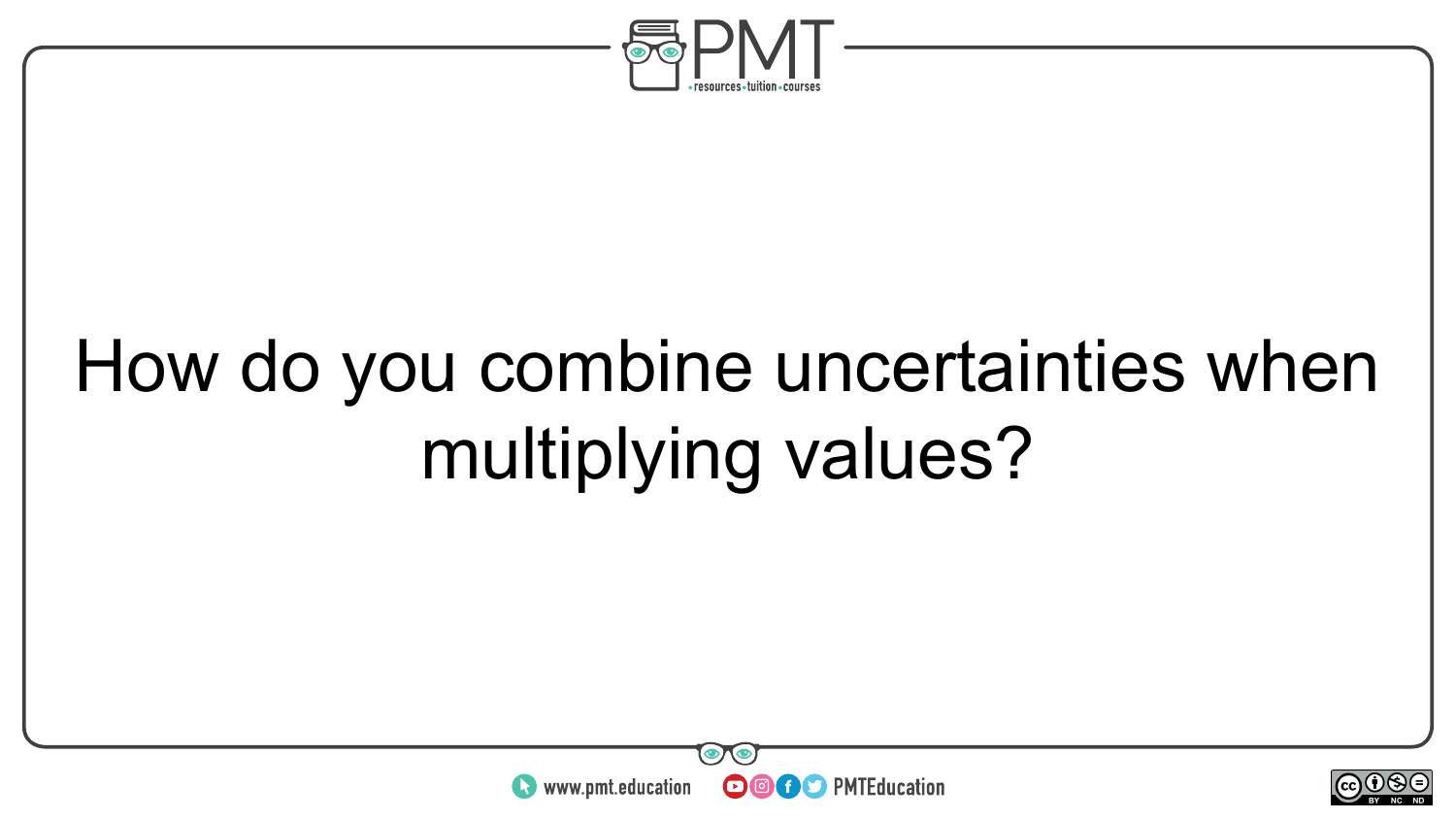

#### How do you combine uncertainties when multiplying values?

### Add the percentage uncertainties.



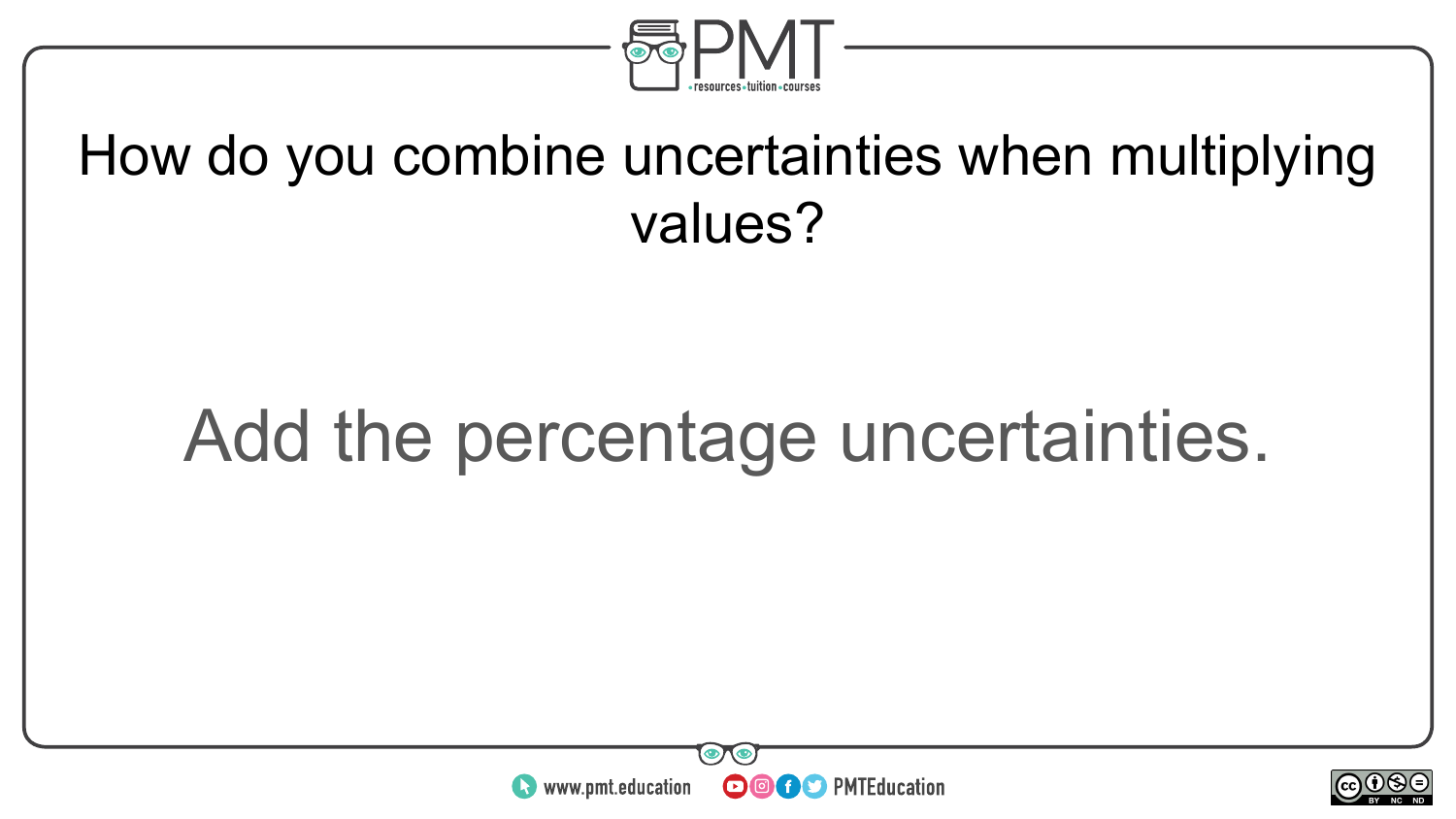

## How do you combine uncertainties when dividing values?



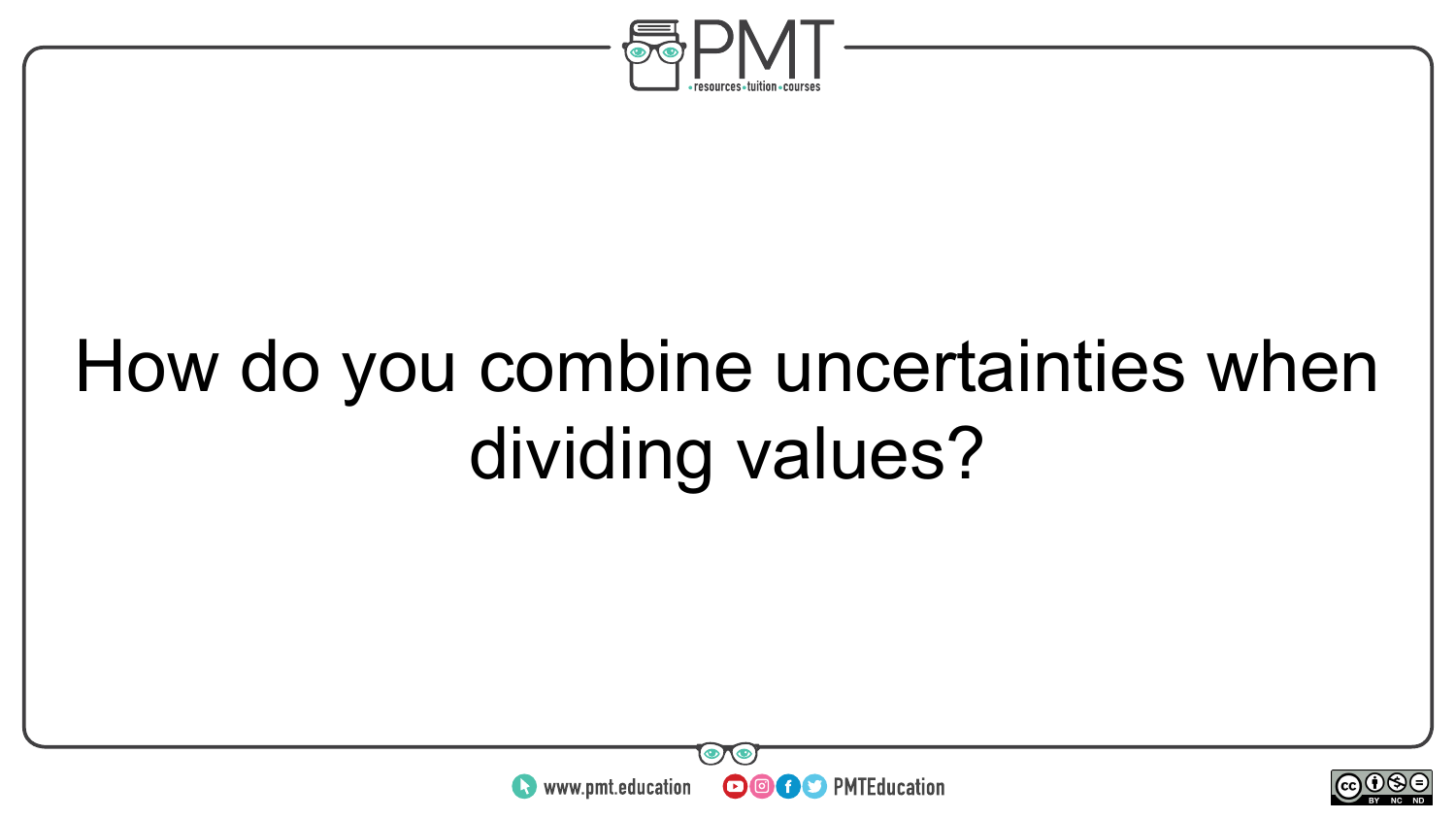

#### How do you combine uncertainties when dividing values?

### Add the percentage uncertainties.



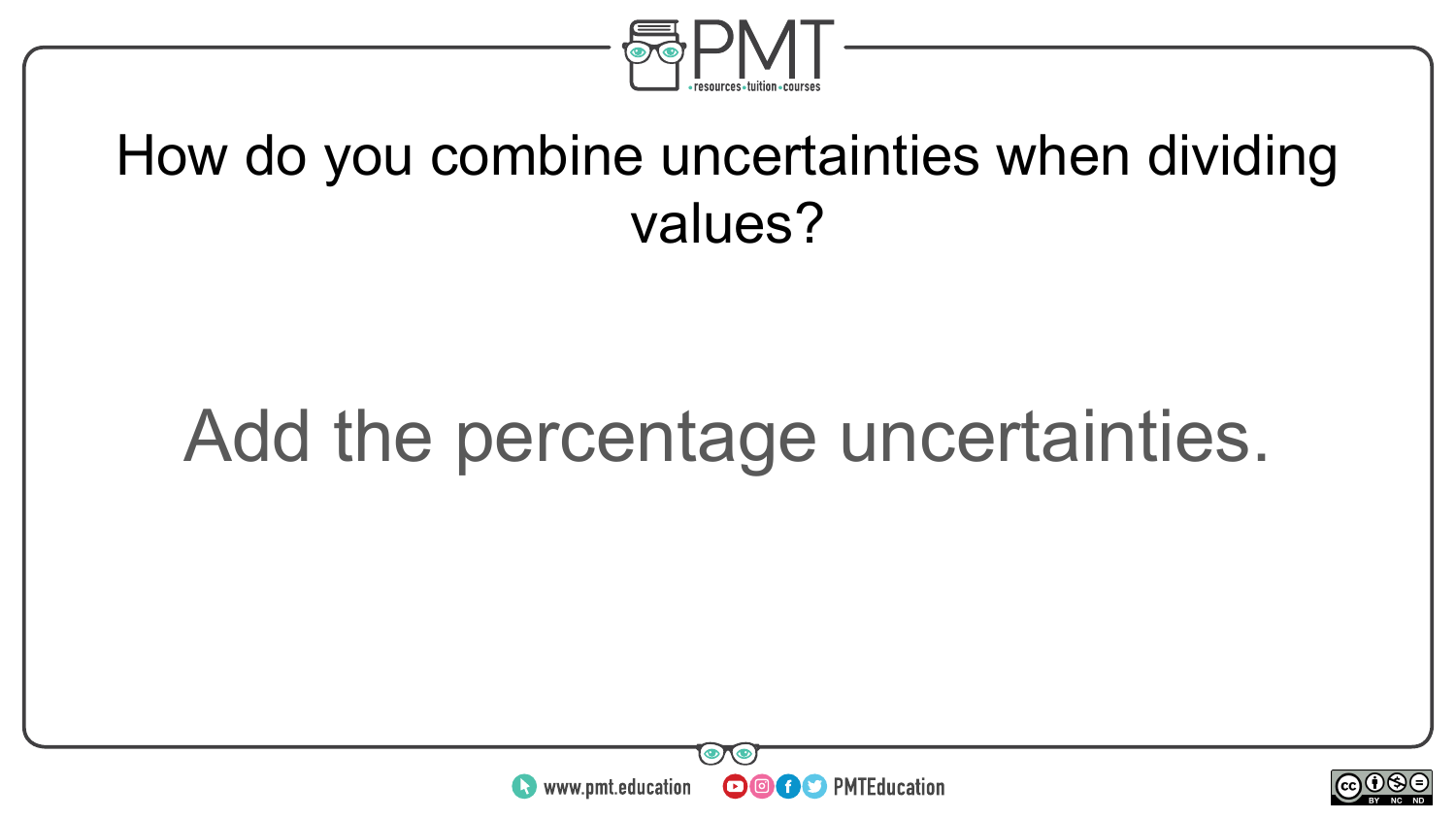

## How do you combine uncertainties when raising values to powers?



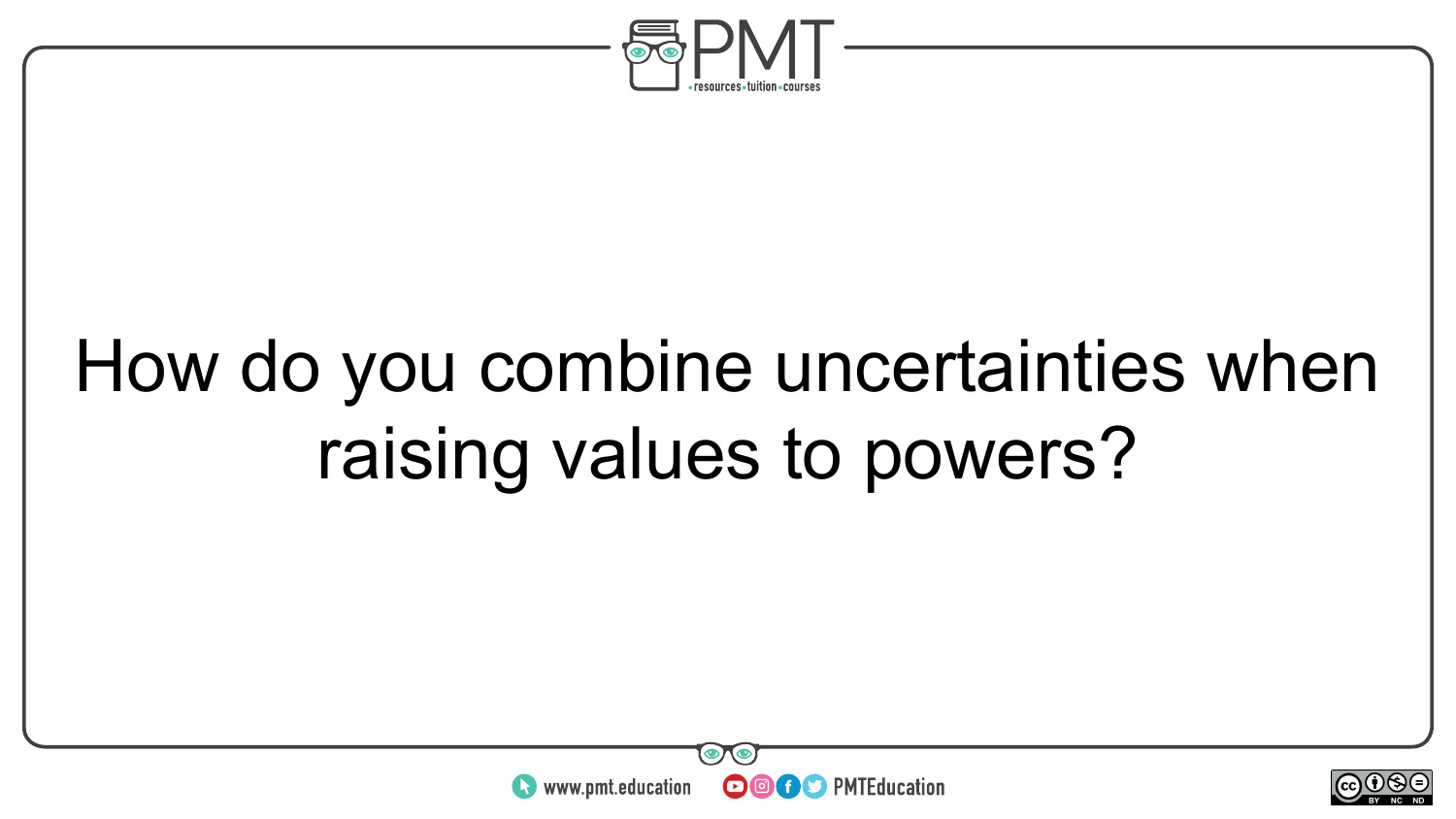

### How do you combine uncertainties when raising values to powers?

## Multiply the percentage uncertainty by the power.



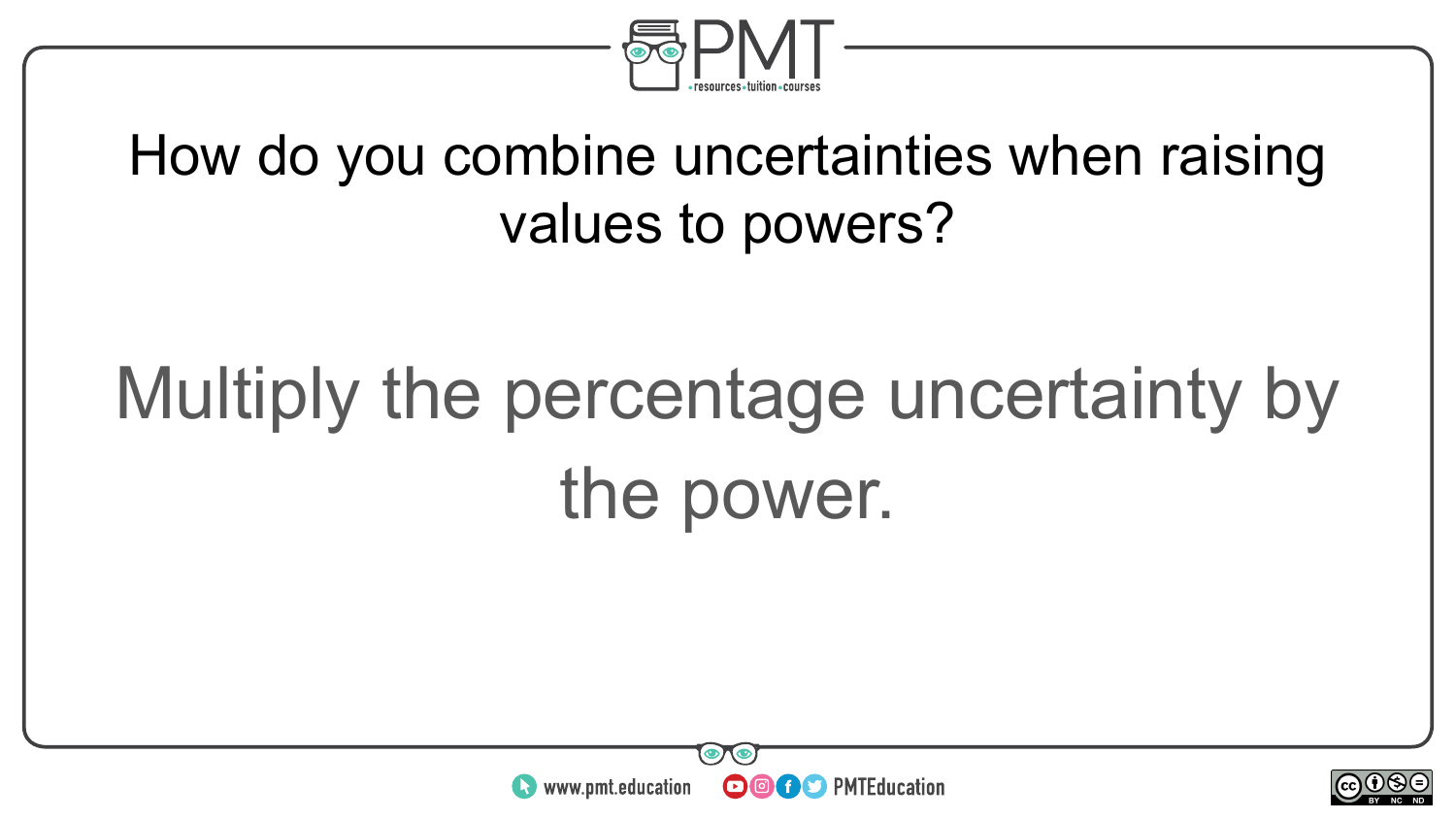

## How do you calculate percentage uncertainty?



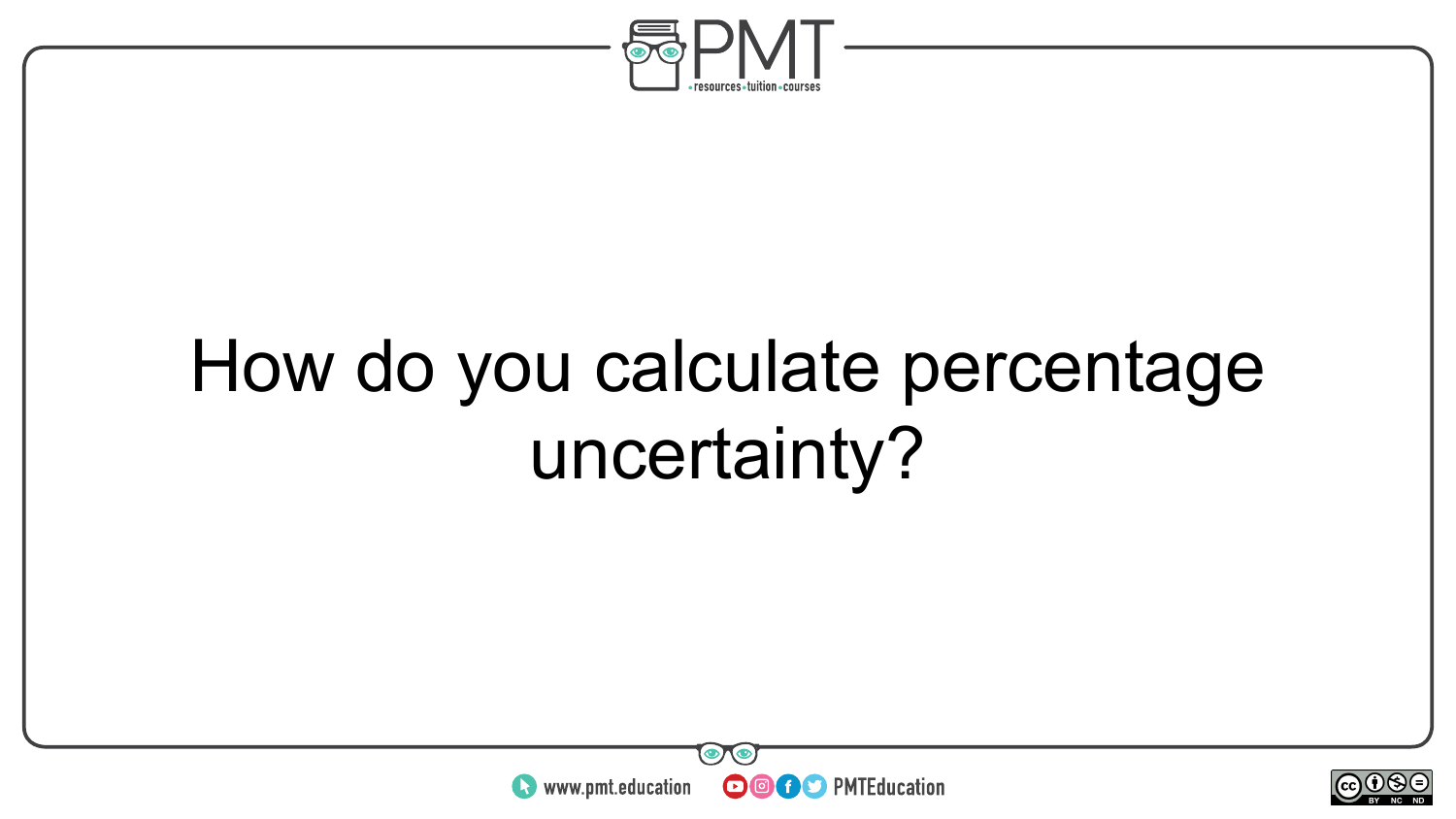

#### How do you calculate percentage uncertainty?

## *Percentage Uncertainty = (Uncertainty/Measurement) x 100*



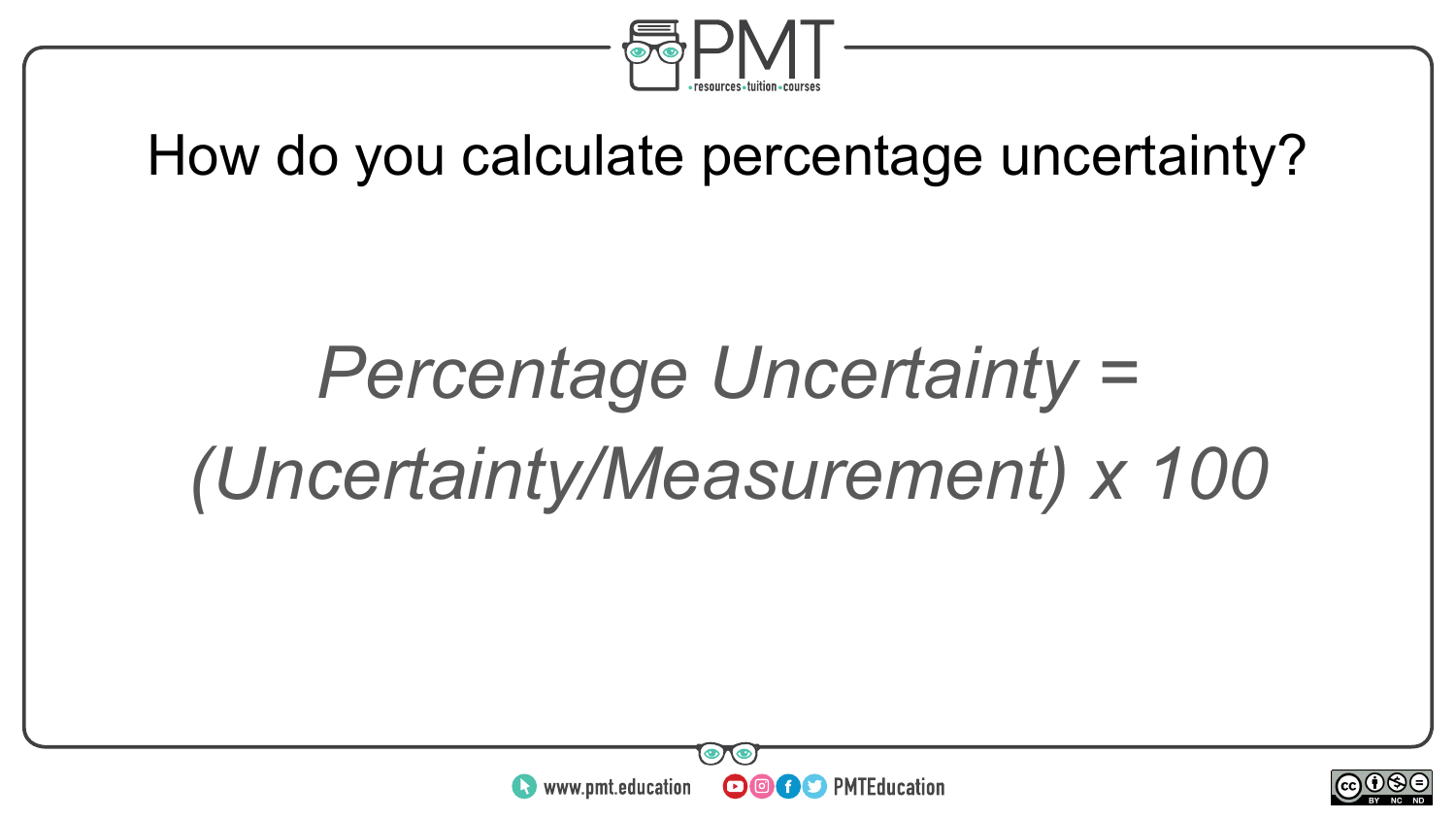

## How do you calculate the uncertainty of repeat readings?



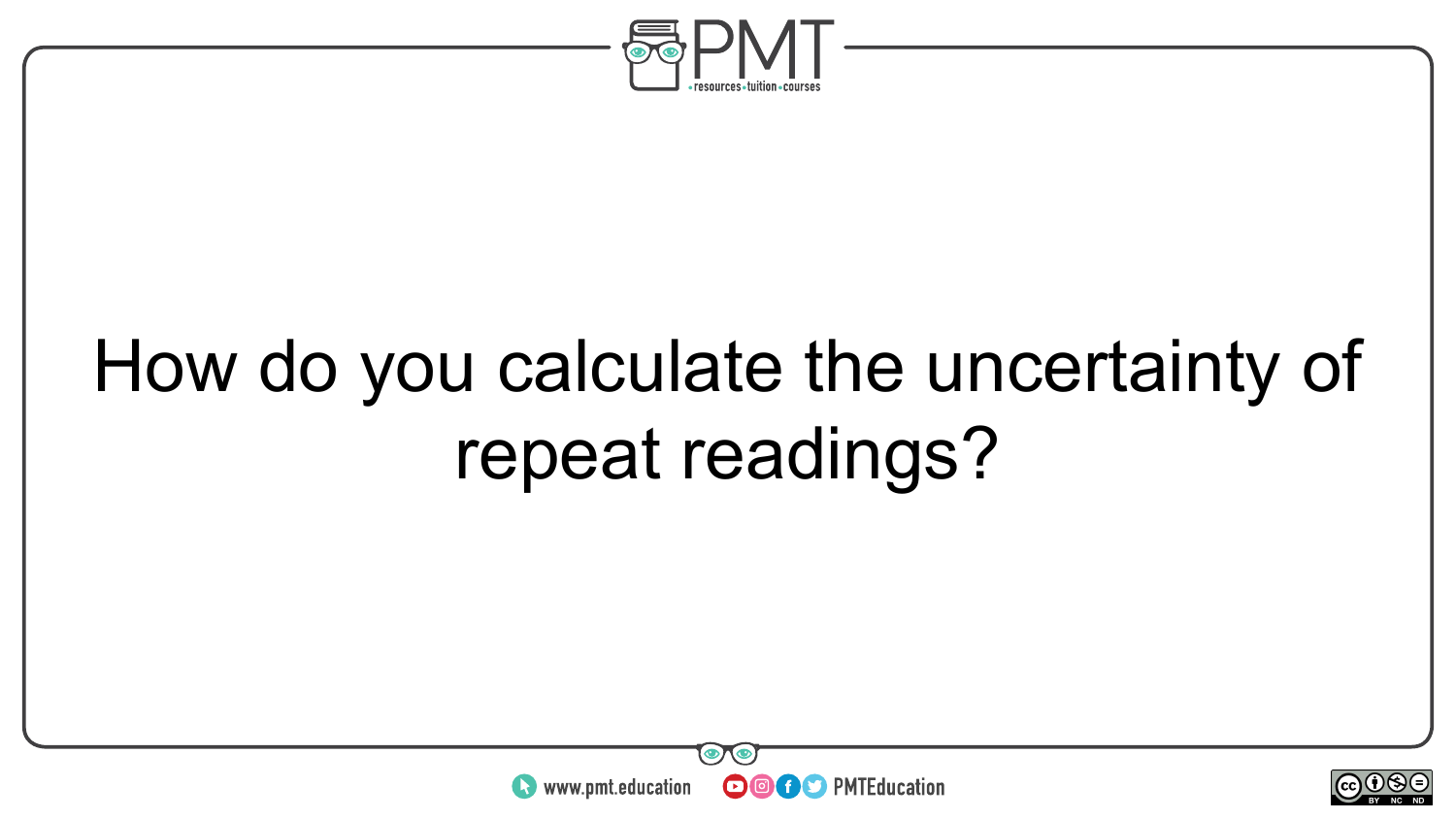

### How do you calculate the uncertainty of repeat readings?

## The uncertainty is equal to half the range of the measured values.



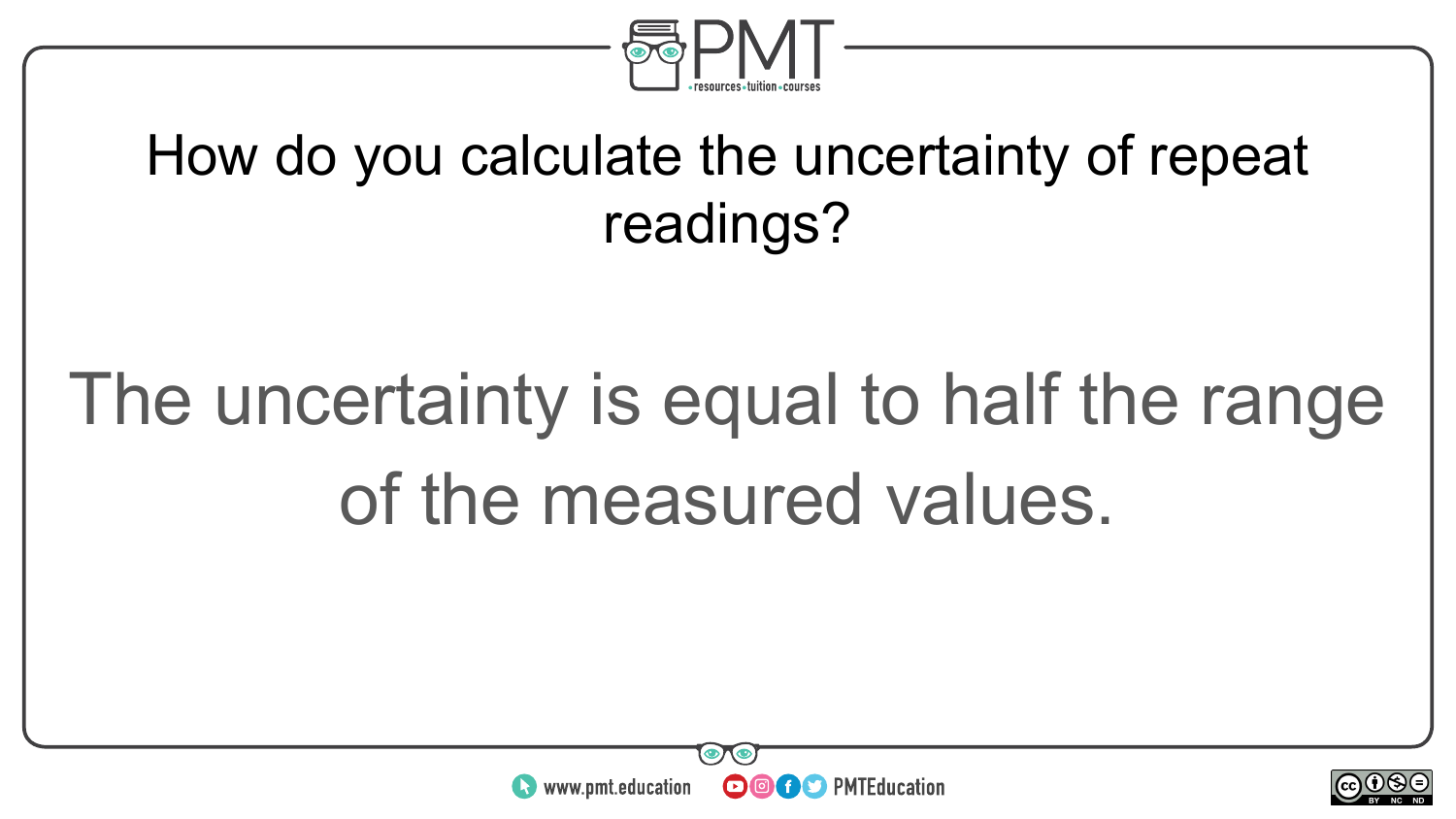

## How do you calculate the uncertainty of a gradient?



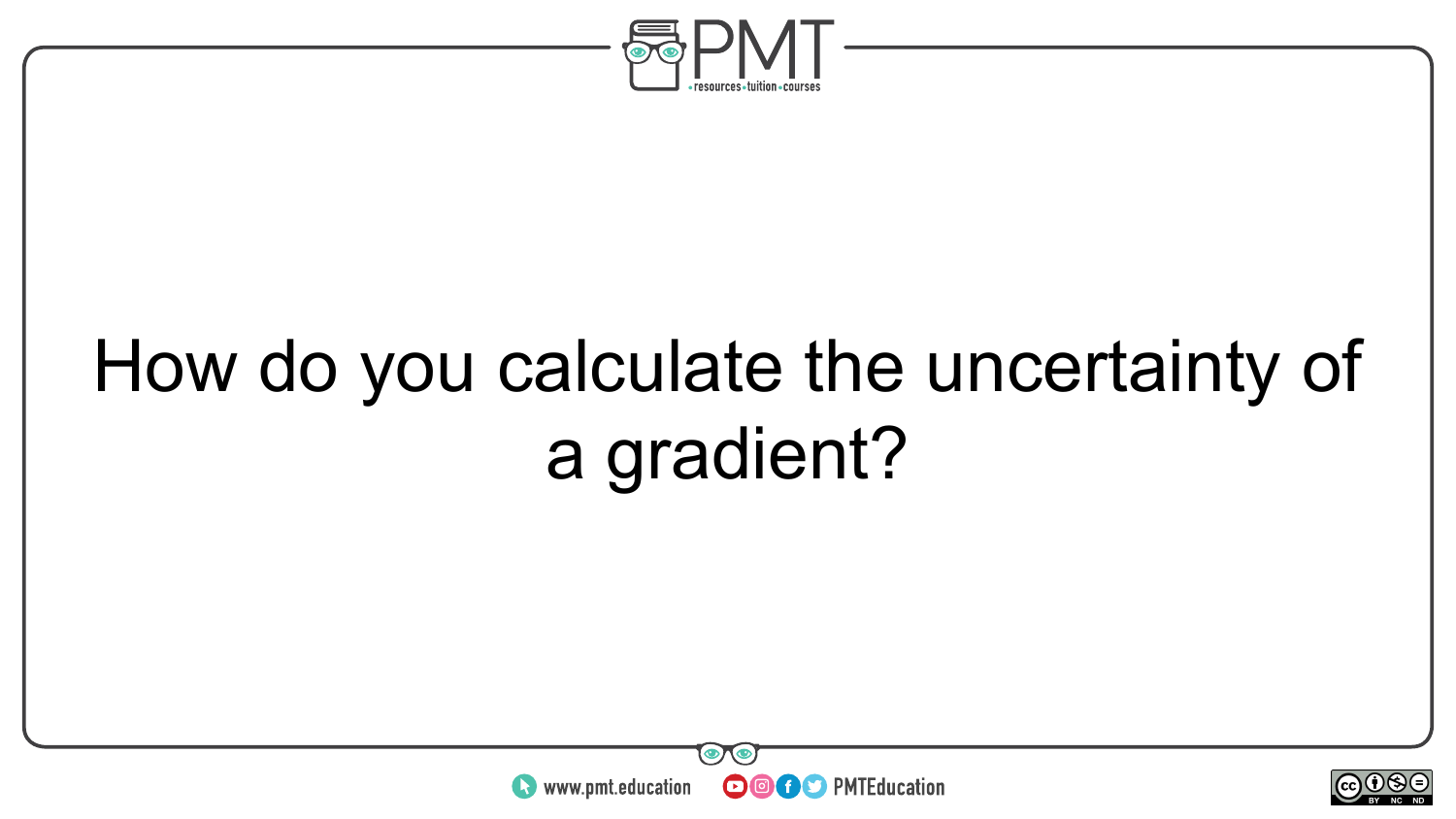

How do you calculate the uncertainty of a gradient?

- Draw the steepest and shallowest line of
- worst fit (which passes through all error
- bars). Calculate the gradient of the line
- of best and worst fit. The uncertainty is
- the difference between these gradients.



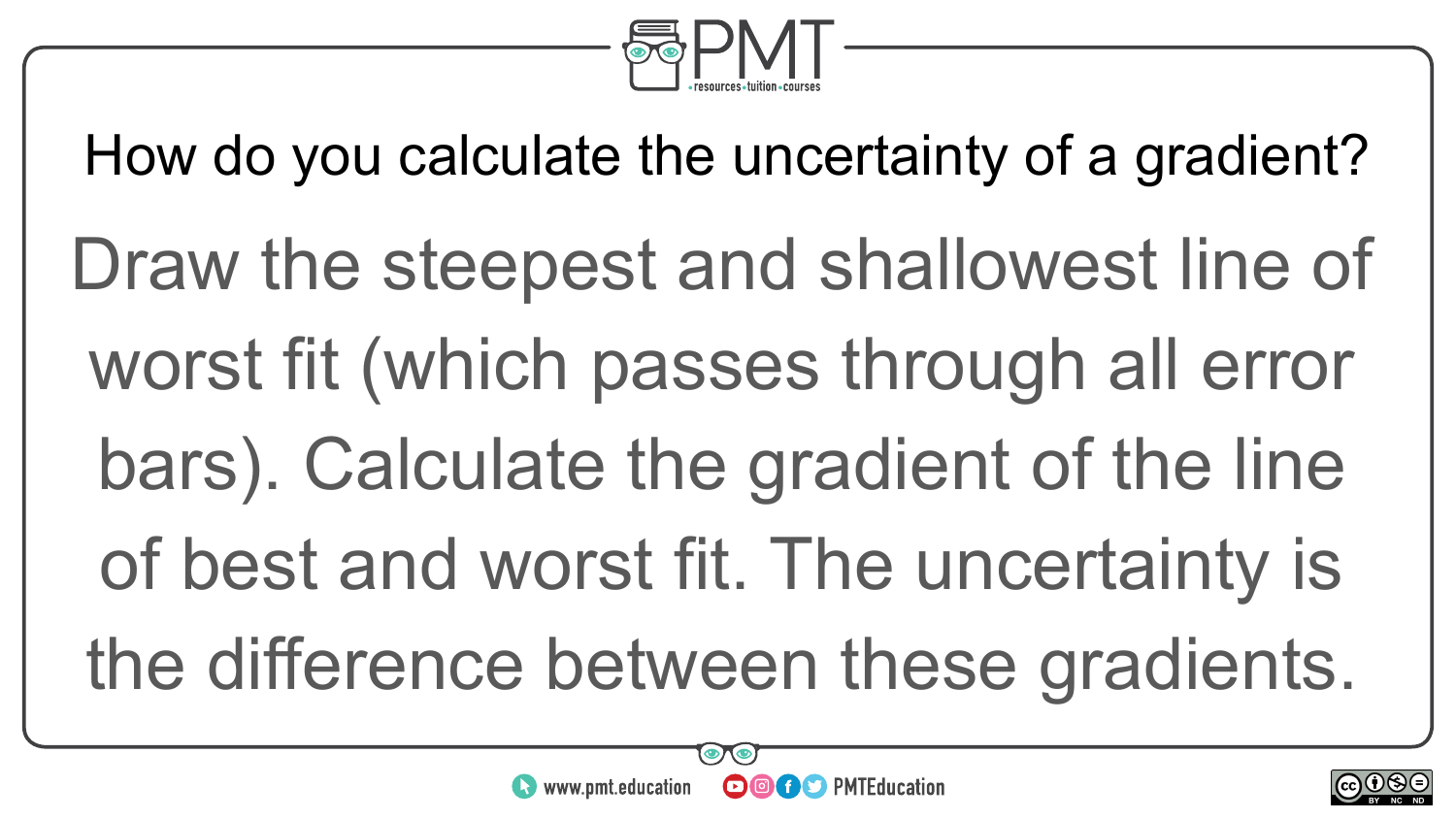

## What is the S.I base unit for distance?



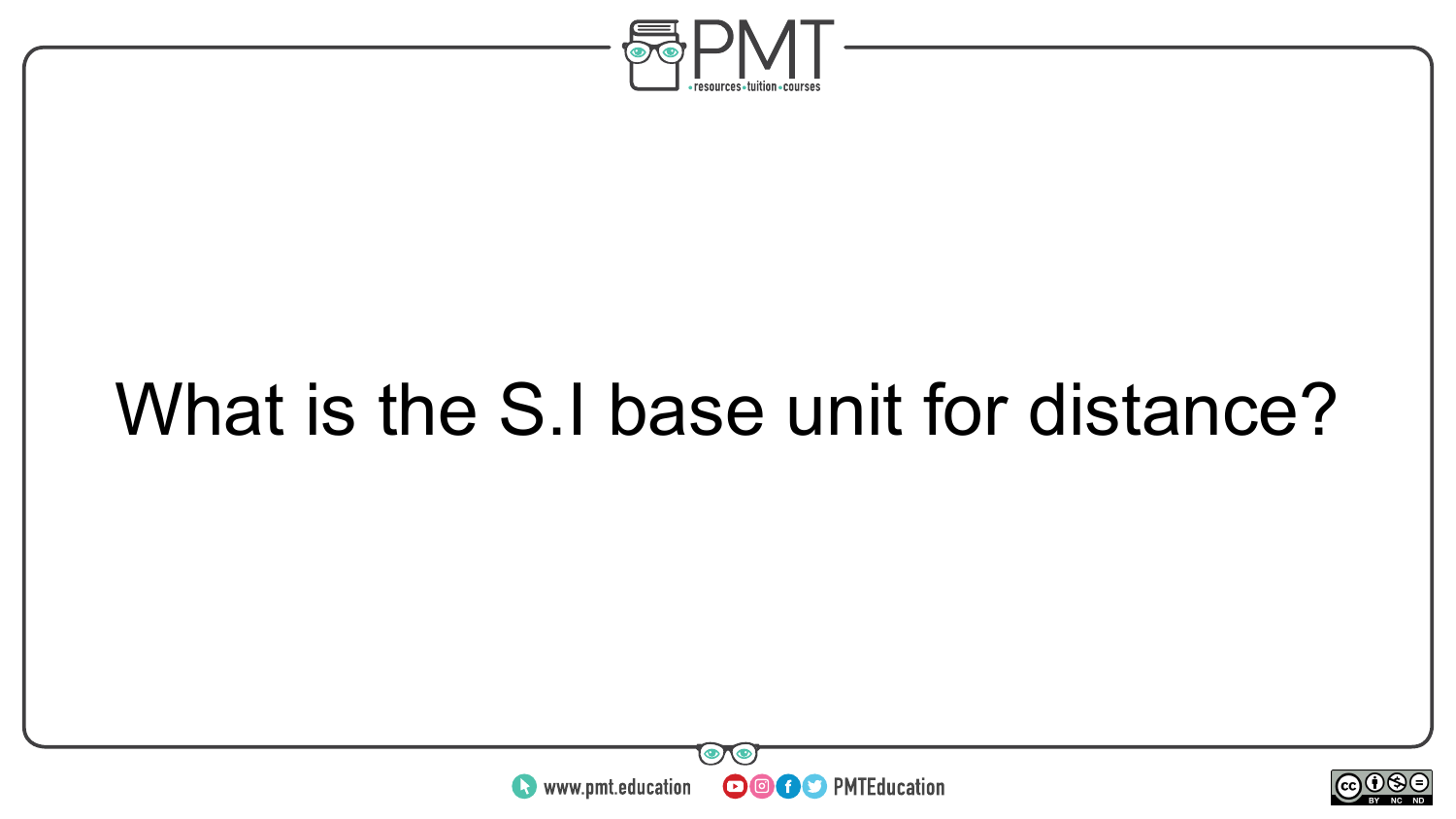

#### What is the S.I base unit for distance?

### Metre, M



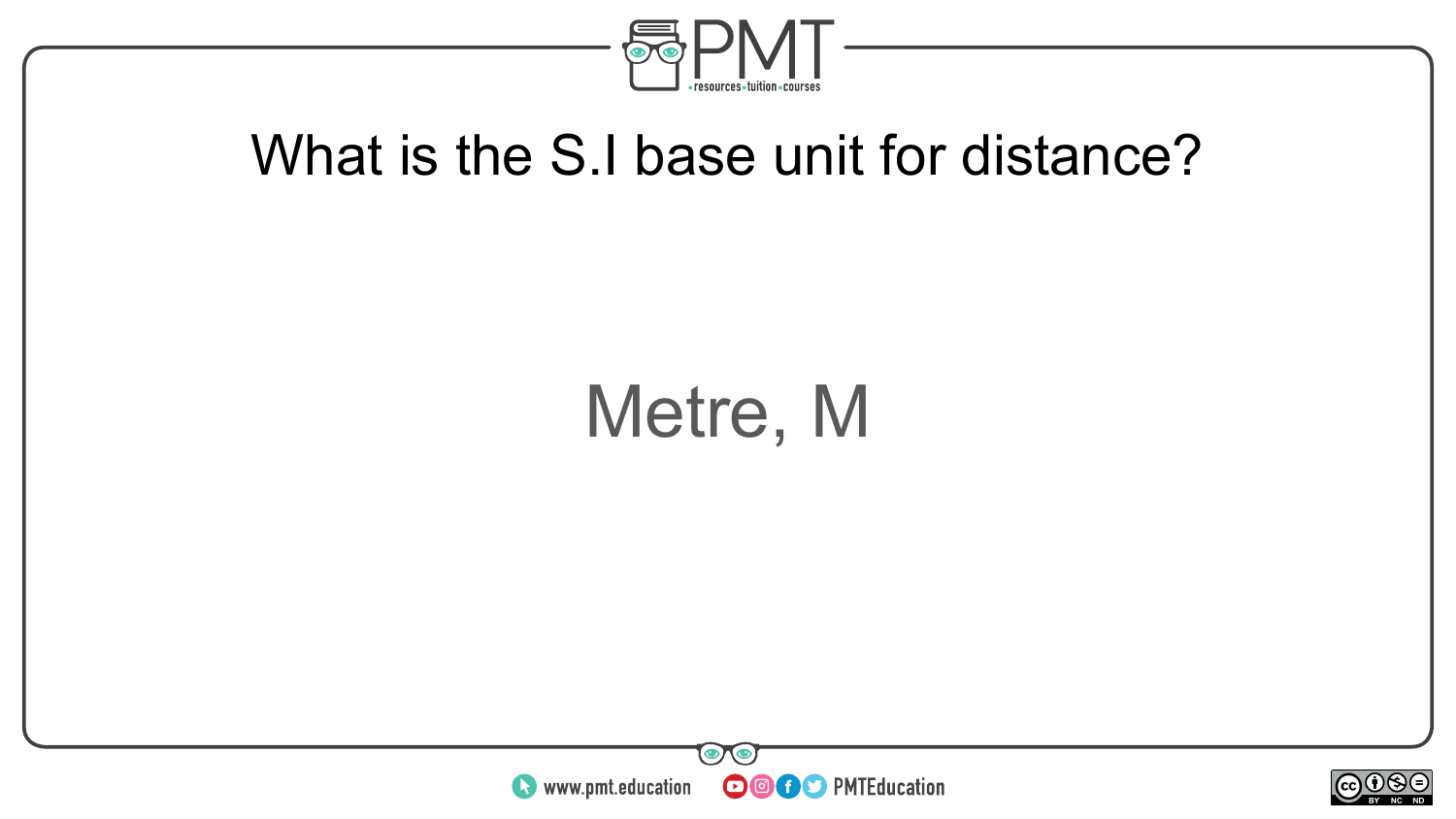

## What is the S.I base unit for mass?



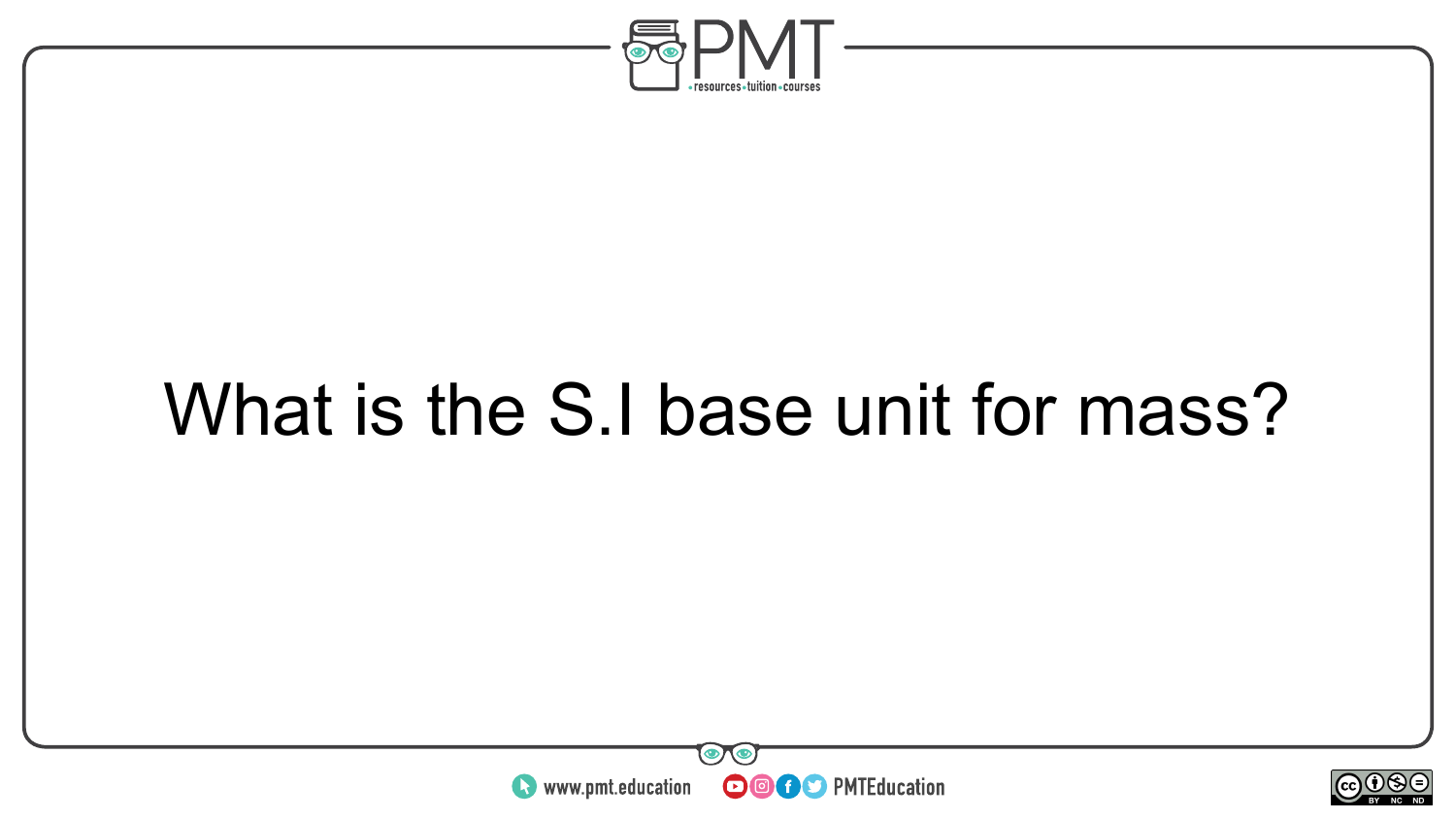

#### What is the S.I base unit for mass?

## Kilogram, kg



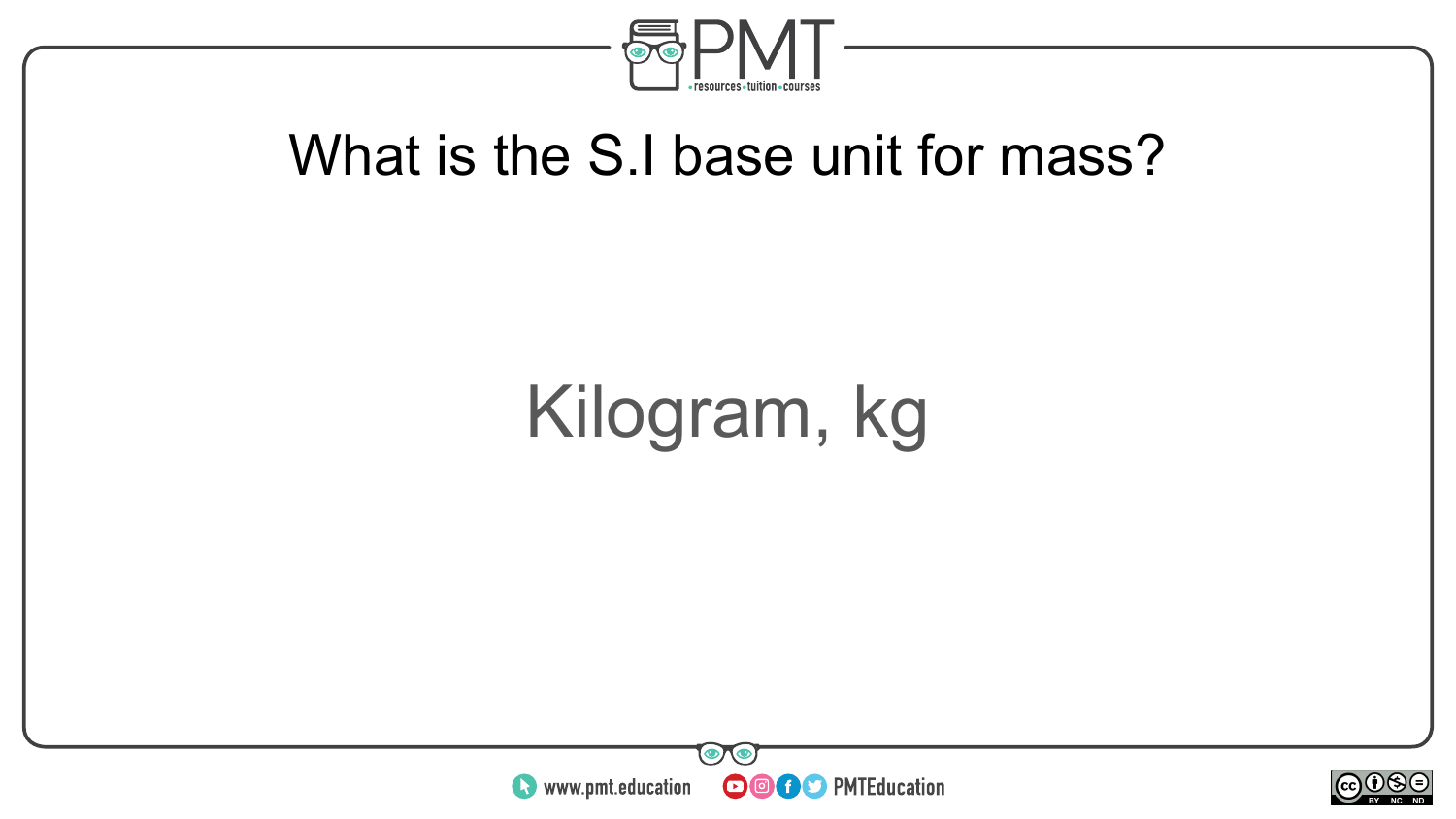

## What is the S.I base unit for time?



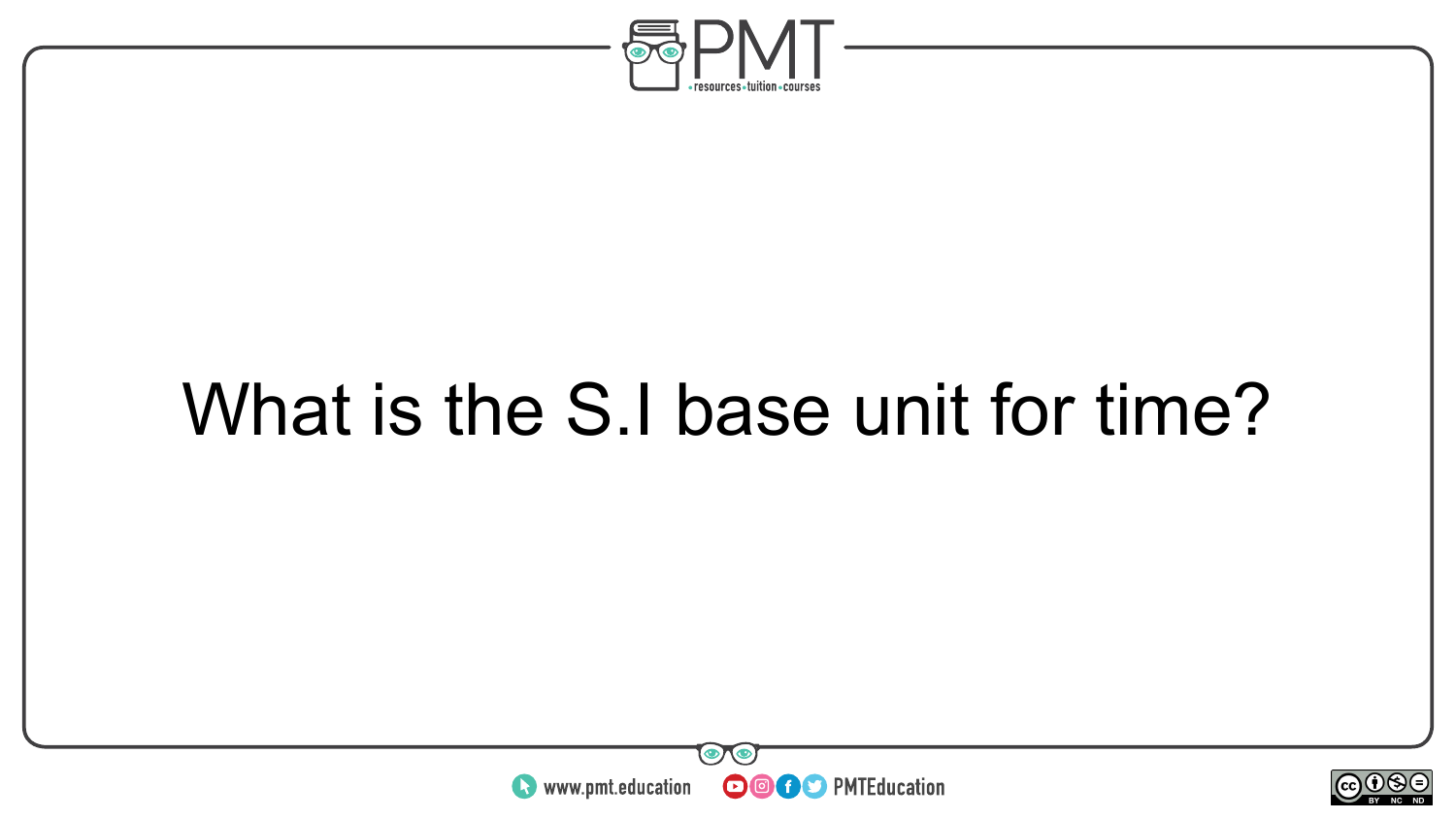

#### What is the S.I base unit for time?

### Second, s



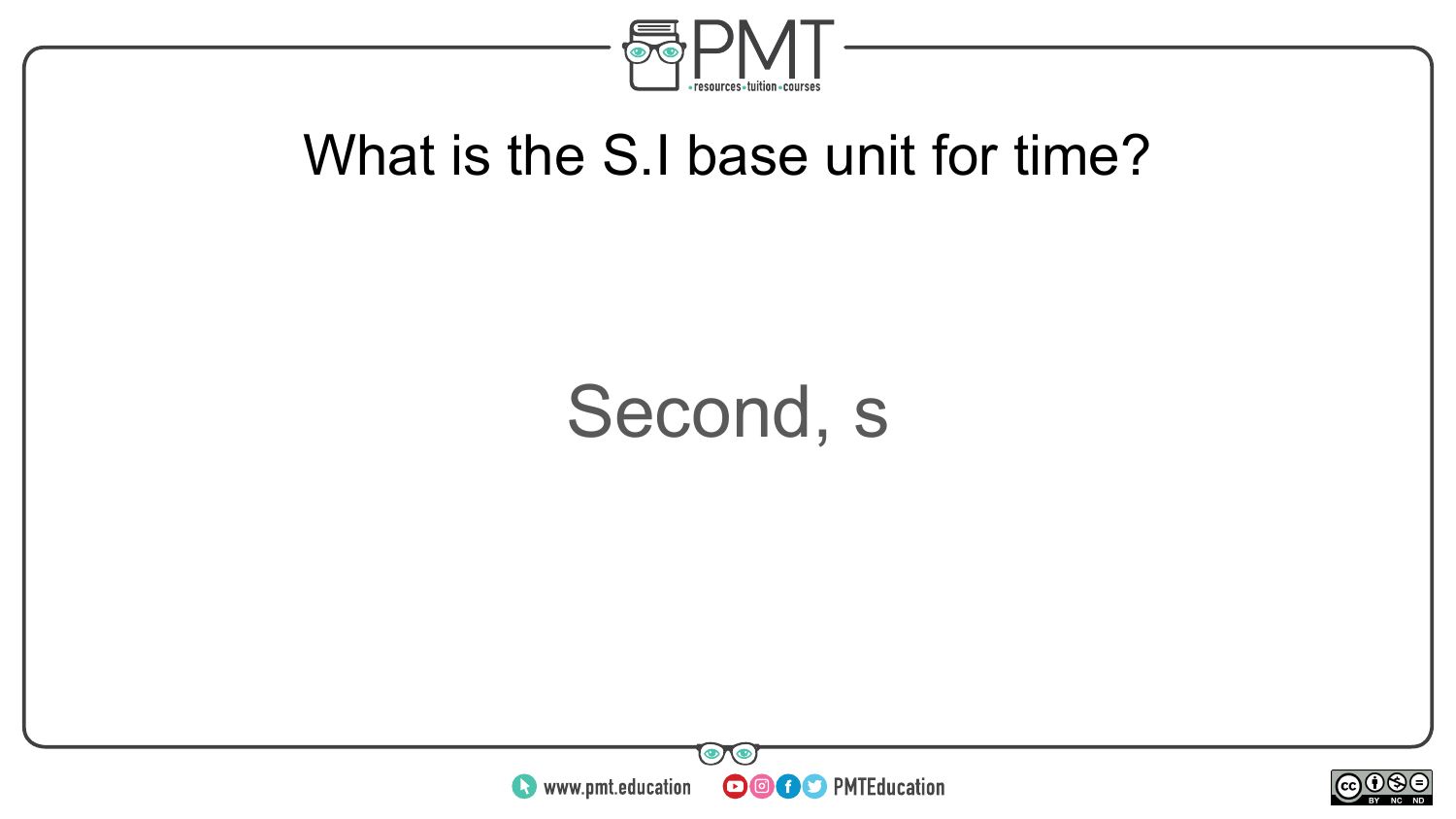

## What is the S.I base unit for temperature?



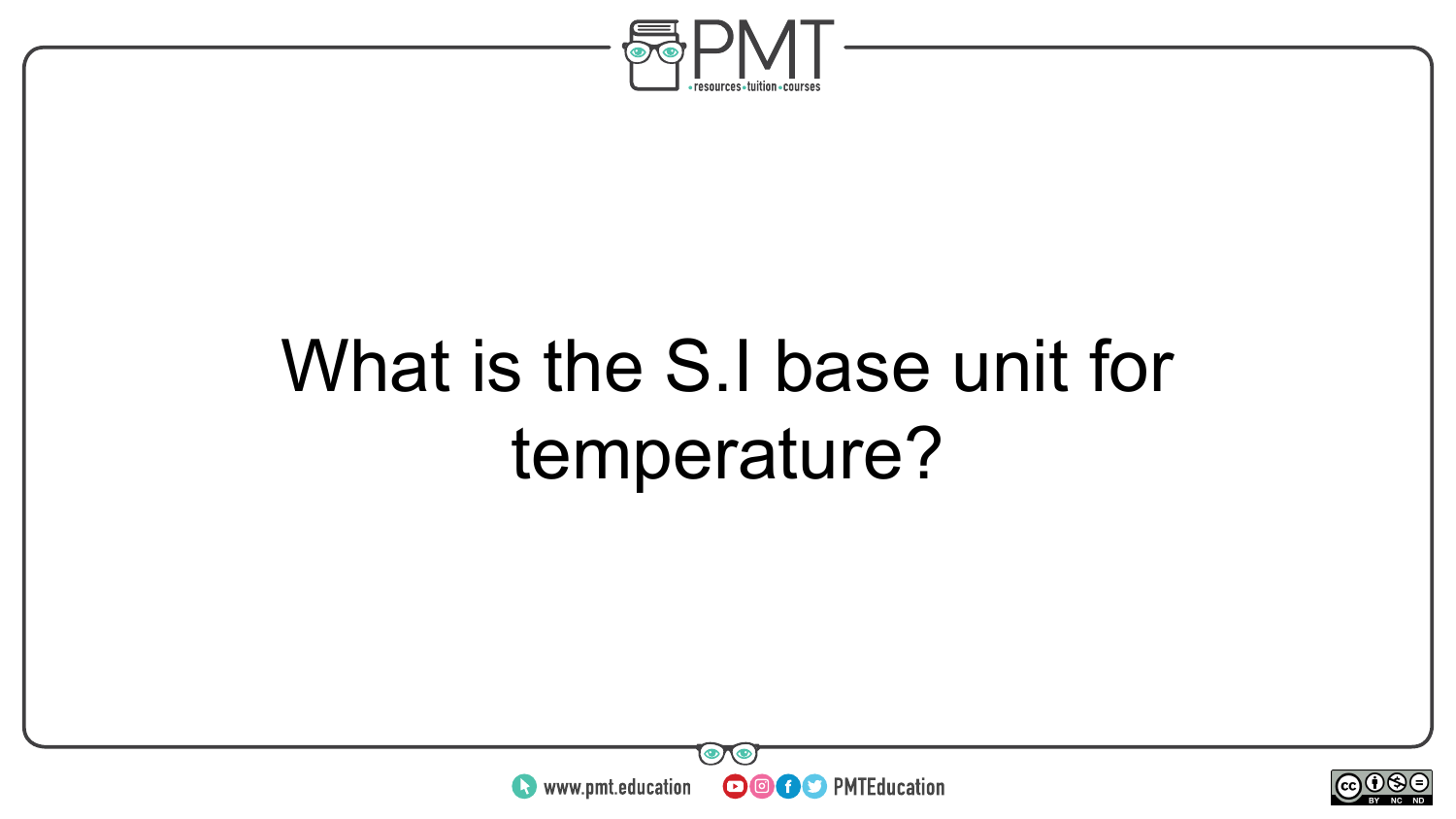

#### What is the S.I base unit for temperature?

### Kelvin, K



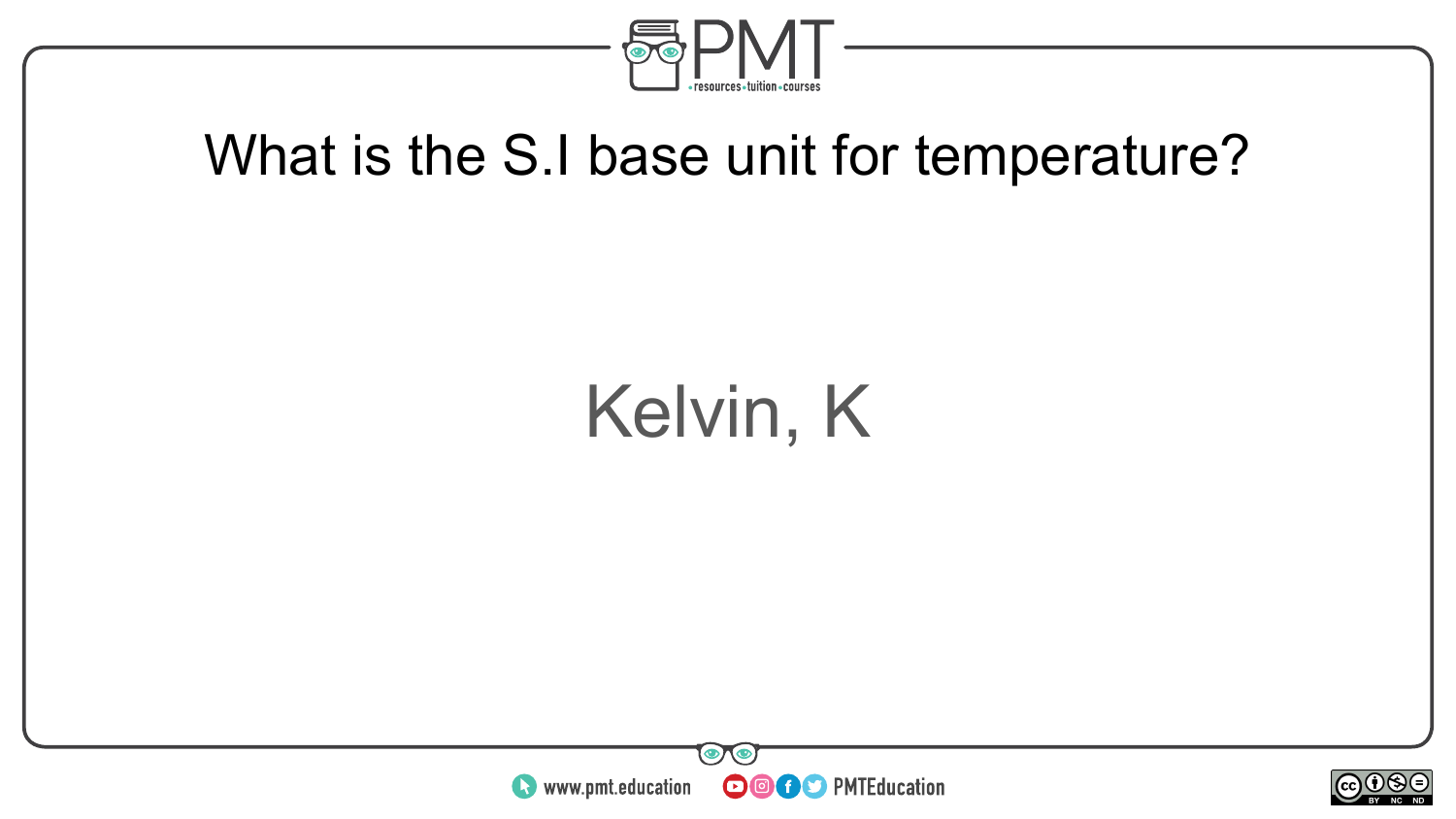

## What is the derived S.I unit for force?



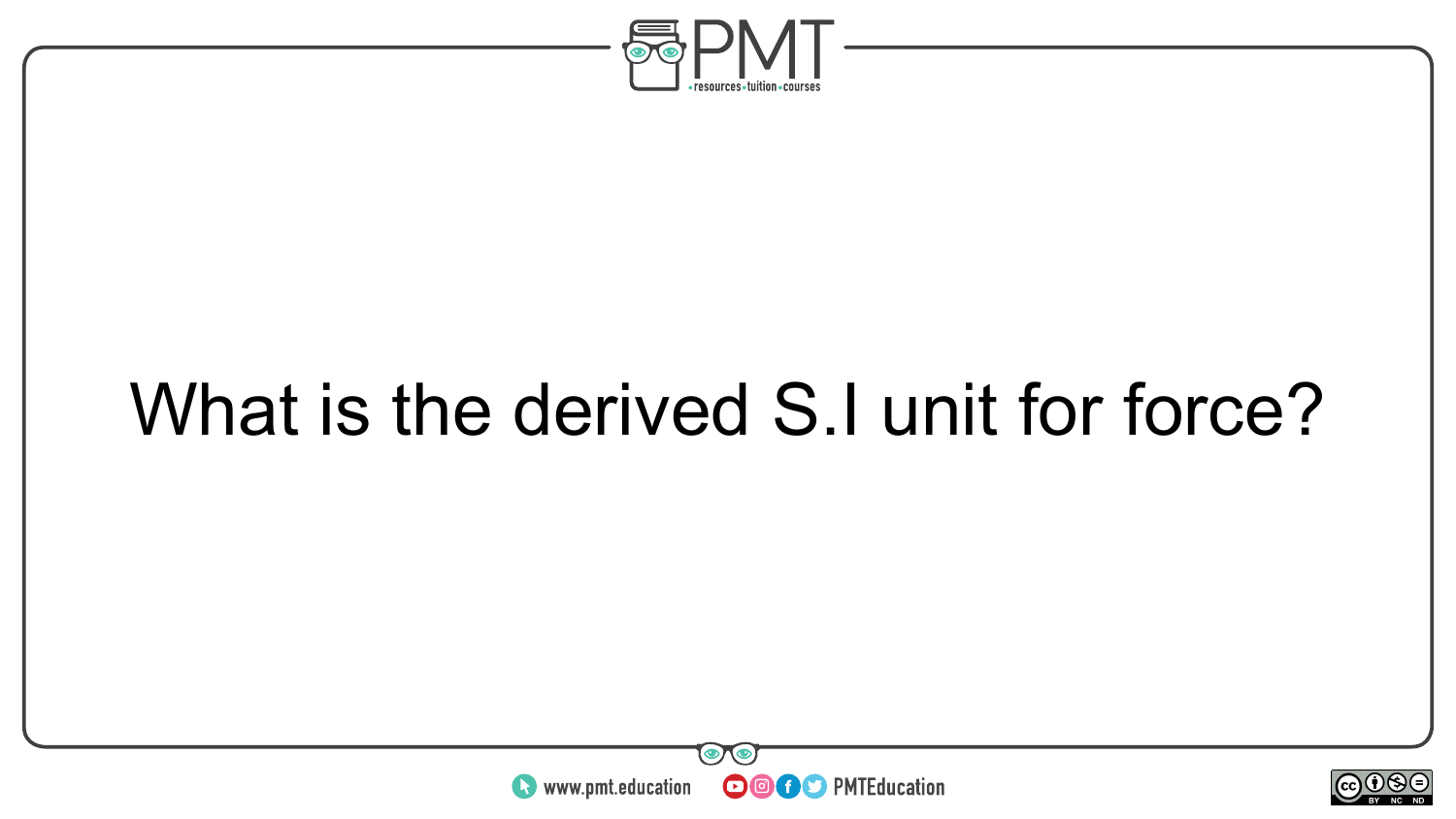

#### What is the derived S.I unit for force?

### $kgms^{-2}$



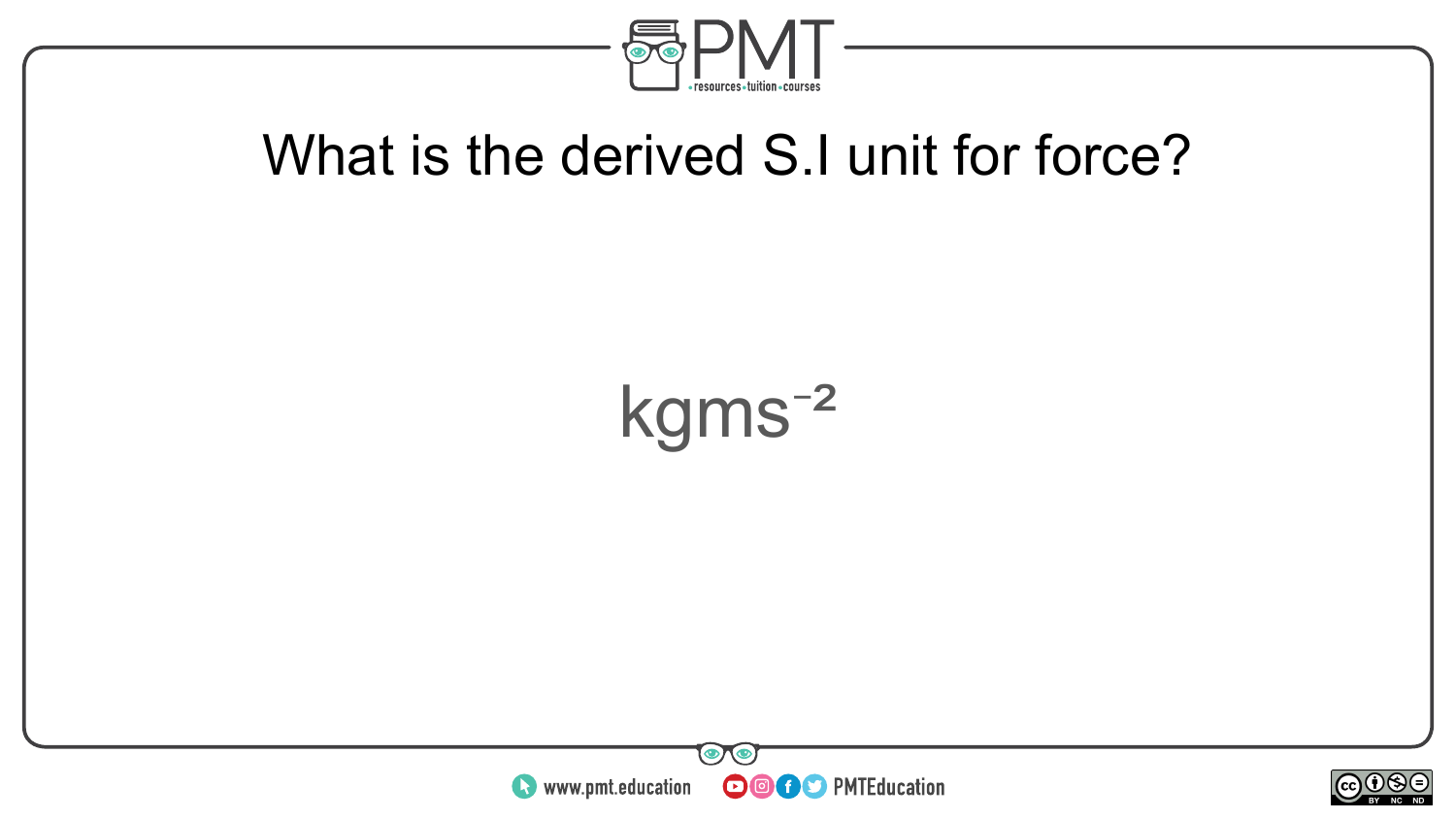

### Express 0.006 in standard form.



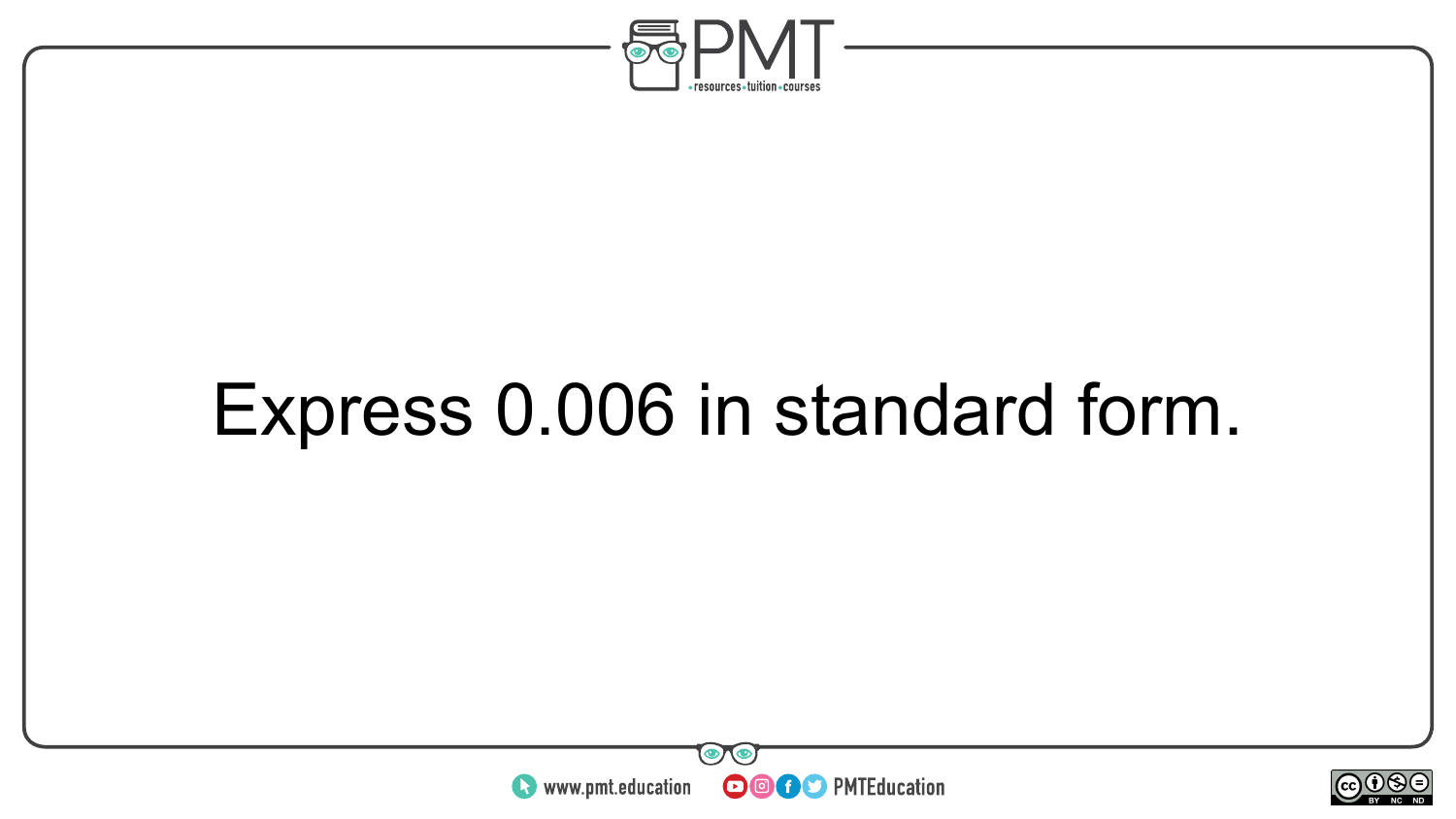

#### Express 0.006 in standard form.

### $0.006 = 6 \times 10^{-3}$



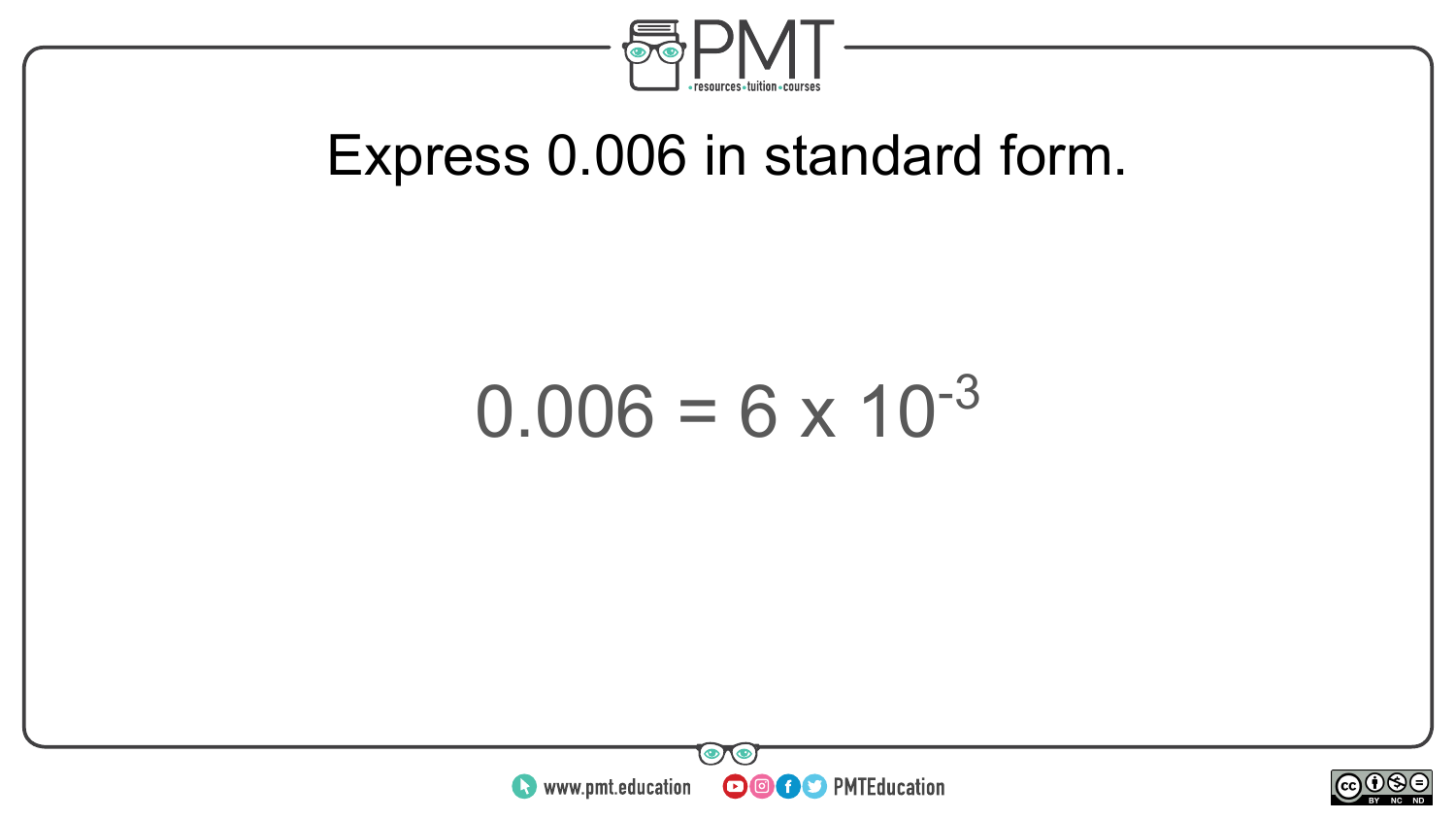

## What prefix is used for x10<sup>6</sup>?



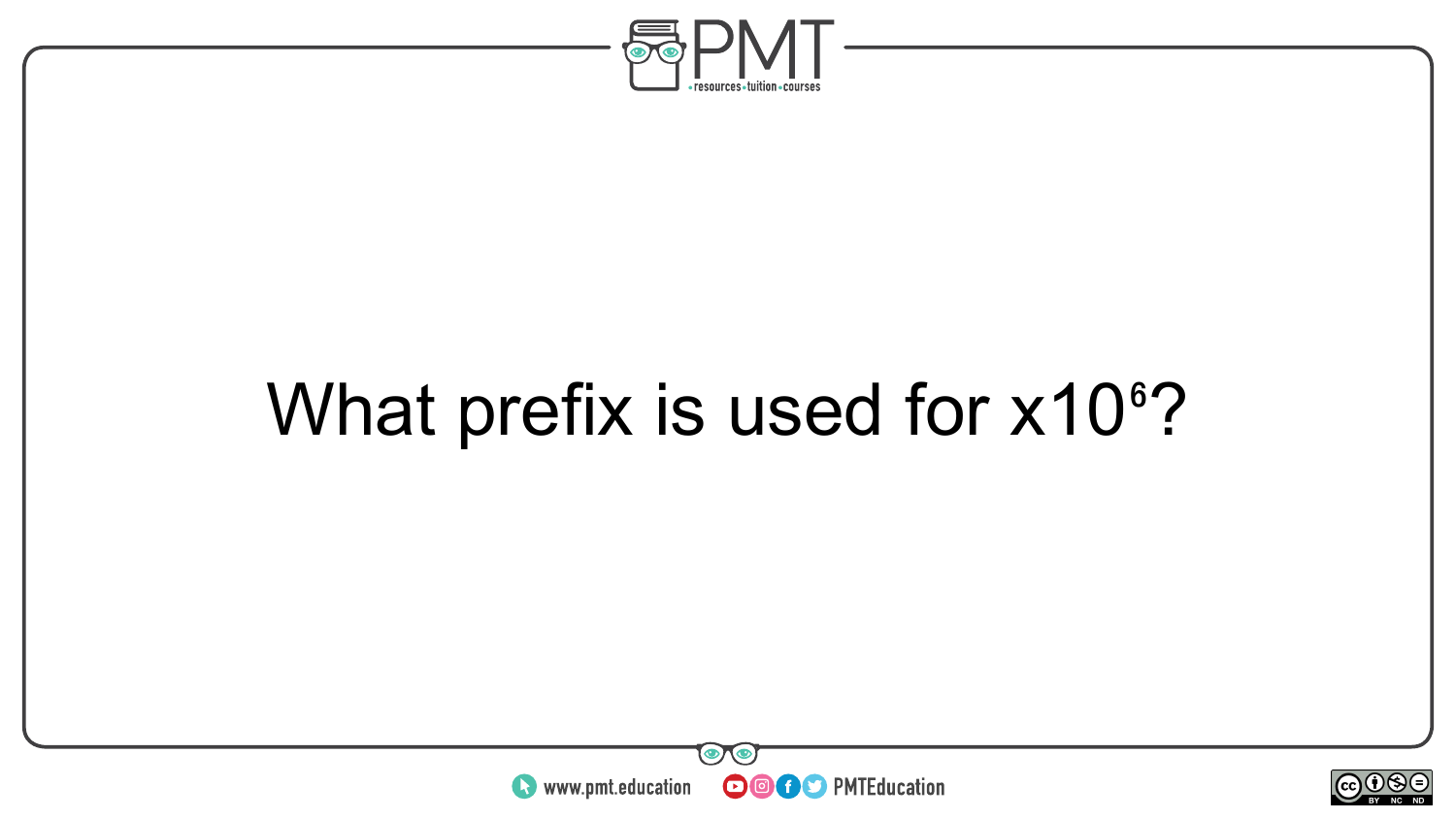

### What prefix is used for  $x10°$ ?

## Mega, M



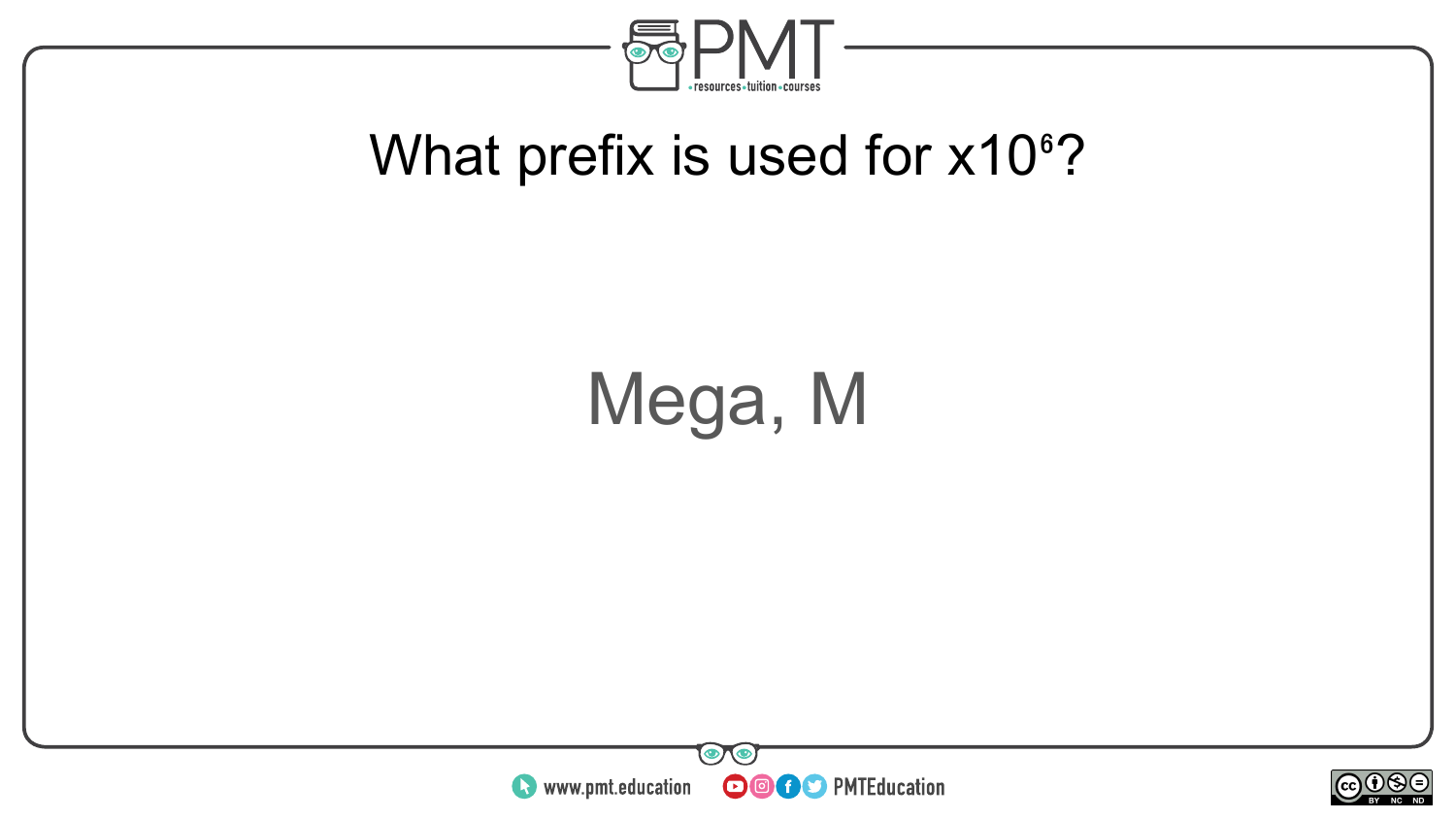

### What prefix is used for  $x10^{-9}$ ?



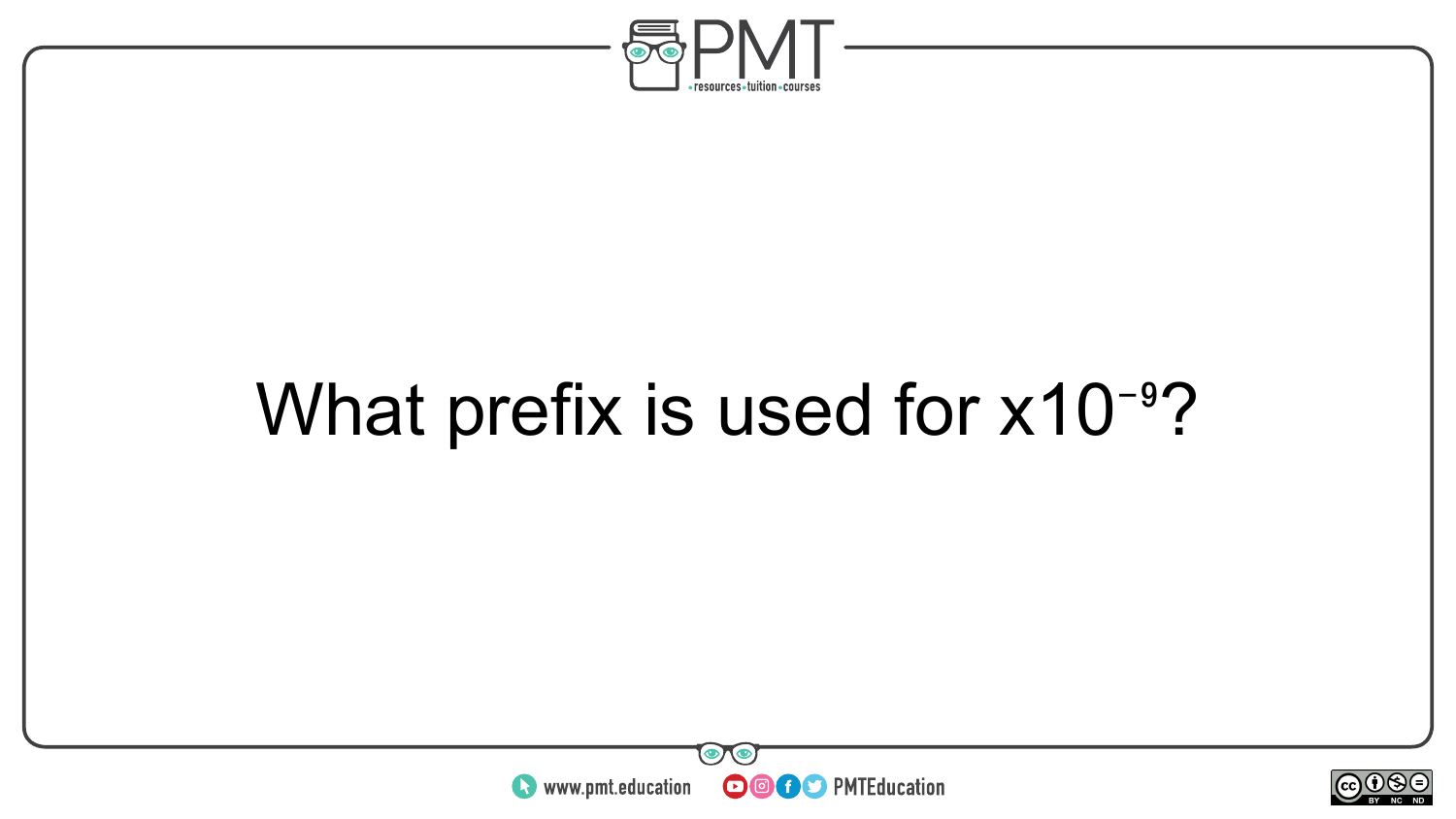

### What prefix is used for  $x10^{-9}$ ?

### Nano, n



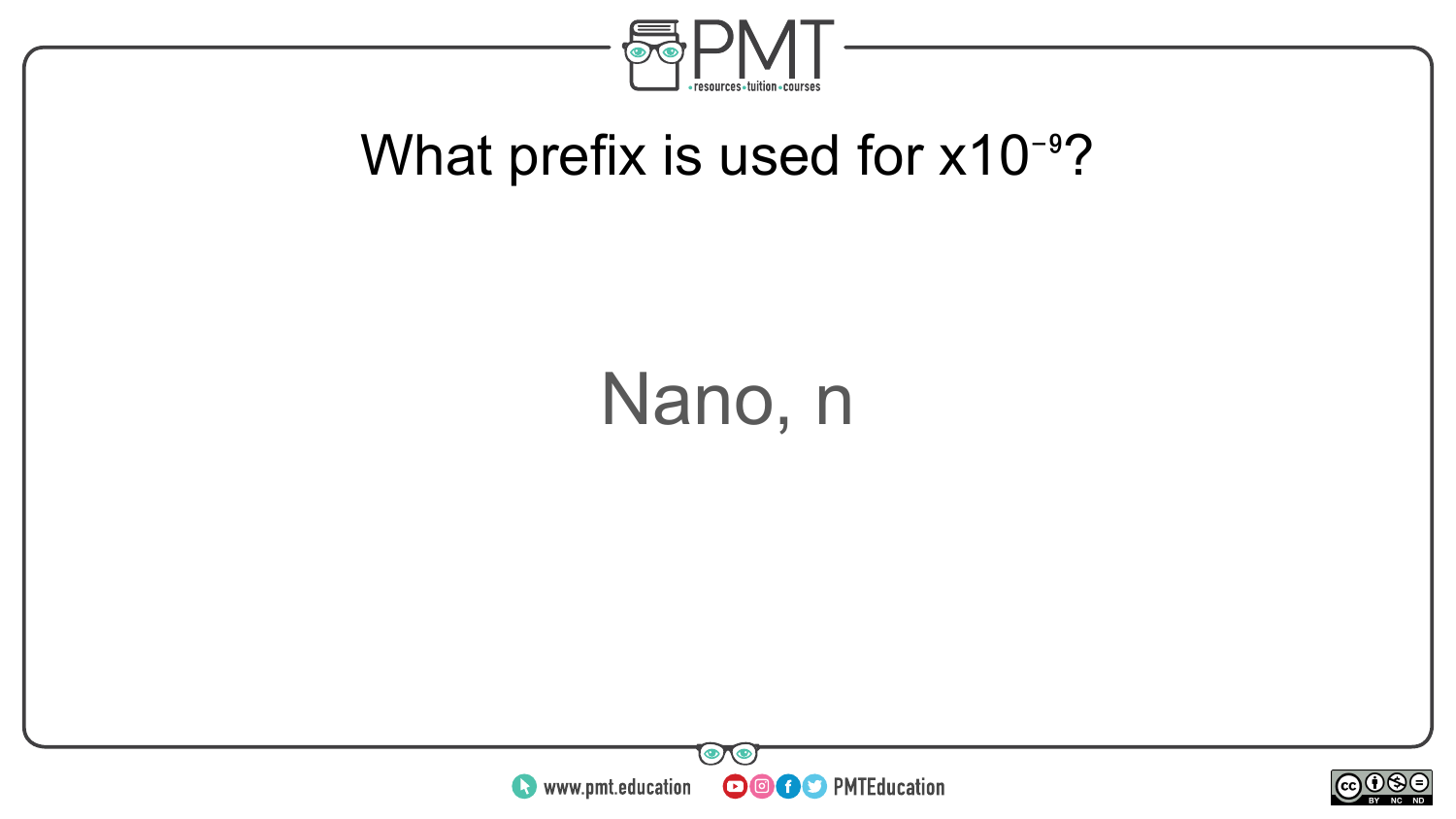

## What is the standard form version of the prefix 'pico'?



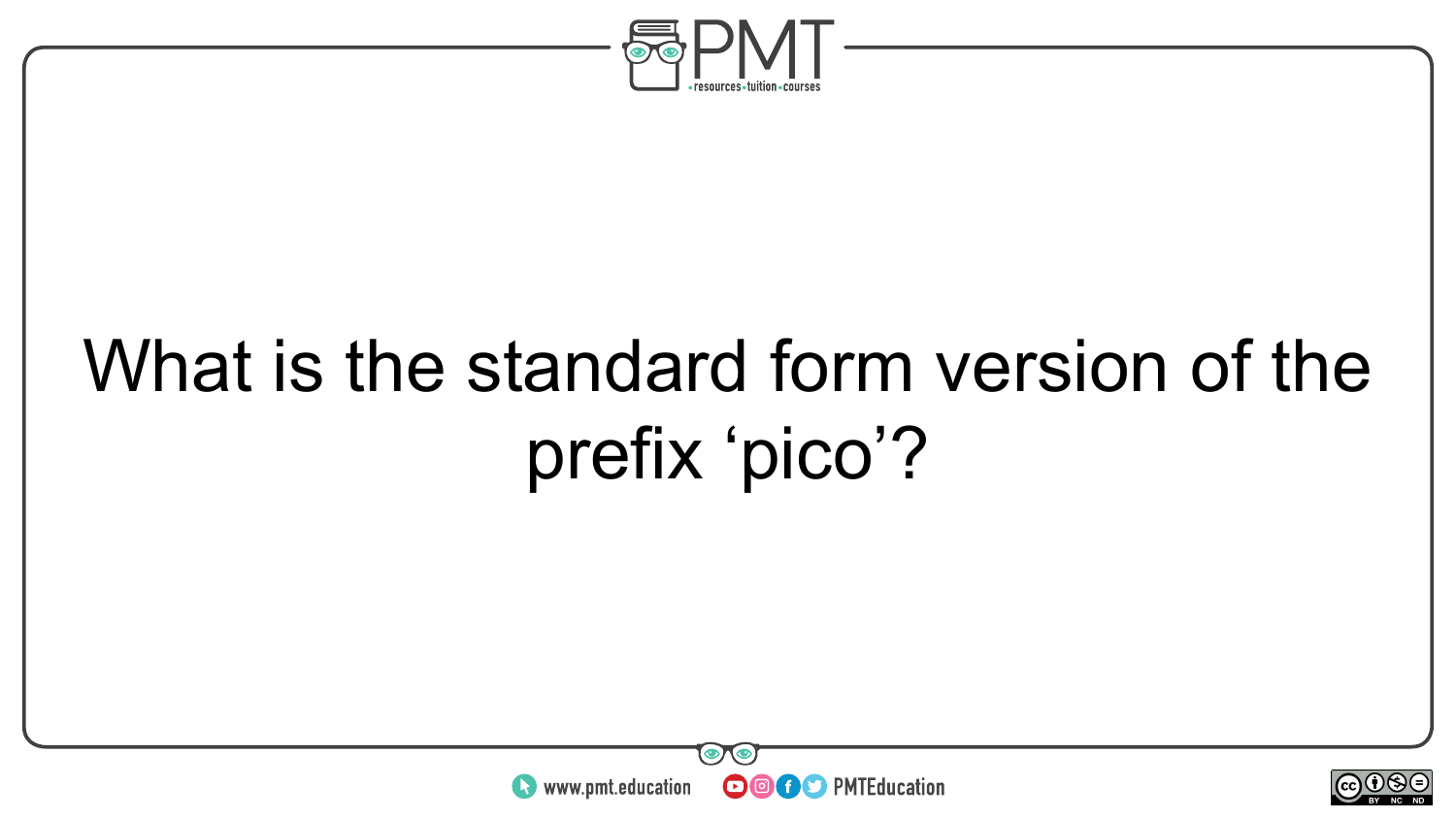

### What is the standard form version of the prefix 'pico'?





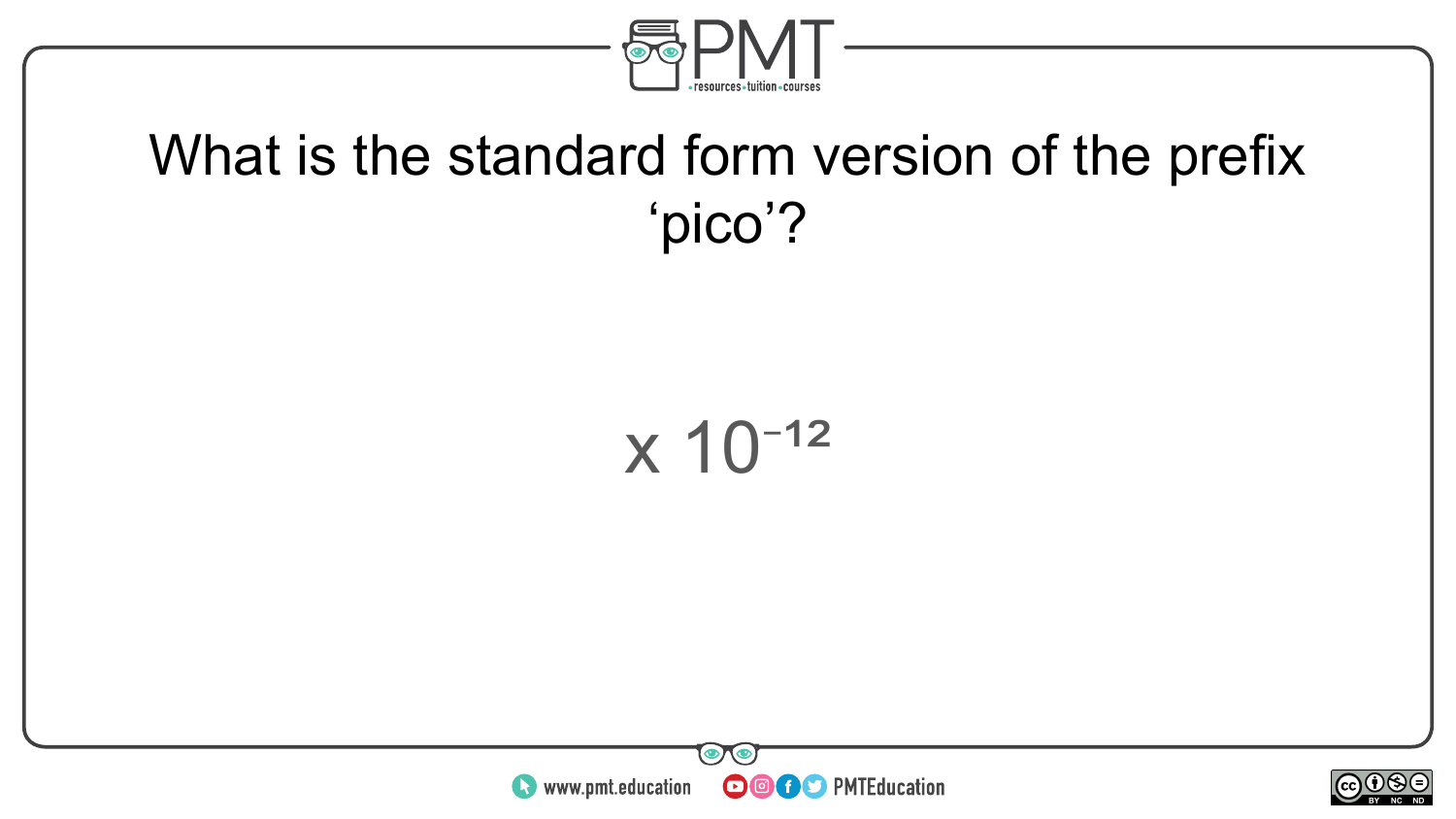

## What is the standard form version of the prefix 'giga'?



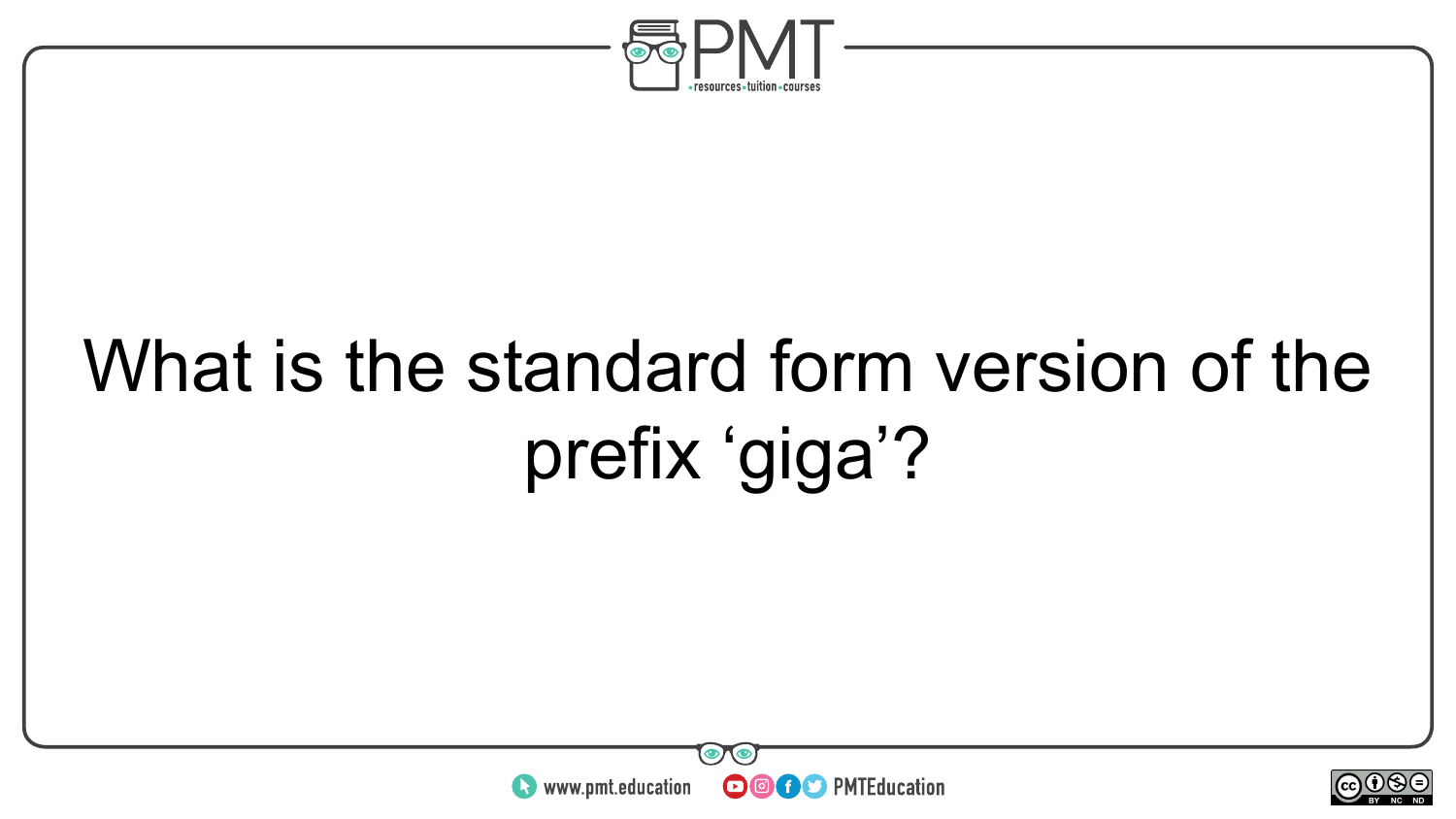

### What is the standard form version of the prefix 'giga'?





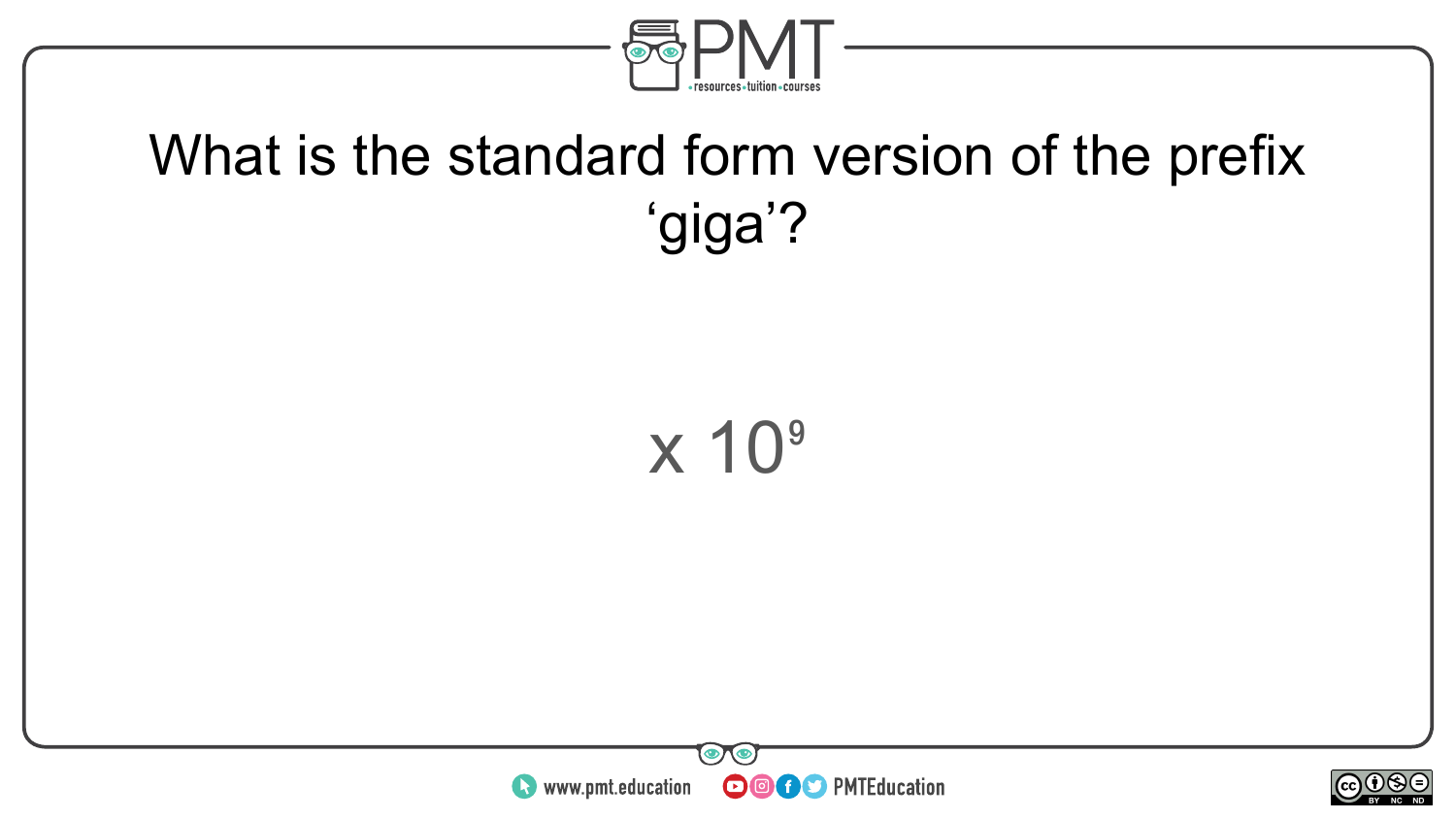

## What prefix is used for x10<sup>-15</sup>?



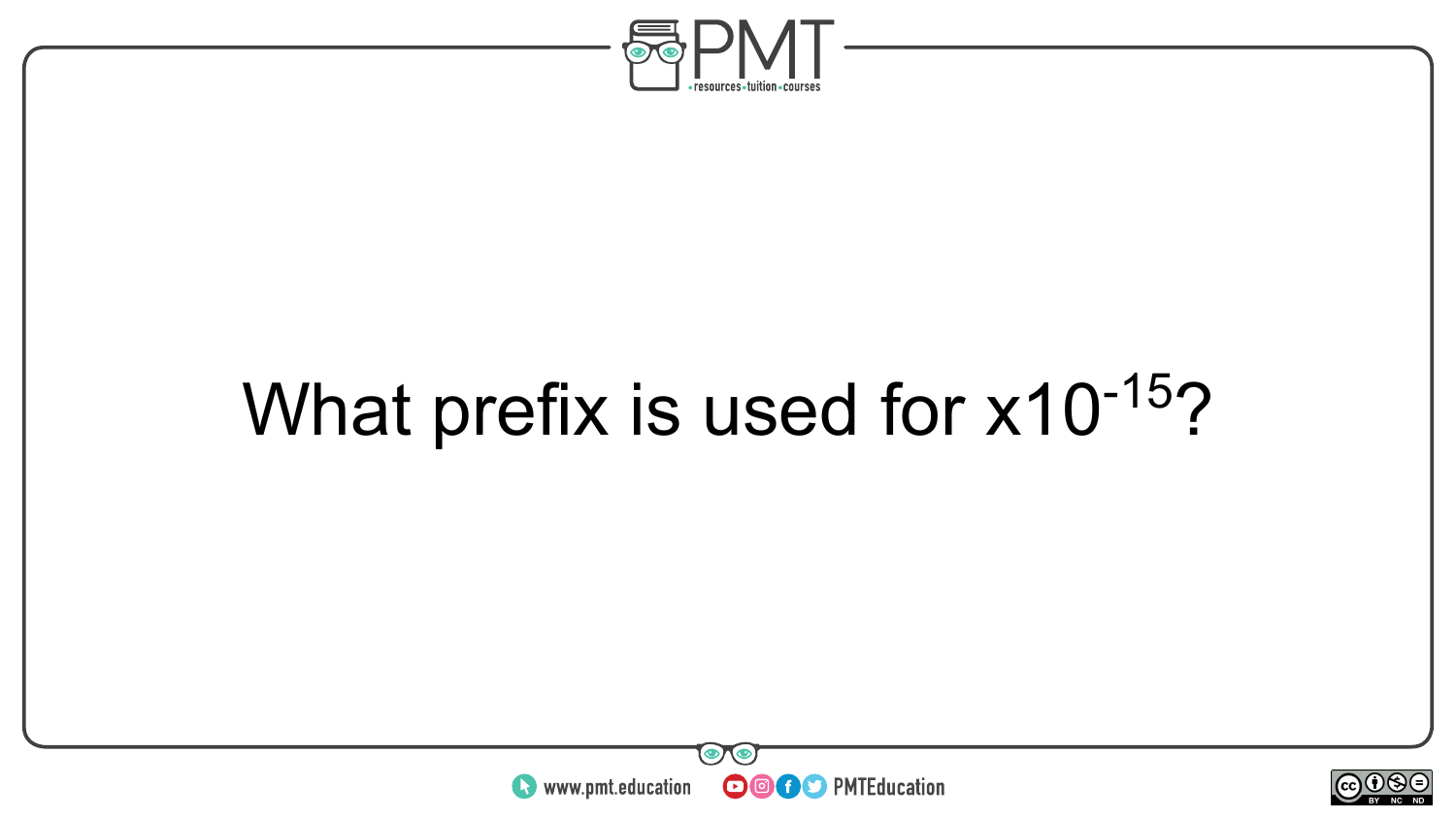

### What prefix is used for x10<sup>-15</sup>?

### Femto, f



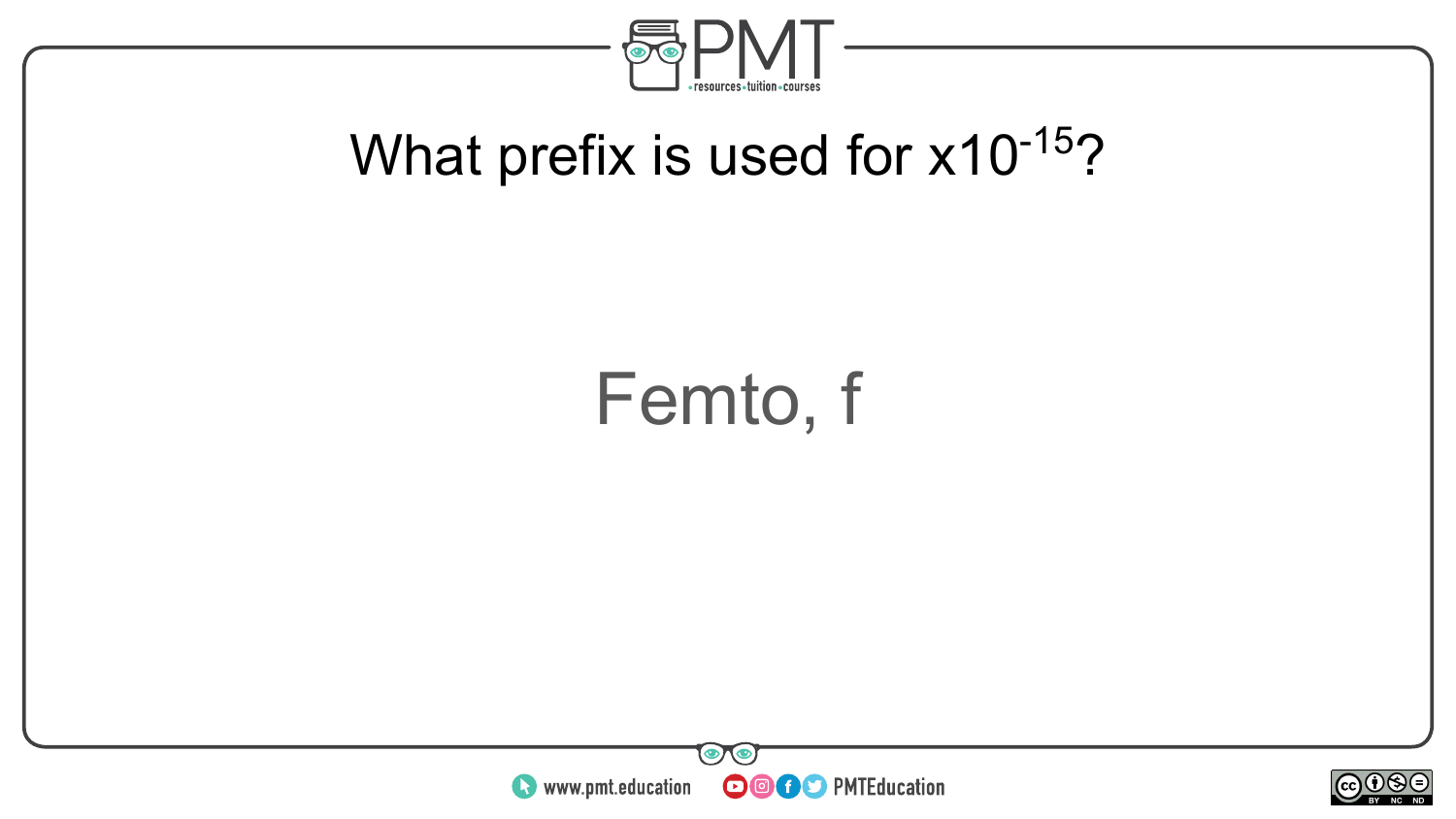

### What prefix is used for  $x10^{-6}$ ?



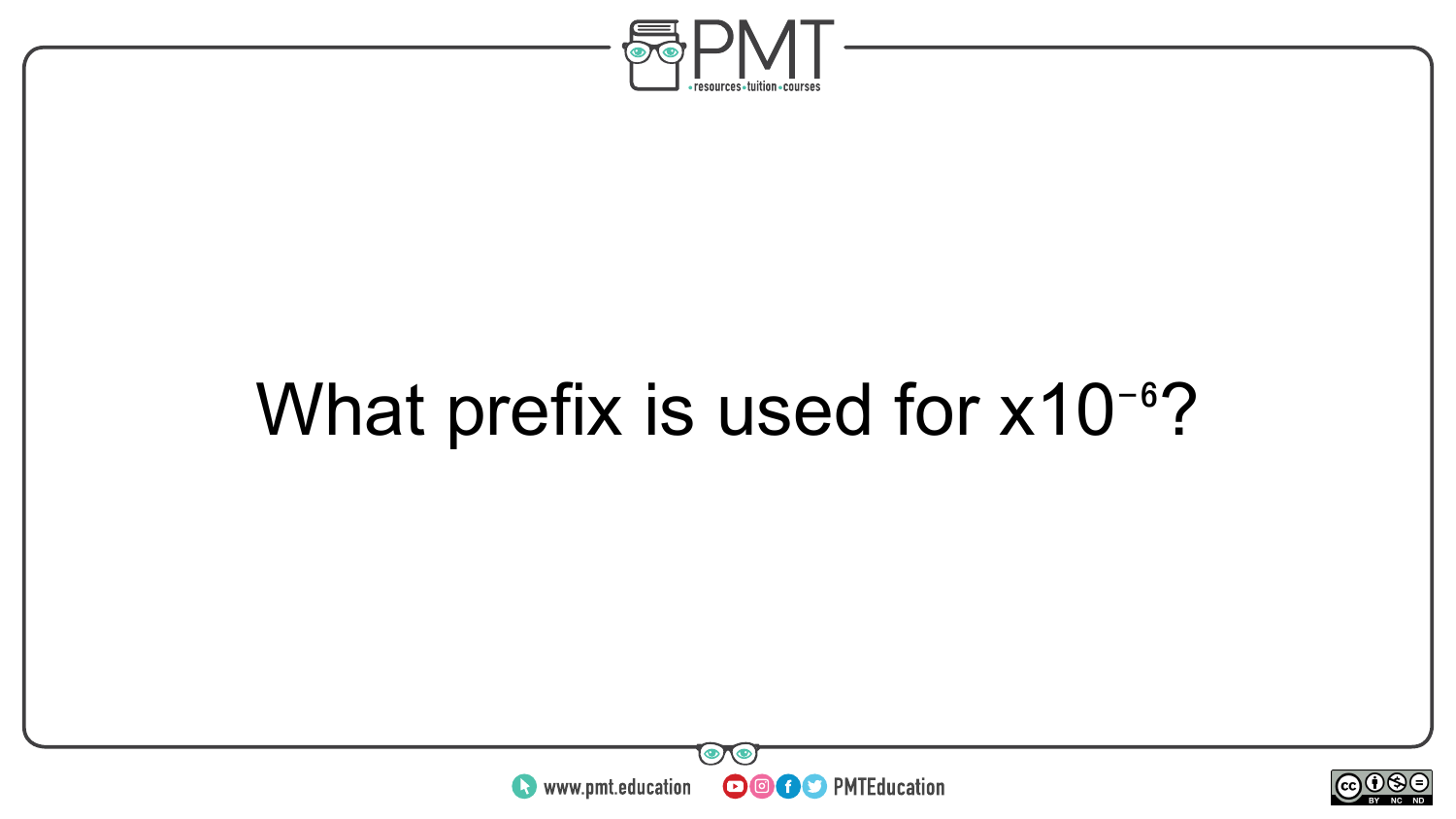

### What prefix is used for  $x10^{-6}$ ?

## Micro, µ



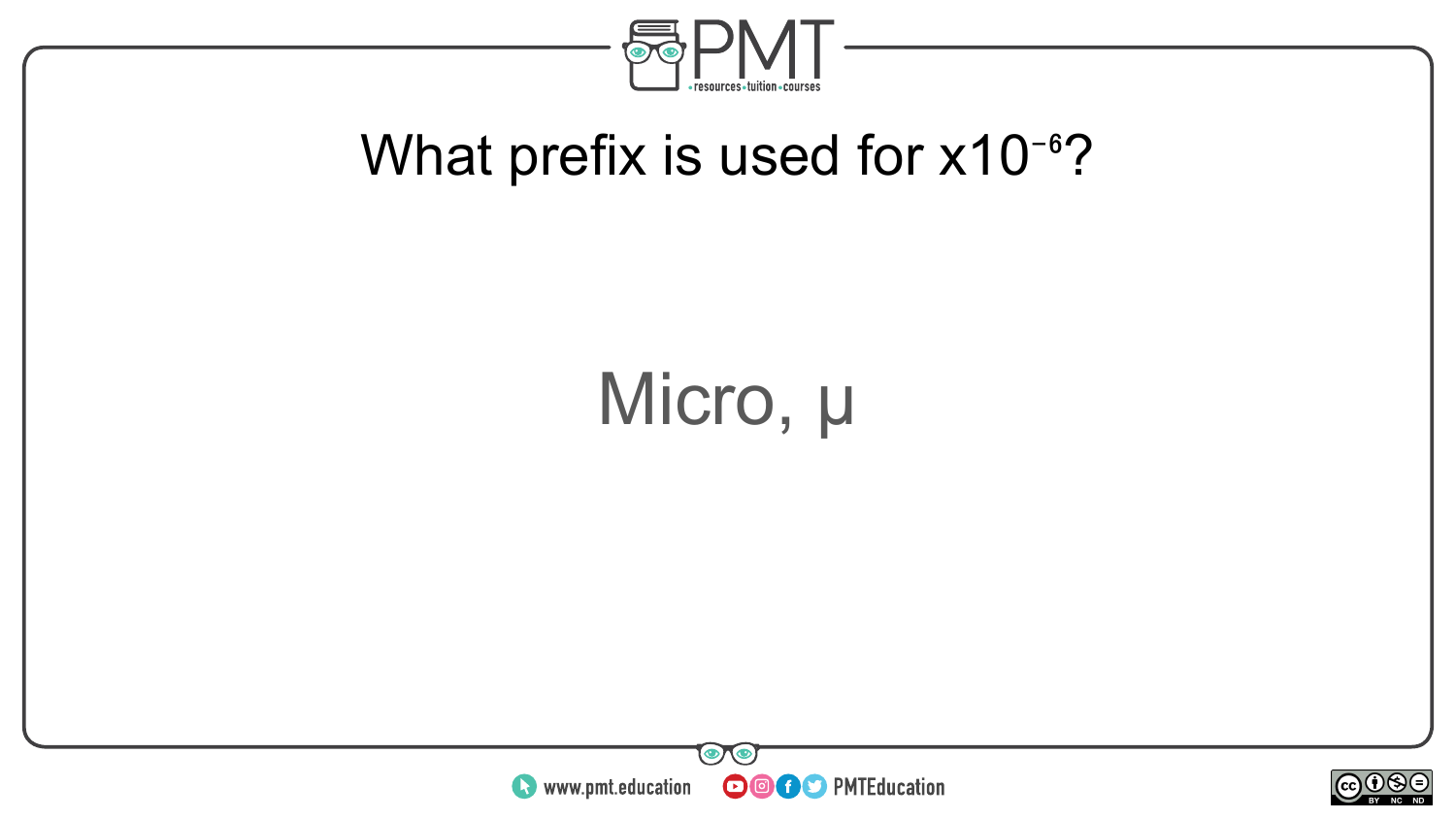

## What is a systematic error?



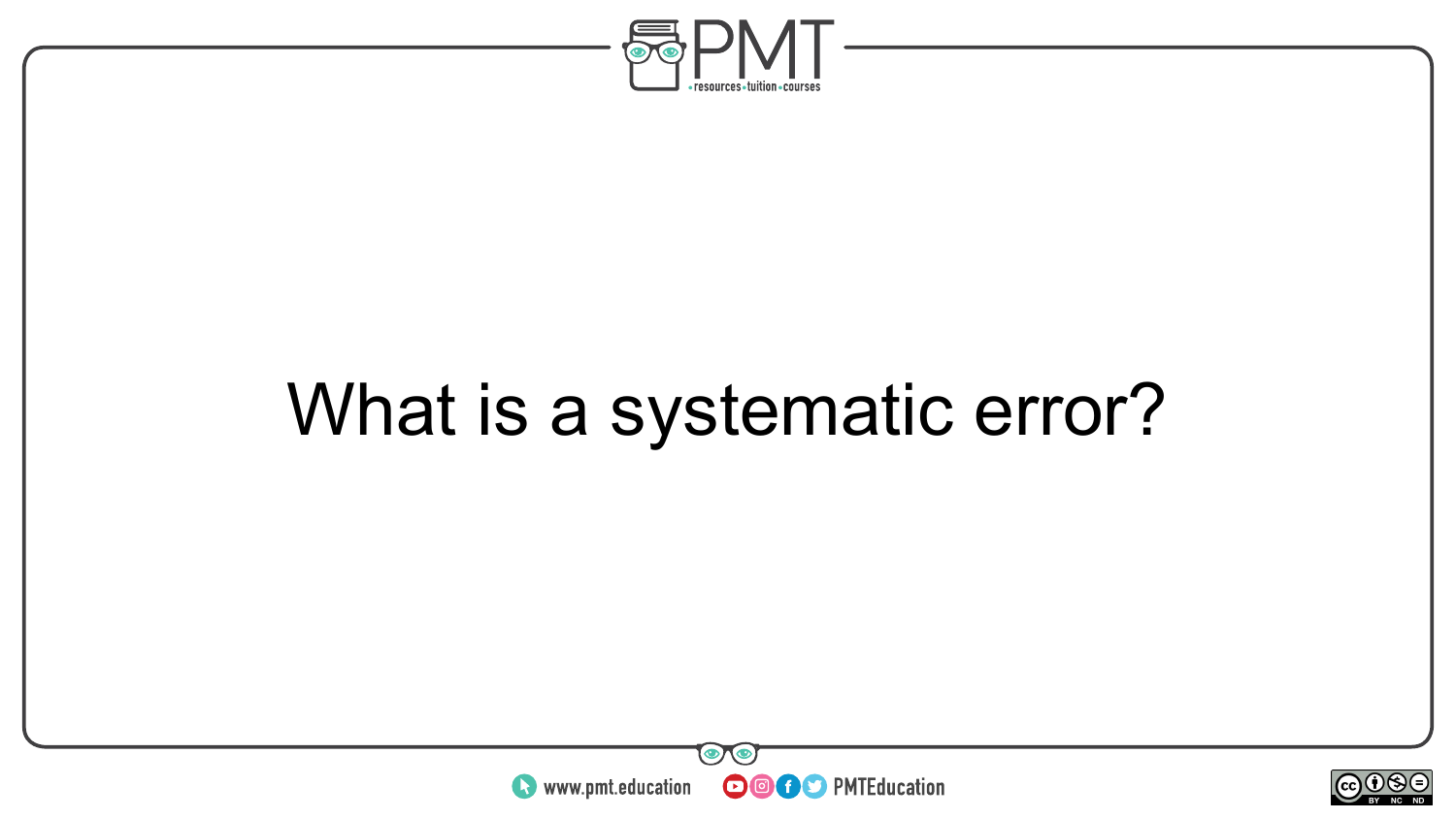

### What is a systematic error?

# A systematic error will cause all results to be too high or too low by the same amount each time.



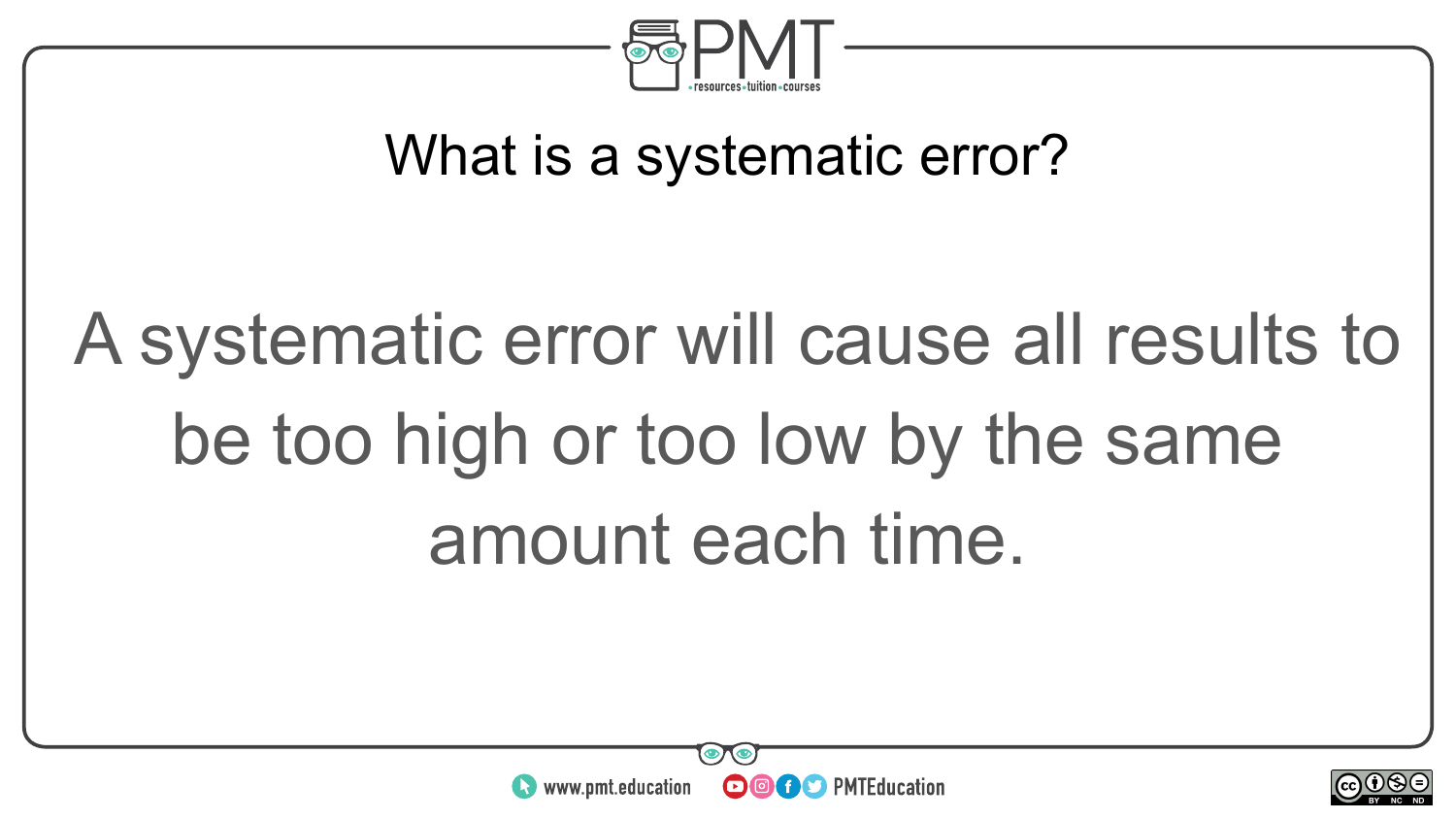

### What is a zero error?



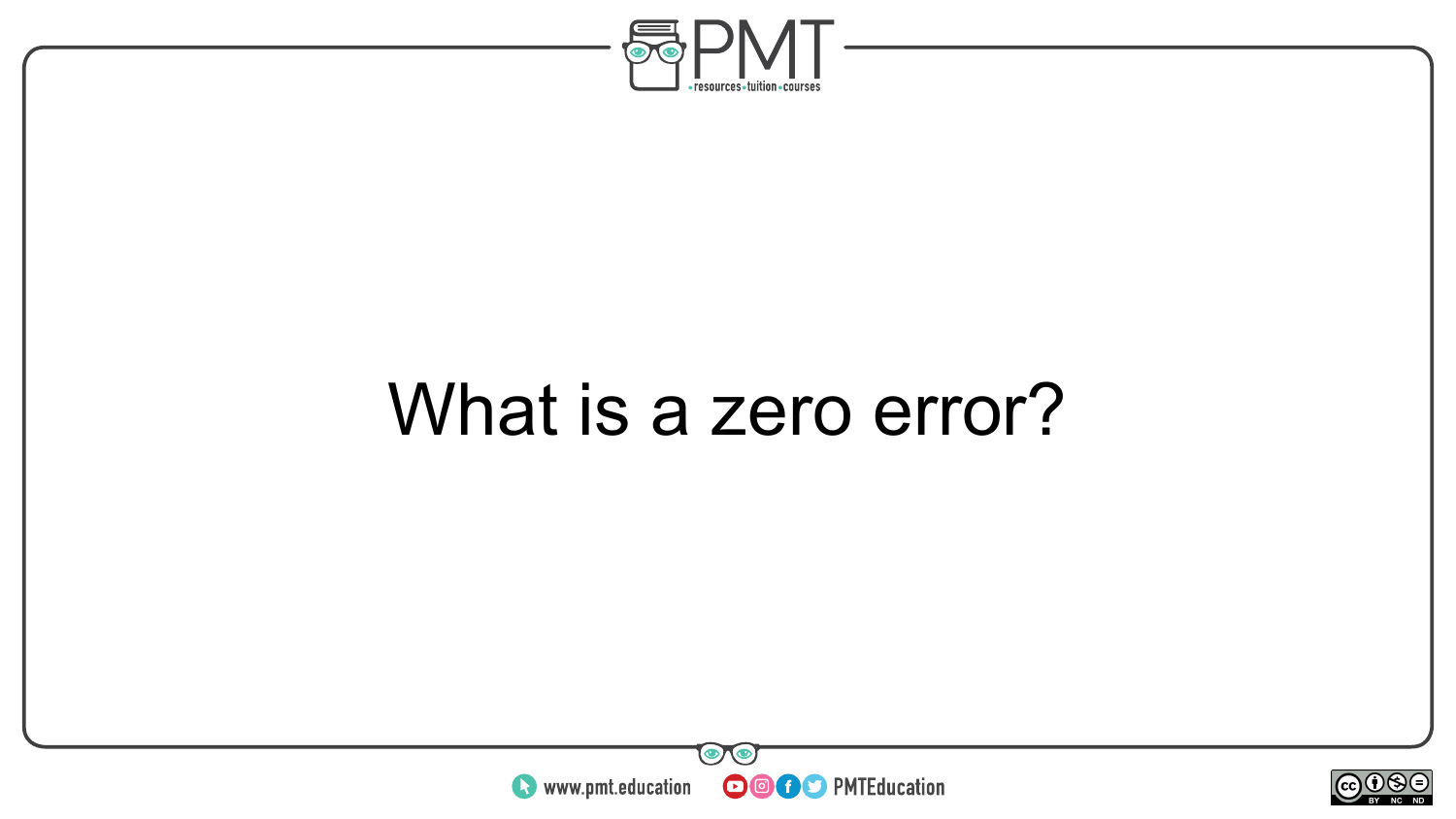

#### What is a zero error?

# A zero error is when a zero input doesn't produce a zero output on a measuring instrument.



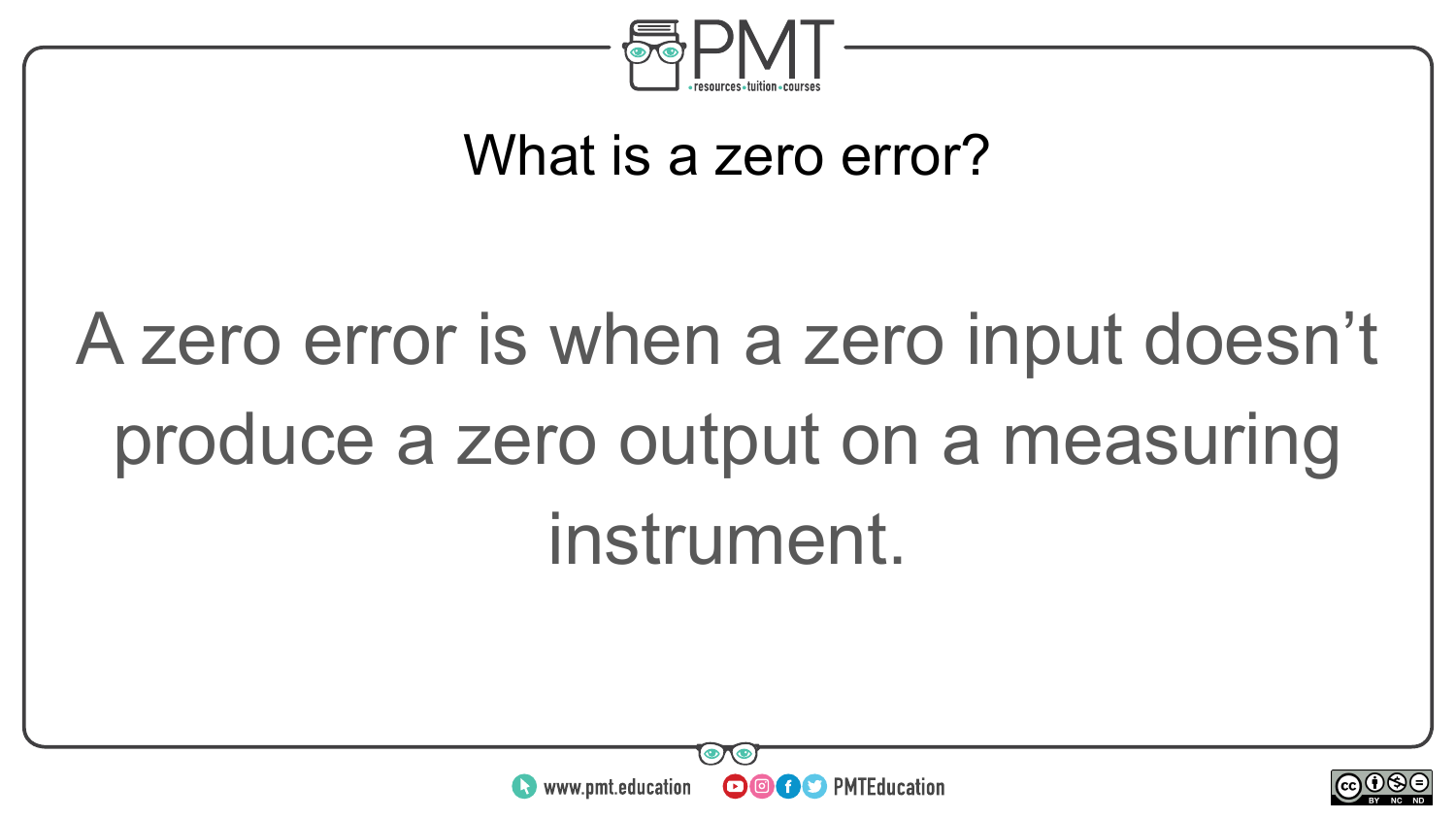

### What is noise?



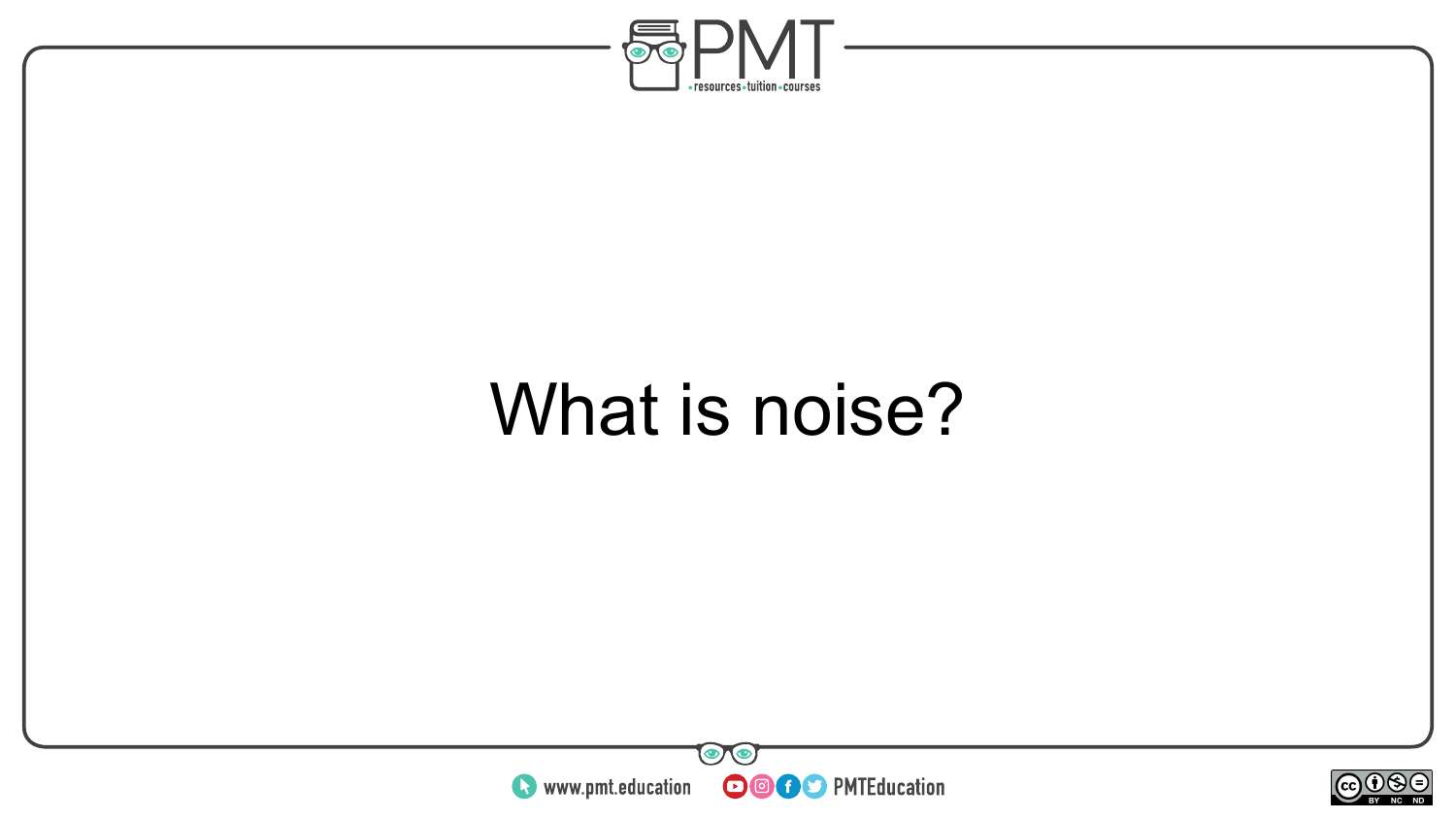

#### What is noise?

# Noise is where random variations are superimposed onto a signal output.



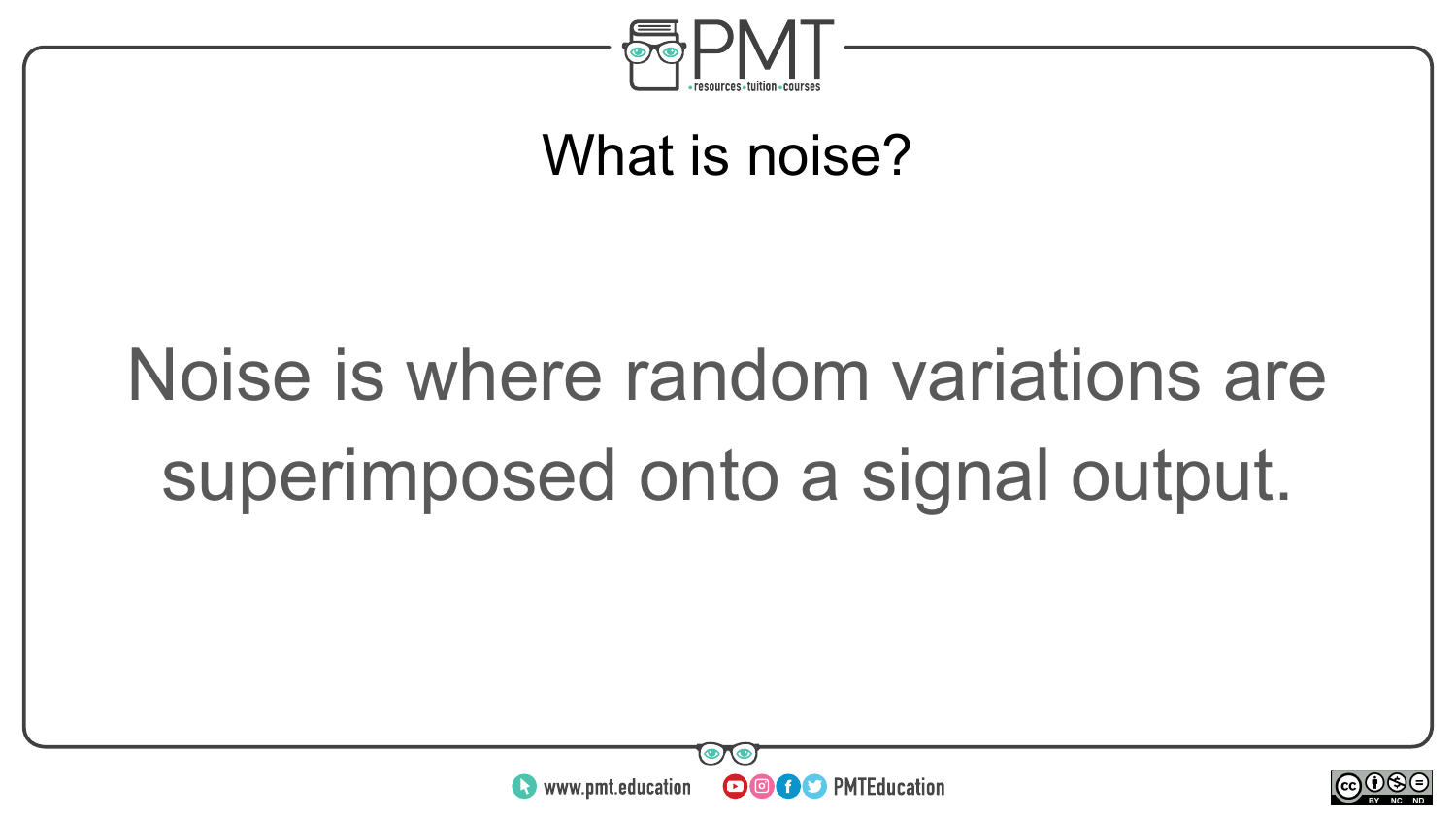

## What is response time?



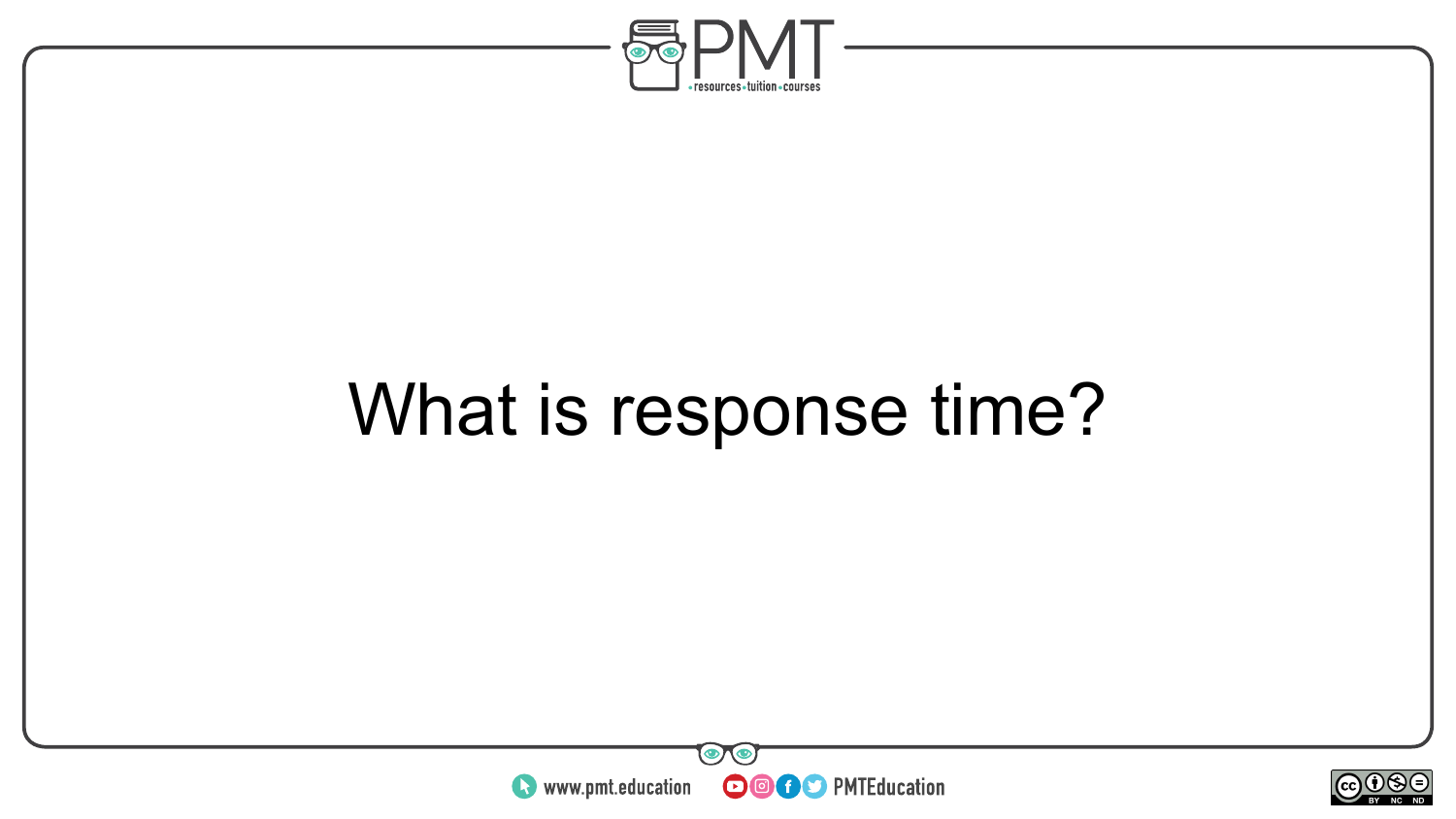

### What is response time?

# An instrument's response time is the time it takes for an instrument to generate an output from an input.



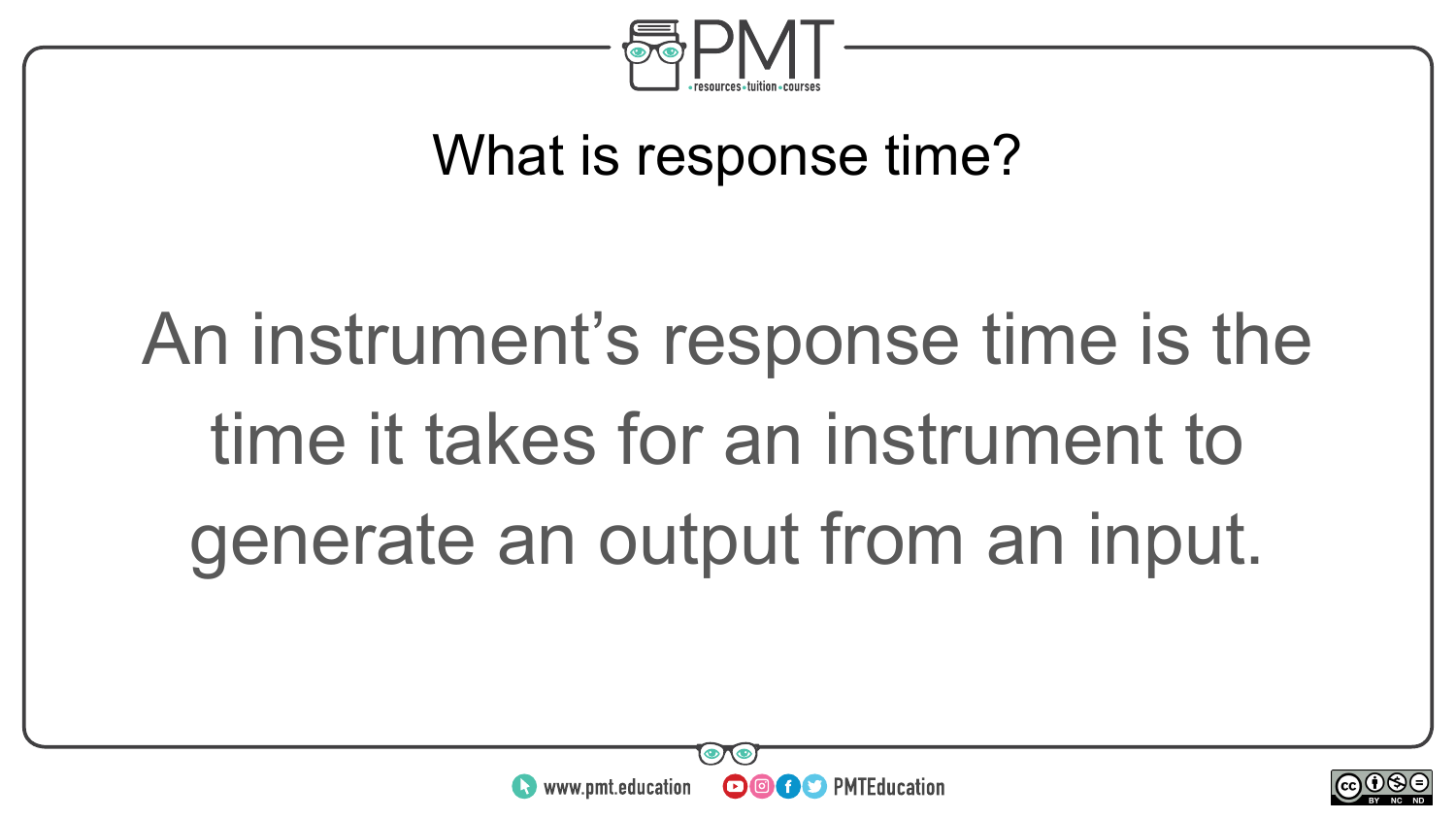

## What does it mean if an experiment is repeatable?



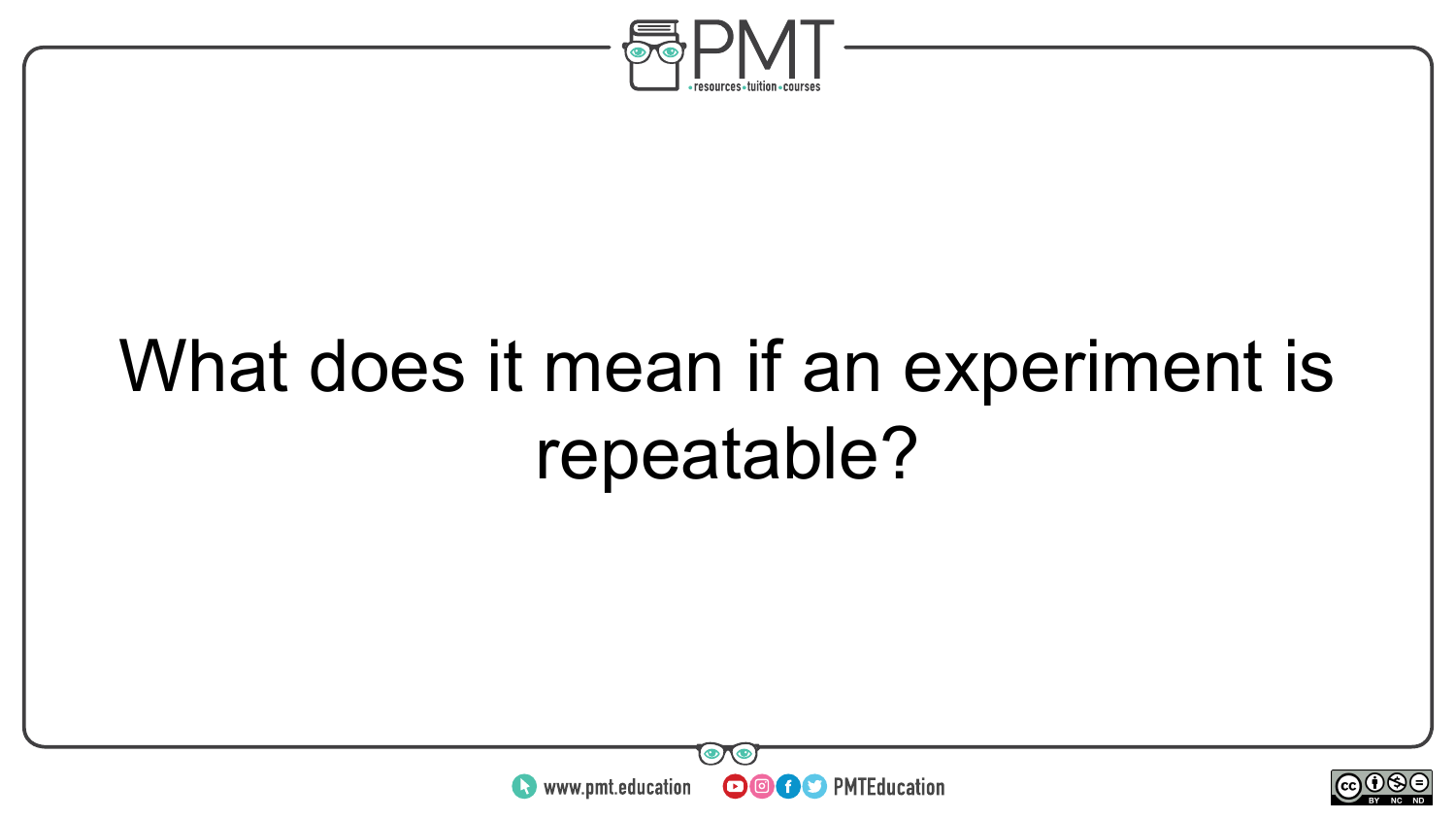

What does it mean if an experiment is repeatable?

A repeatable experiment is one that can be repeated by the same person using the same method, and similar results are obtained.



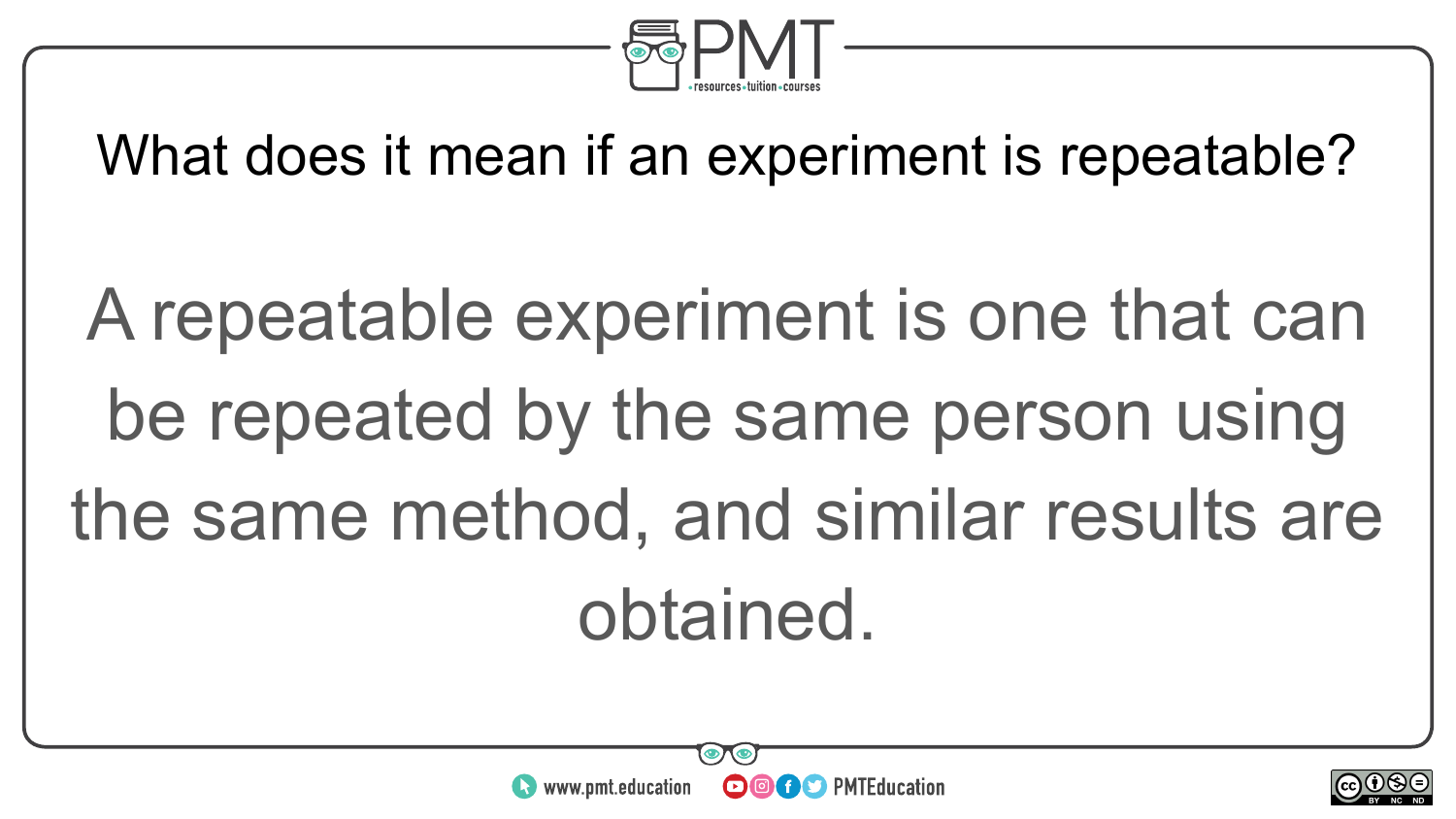

## What does it mean if an experiment is reproducible?



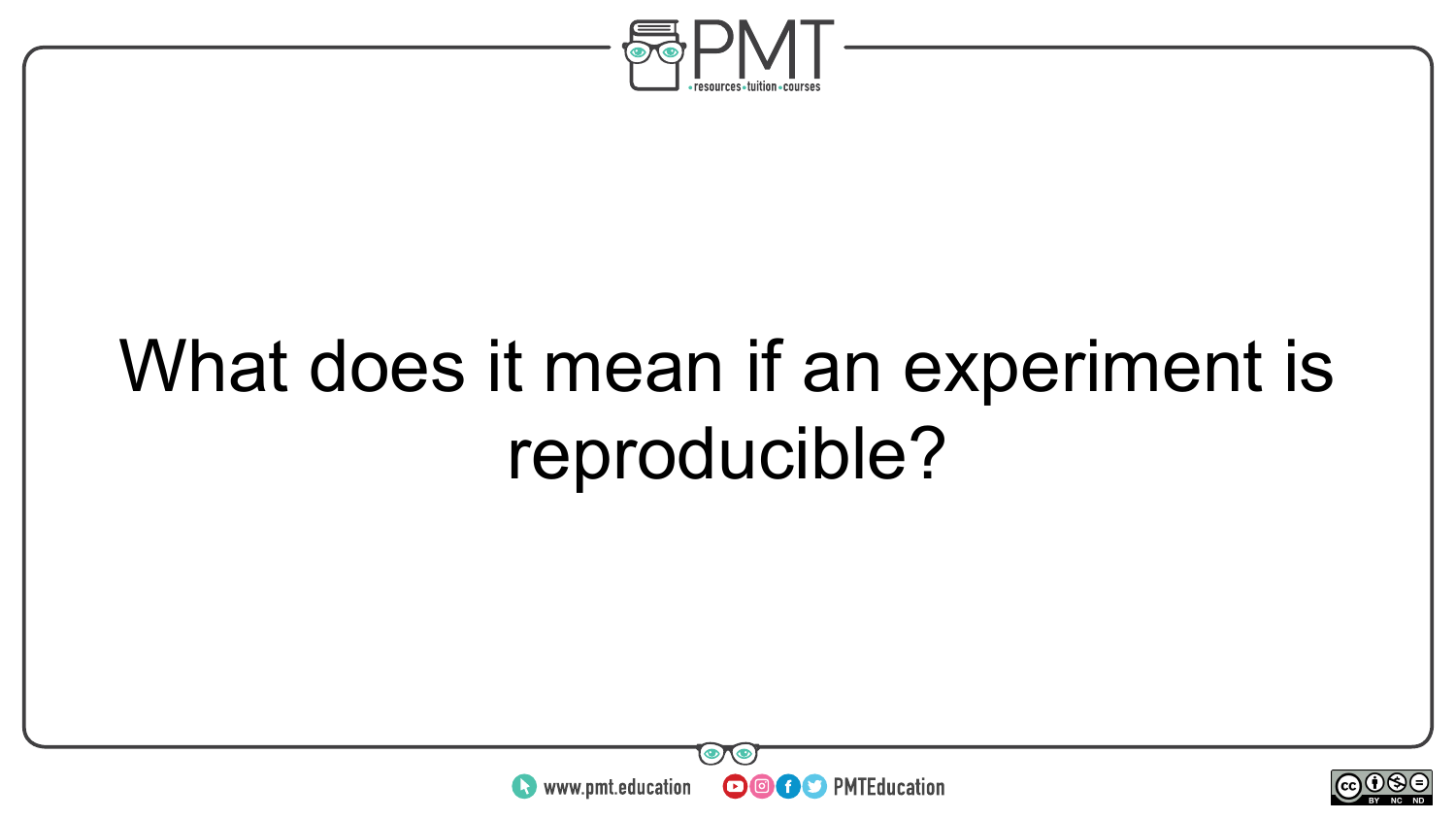

What does it mean if an experiment is reproducible?

A reproducible experiment is one that can be repeated by a different person using a different method, and similar results are obtained.



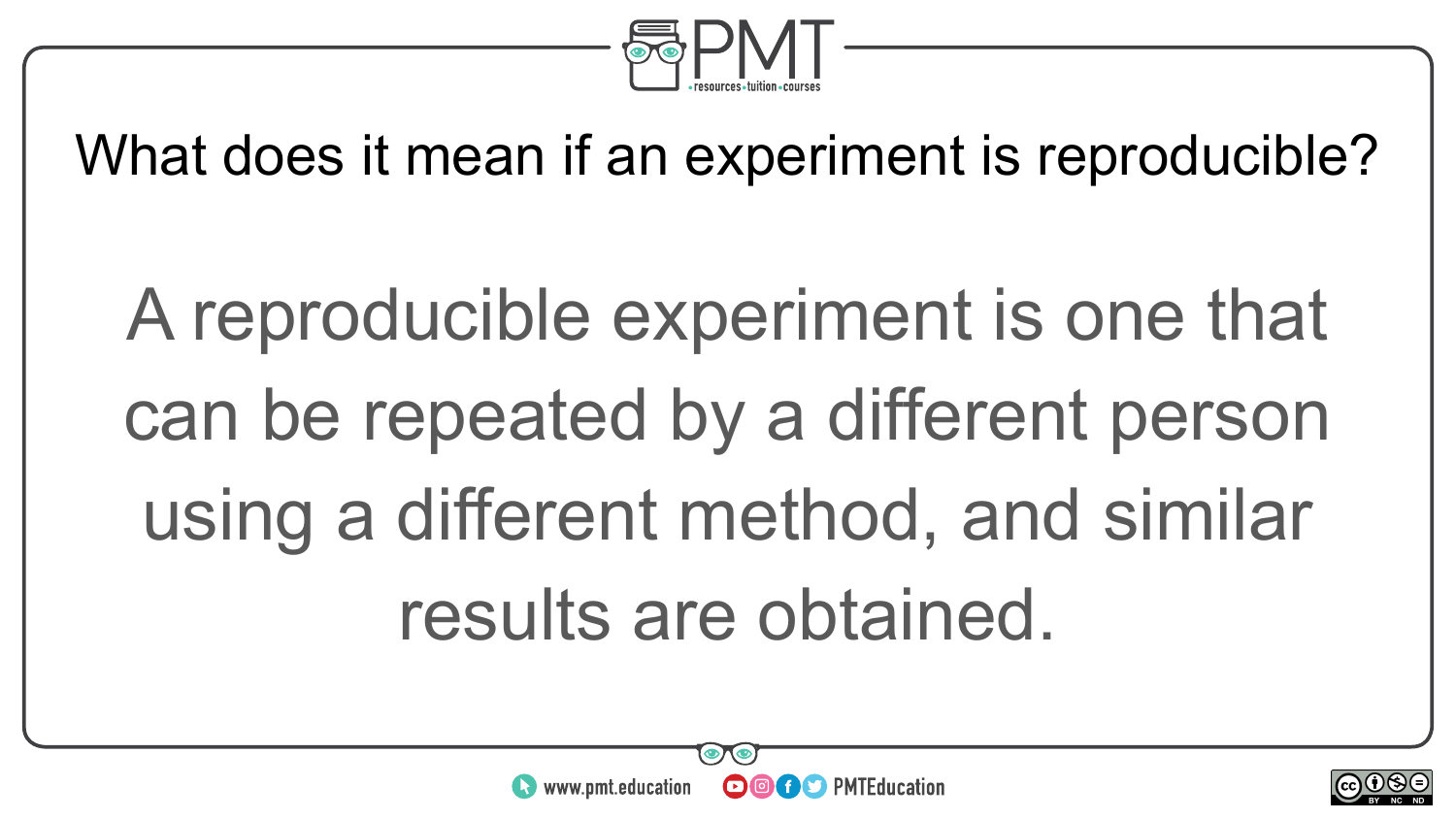

## What is the purpose of calibrating a measuring input?



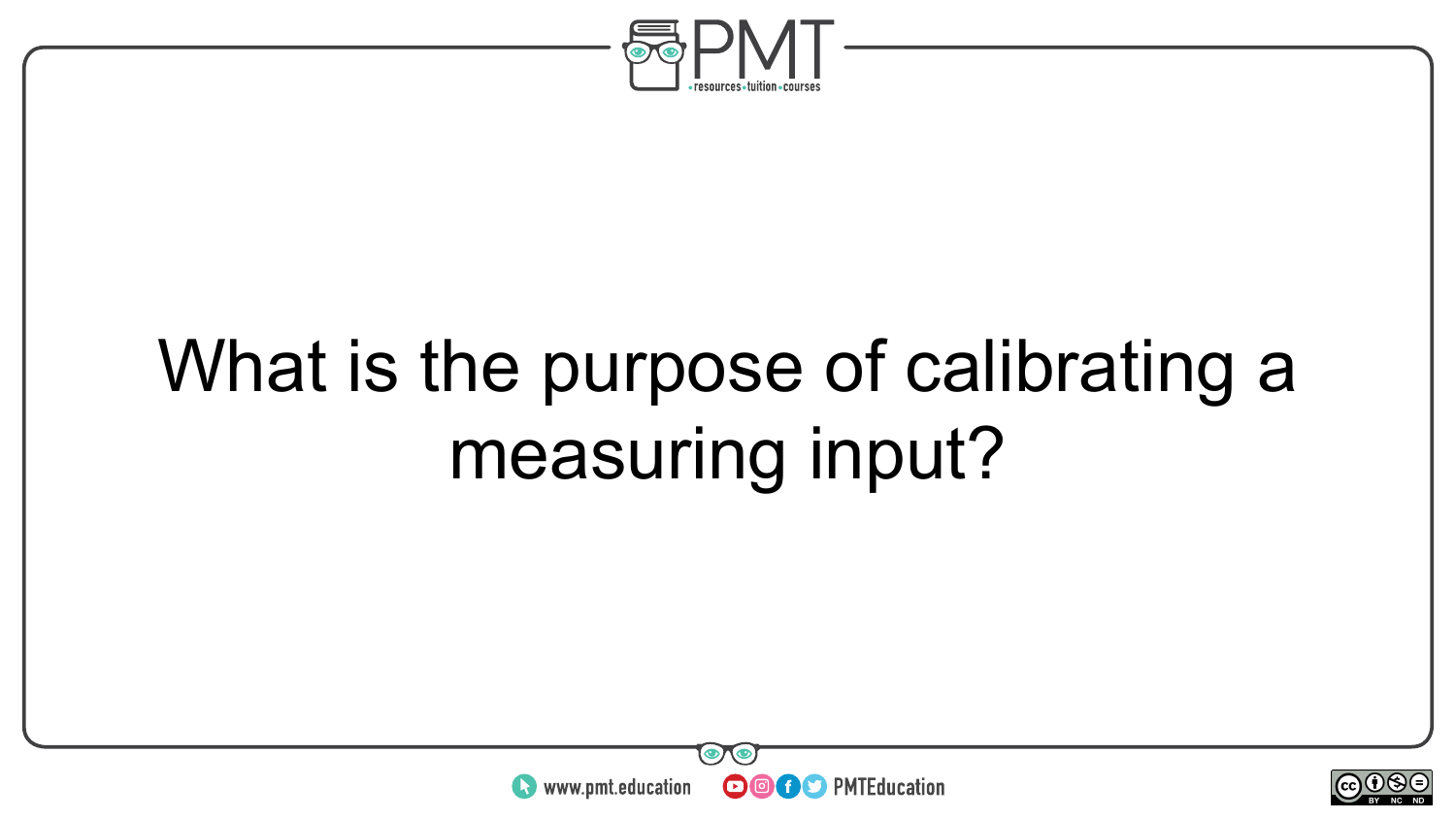

What is the purpose of calibrating a measuring input? Calibrating involves ensuring the output value matches the true input value so that the measurement the instrument gives is correct. This will reduce the effect of systematic errors.

**OOOO** PMTEducation



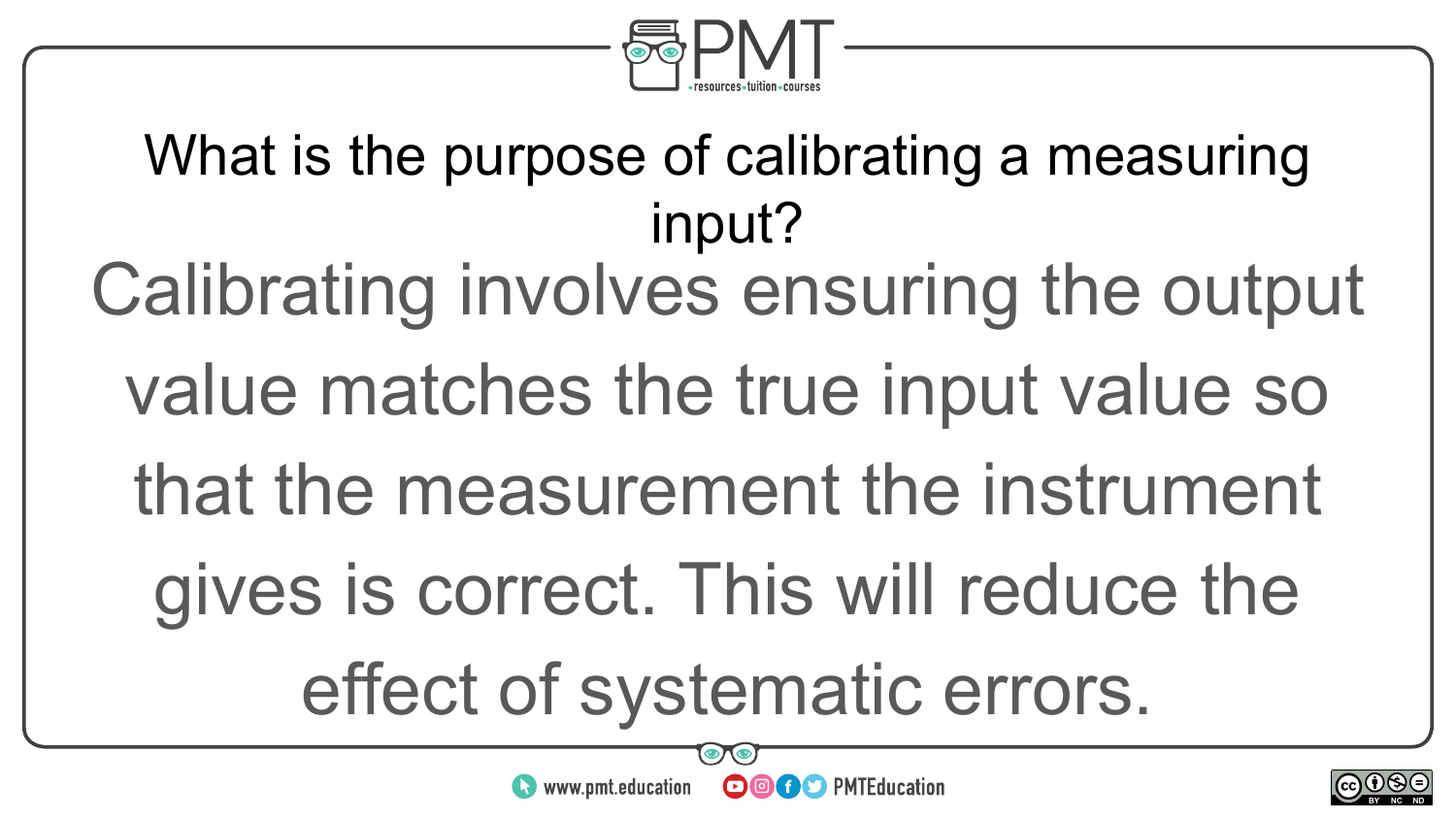

## What is accuracy?



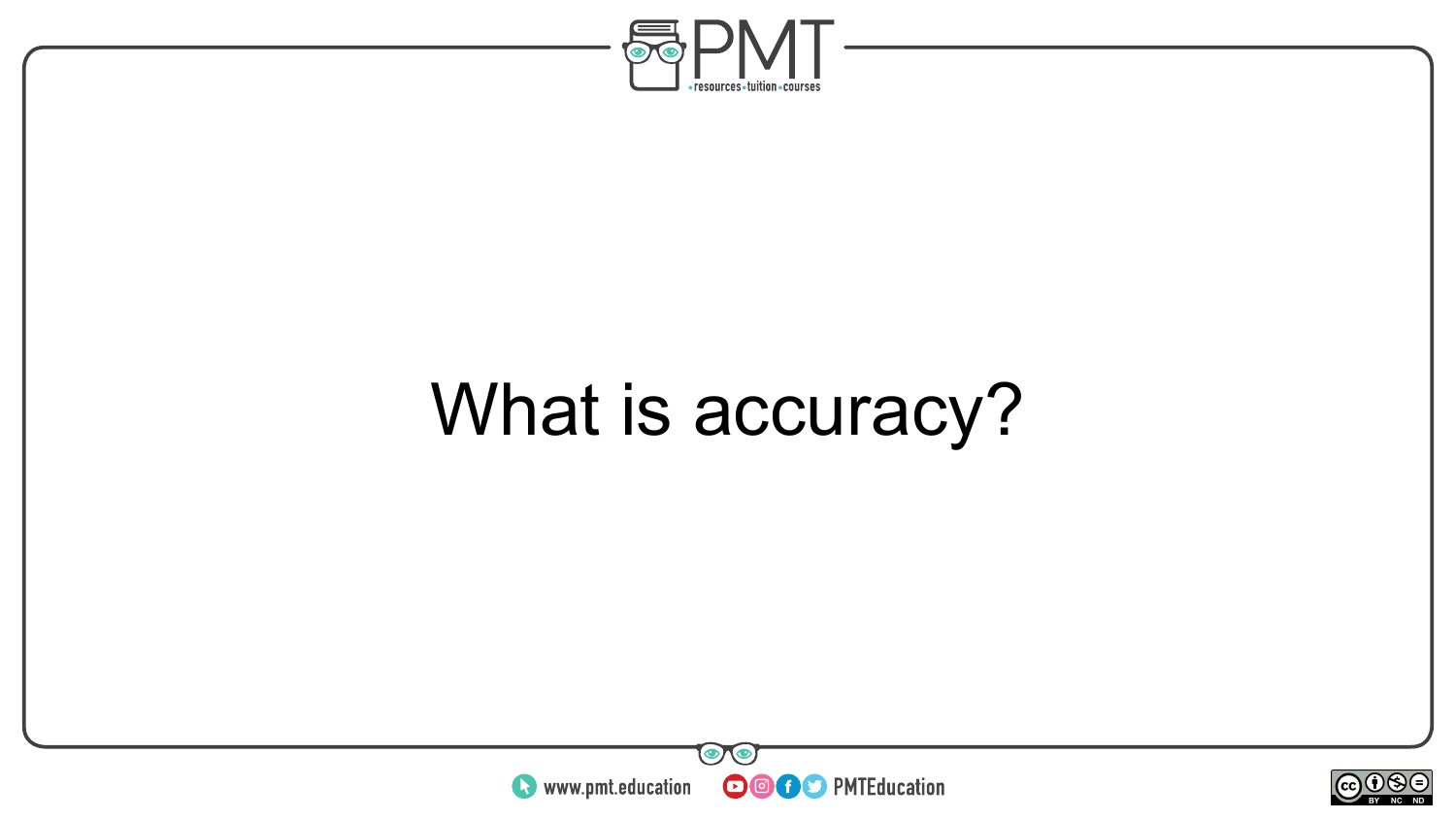

#### What is accuracy?

## Accuracy is a measure of how close a measurement is to the true value.



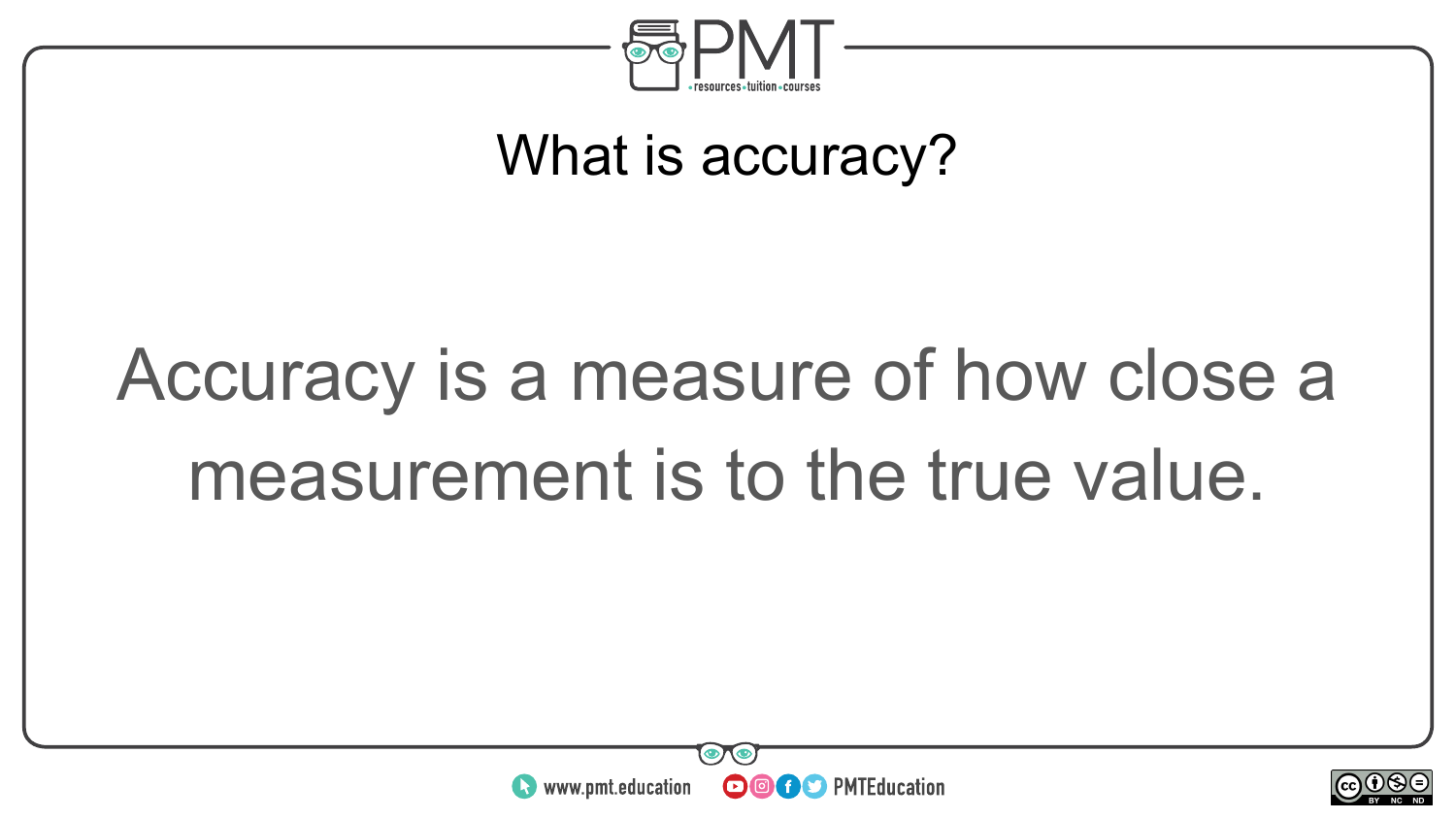

## What is precision?